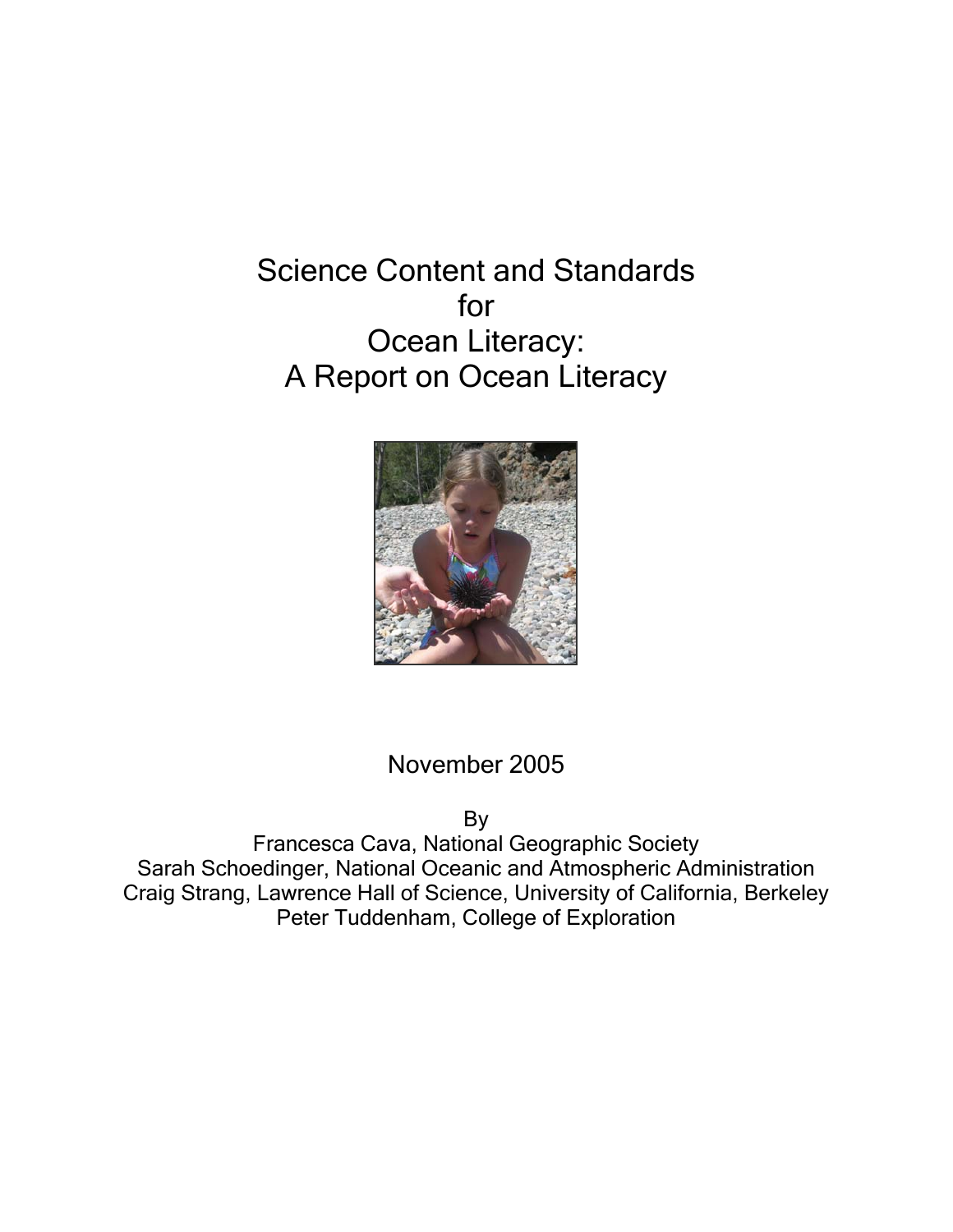## Acknowledgments

The work described in this report is the result of a two-week online workshop in October 2004 and extensive follow-up communications among some 100 members of the ocean sciences and education communities. Sponsored by the National Geographic Society's Oceans for Life Initiative (NGS) and the National Oceanic and Atmospheric Administration (NOAA), organizers included the NGS, NOAA, the Centers for Ocean Sciences Education Excellence (COSEE) and the National Marine Educators Association (NMEA). Hosted by the College of Exploration Conference Center the workshop received endorsements from the **Association of Zoos and Aquariums** (AZA) and The Ocean Project.

The workshop and follow-up activities were planned and coordinated by Francesca Cava, National Geographic Society; Sarah Schoedinger, National Oceanic and Atmospheric Administration; Craig Strang, Lawrence Hall of Science, University of California, Berkeley; and Peter Tuddenham, College of Exploration.

In addition to all those who participated in the online workshop, the following people made significant contributions to the development and preliminary review of the ocean literacy definition, essential principles and fundamental concepts:

Alice Alldredge, University of California, Santa Barbara; Lincoln Bergman, Lawrence Hall of Science, University of California, Berkeley; Francesca Cava, National Geographic Society; Bob Chen, University of Massachusetts-Boston; Jennifer Cherrier, Florida A&M University; John Farrington, Woods Hole Oceanographic Institution; Steve Gaines, University of California, Santa Barbara; Gary Griggs, University of California, Santa Cruz; Catherine Halversen, Lawrence Hall of Science, University of California, Berkeley; Beth Jewell, West Springfield High School; Judy Lemus, University of Southern California; Mellie Lewis, Altholton Elementary School; George Matsumoto, Monterey Bay Aquarium Research Institute; Chris Parsons, Wordcraft; Carolyn Randolph, South Carolina Education Association; Sarah Schoedinger, National Oceanic and Atmospheric Administration; Sally Goetz Shuler, National Science Resources Center; Susan Snyder, National Marine Educators Association; Elizabeth K. Stage, Lawrence Hall of Science, University of California, Berkeley; Craig Strang, Lawrence Hall of Science, University of California, Berkeley; Bob Stewart, Texas A&M University; and Peter Tuddenham, College of Exploration.

Cover photo by  $4<sup>th</sup>$ -grade student Ben Brandes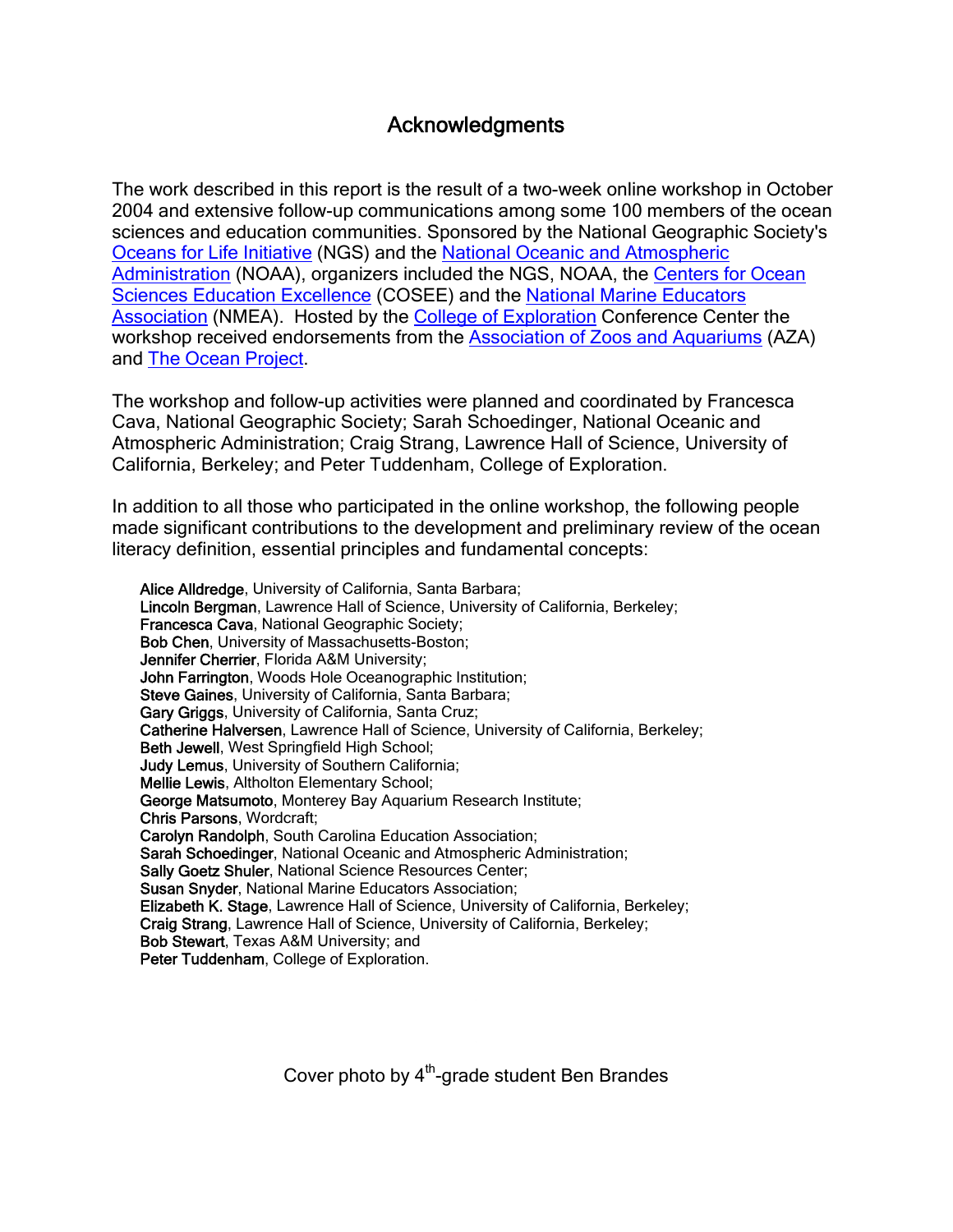# Table of Contents

|                                                                         | 4  |
|-------------------------------------------------------------------------|----|
|                                                                         | 7  |
|                                                                         | 8  |
| Section III: Matrix of Ocean Literacy Concepts and the National Science | 15 |
| <b>Section IV:</b> An Overview of the 2004 Virtual Workshop             |    |
|                                                                         | 23 |
| <b>Part 2: Virtual Workshop Purpose, Goals and Process </b>             | 24 |
|                                                                         | 27 |
|                                                                         | 30 |
| <b>Part 5: Analyses of Pre- and Post-workshop Surveys </b>              | 37 |
|                                                                         | 44 |
|                                                                         | 47 |
|                                                                         | 49 |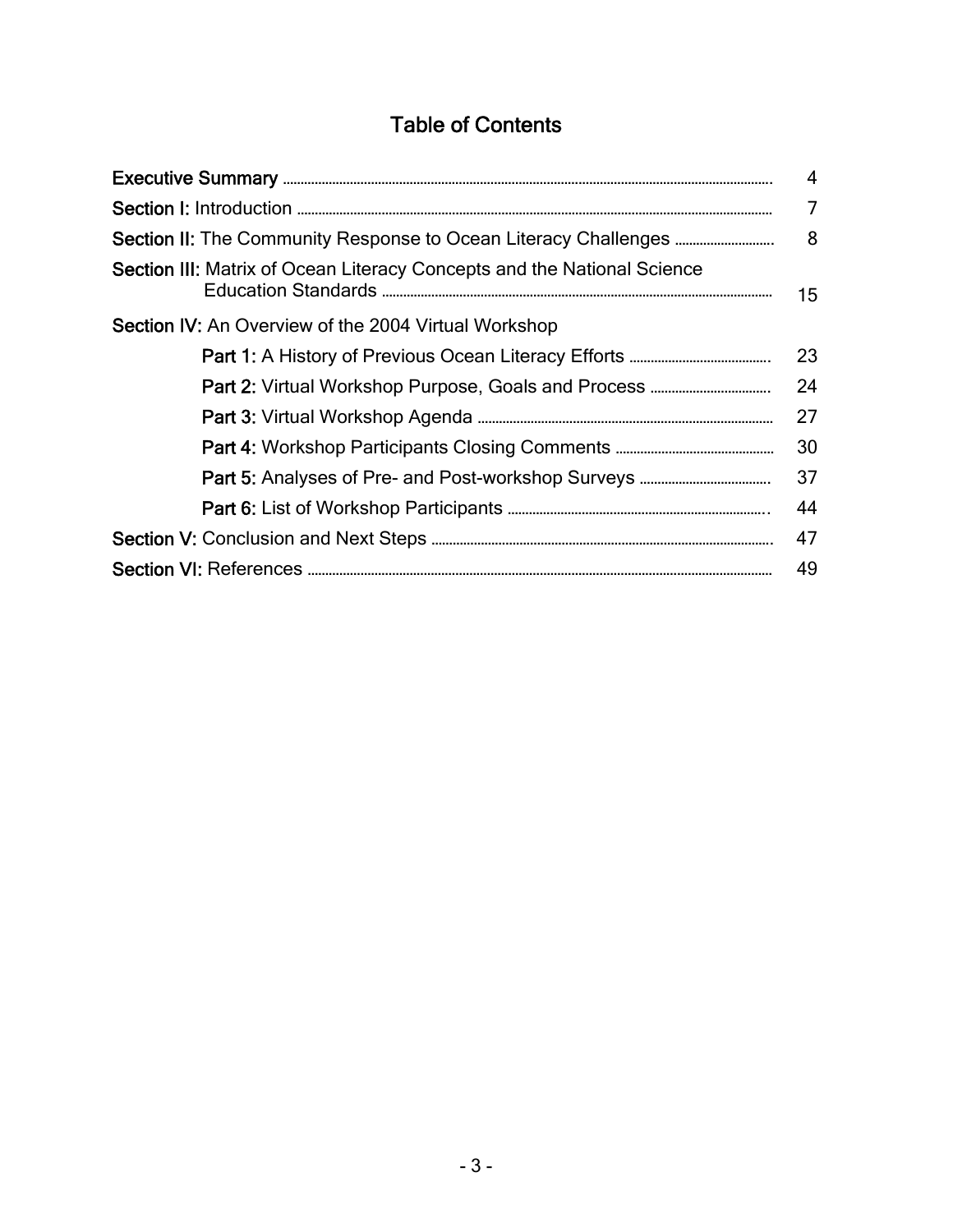"School curricula, starting in kindergarten, should expose students to ocean issues, preparing the next generation of ocean scientists, managers, educators, and leaders through diverse educational opportunities." -- US Commission on Ocean Policy<sup>1</sup>

"Broaden ocean education and awareness through a commitment to teach and learn about our oceans at all levels."-- Pew Oceans  $Common<sup>2</sup>$ 

### Executive Summary

For some time now, ocean literacy has been the focus of many institutions and individuals, some working collectively, some independently. The purpose of this report is to give an historic overview of progress to promote ocean literacy in our classrooms. It highlights previous ocean literacy projects and shows how they have merged to provide a community vision for ocean literacy.

The need for ocean literacy is simple. The most dominant feature on Earth is the ocean. Understanding the ocean is integral to understanding the planet on which we live. This understanding is essential to sustaining our planet and our own well-being. However, for many years core curricula for grades K-12 have not included ocean topics. In fact, in some cases, the ocean has been completely ignored in formal K-12 education. The challenge facing ocean literacy proponents has been how to incorporate concepts about the ocean into accepted curricula. In the last several years, several institutions have grappled with this challenge in a variety of ways.

It became clear that the community needed a process for communication and a way to build community consensus on ocean literacy. It was also recognized that agreement was needed on these fundamental issues: the need for ocean literacy, the definition of ocean literacy, identification of key ocean concepts for inclusion into the K-12 curriculum and alignment of these concepts to the National Science Education Standards (NSES).

To address this need, roughly 100 representatives with expertise in the ocean sciences, ocean education and/or education policy participated in a series of discussions beginning with an online workshop in October 2004, which is the focus of this report, followed by a face-to-face meeting in February 2005 and finally, a public comment period in late April 2005. Through this extensive process, the input contributed by these individuals on behalf of their fields has resulted in the development of the ocean literacy definition, principles, and concepts that follow.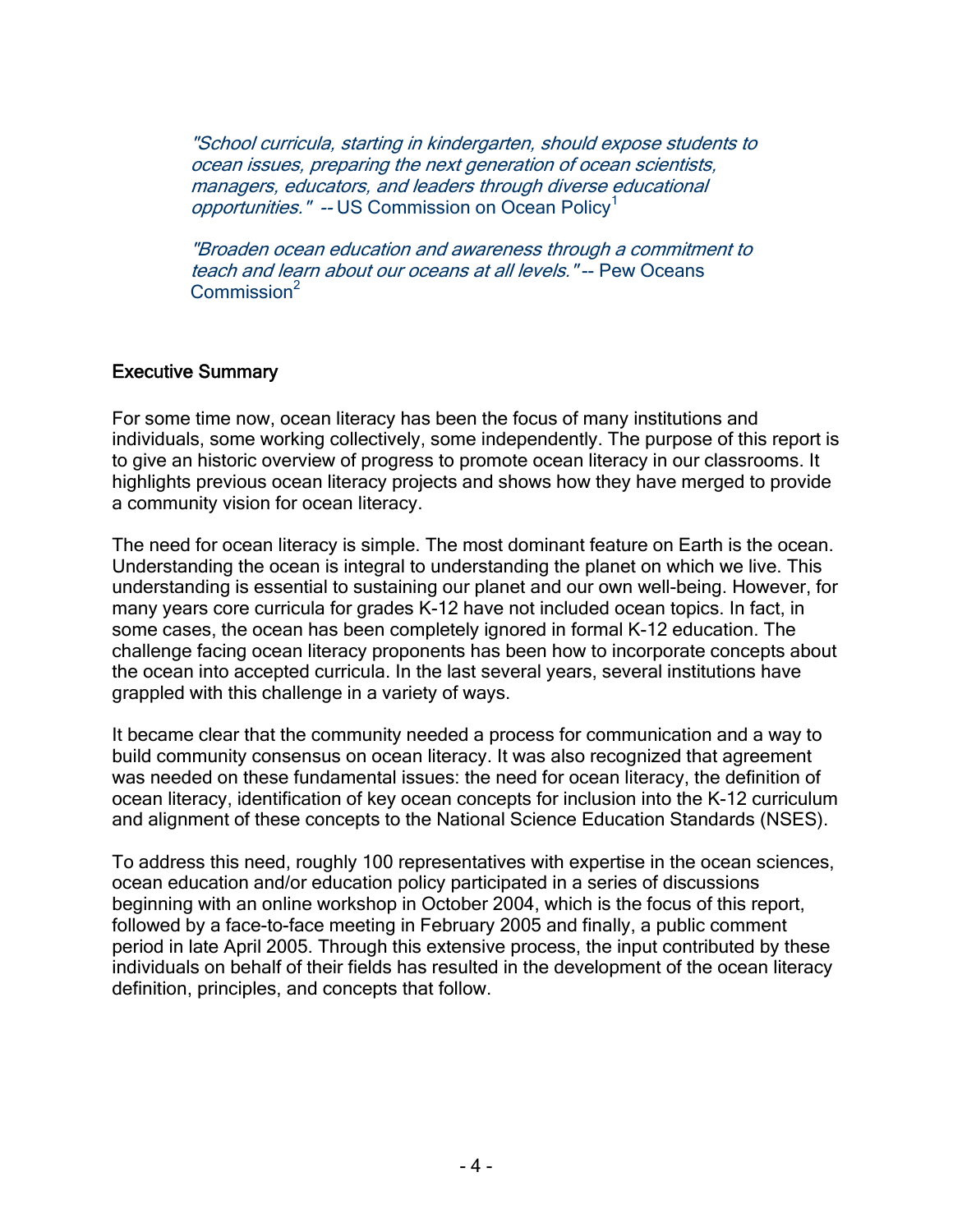## Ocean Literacy Tagline

Ocean literacy is an understanding the ocean's influence on you and your influence on the ocean.

## Definition of Ocean Literacy

Ocean literacy is an understanding of the ocean's influence on you and your influence on the ocean. An ocean-literate person:

- o understands the fundamental concepts about the functioning of the ocean;
- o can communicate about the ocean in a meaningful way; and
- o is able to make informed and responsible decisions regarding the ocean and its resources.

## Essential Principles

Every ocean literate person should know these essential principles:

- 1. The Earth has one big ocean with many features.
- 2. The ocean and life in the ocean shape the features of the Earth.
- 3. The ocean is a major influence on weather and climate.
- 4. The ocean makes the Earth habitable.
- 5. The ocean supports a great diversity of life and ecosystems.
- 6. The ocean and humans are inextricably interconnected.
- 7. The ocean is largely unexplored.

The seven essential principles and forty-four fundamental concepts were identified as those needed to support the definition of ocean literacy.

The workshop results demonstrated, for the first time, how the ocean can play a critical role in fulfillment of the NSES content standards by educators. It was also recognized that these fundamental concepts provide further coordination, consistency and coherence for ocean science education development overall. Finally, identifying this set of concepts was recognized as a major step toward empowering educators, scientists and policy-makers to turn an ocean literacy vision into reality.

## Conclusions and Next Steps

This report represents the completion and documentation of the multi-phase, national effort to improve ocean literacy. The ocean sciences and education communities were able to come to consensus about what every person should know about the ocean in order to make wise and informed decisions about it and about our future. In so doing, the two communities have taken great and unprecedented strides toward becoming a single, more unified community. Though we are not naïve about the different worlds and cultures in which scientists and educators live, we are heartened that so many have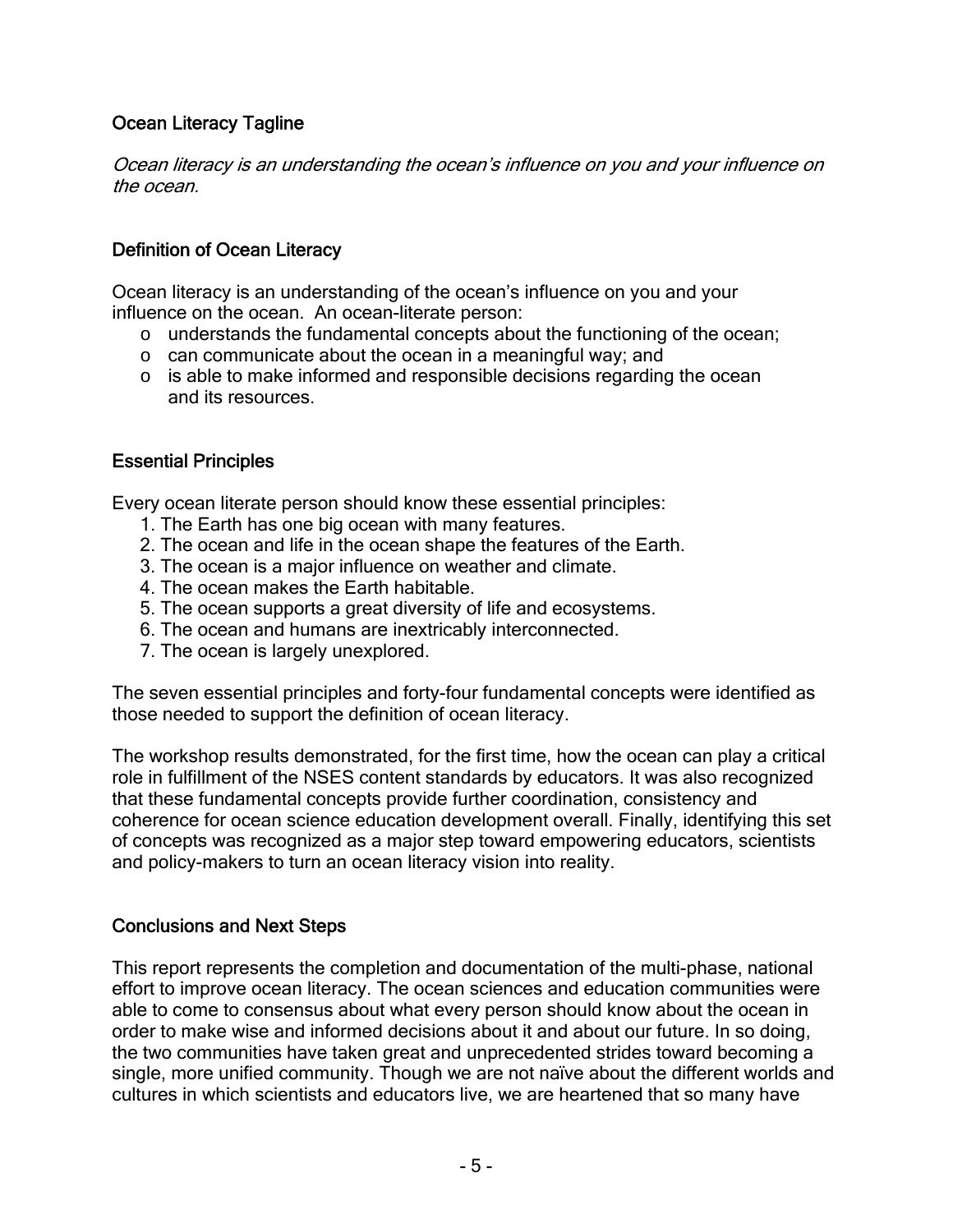worked together so effectively on this important issue. We also recognize that the inclusion of scientists in development of educational policy and resources is one that must continue.

Now that agreement has been reached on what must be taught and learned regarding the ocean, we can turn our attention to how to convey this information to a variety of learners, audiences and interest groups that include teachers and teacher leaders, school and district administrators, pre-service educators, professional developers, standards committees, instructional materials developers, assessment specialists, textbook writers and publishers, exhibit designers and informal/free-choice educators.

This emerging voice and consensus on ocean literacy has already become an instrument of change. Demand for the Ocean Literacy brochure has been overwhelming; the first print run has been distributed with a growing demand for more copies. The definition, principles, concepts and alignment matrix are providing a framework for policy changes in several spheres of education both at state and national levels, guiding initiatives by government agencies, museums, aquariums, text book publishers and universities.

There are many activities and tasks still needed. Some are very specific and productoriented, some are ongoing tasks that are less well defined and process-oriented. There is emerging agreement that several companion documents need to be developed to accompany the Ocean Literacy brochure. There is also emerging agreement there is a tremendous need for a strategy to influence collectively several key activities and events.

Some of the next steps that were identified as needs include:

- o Alignment of ocean literacy to all national and state education standards;
- o Development of resources such as an ocean literacy scope and sequence or a guide on how to teach ocean literacy;
- o Development of assessment tools to measure the impact and change in ocean literacy, i.e., influence state and national assessments or provide educators with classroom assessments;
- o Provision for professional development of educators in support of changing ocean literacy; and
- o Adaptation of the ocean literacy essential principles and fundamental concepts for use in free-choice learning media and venues.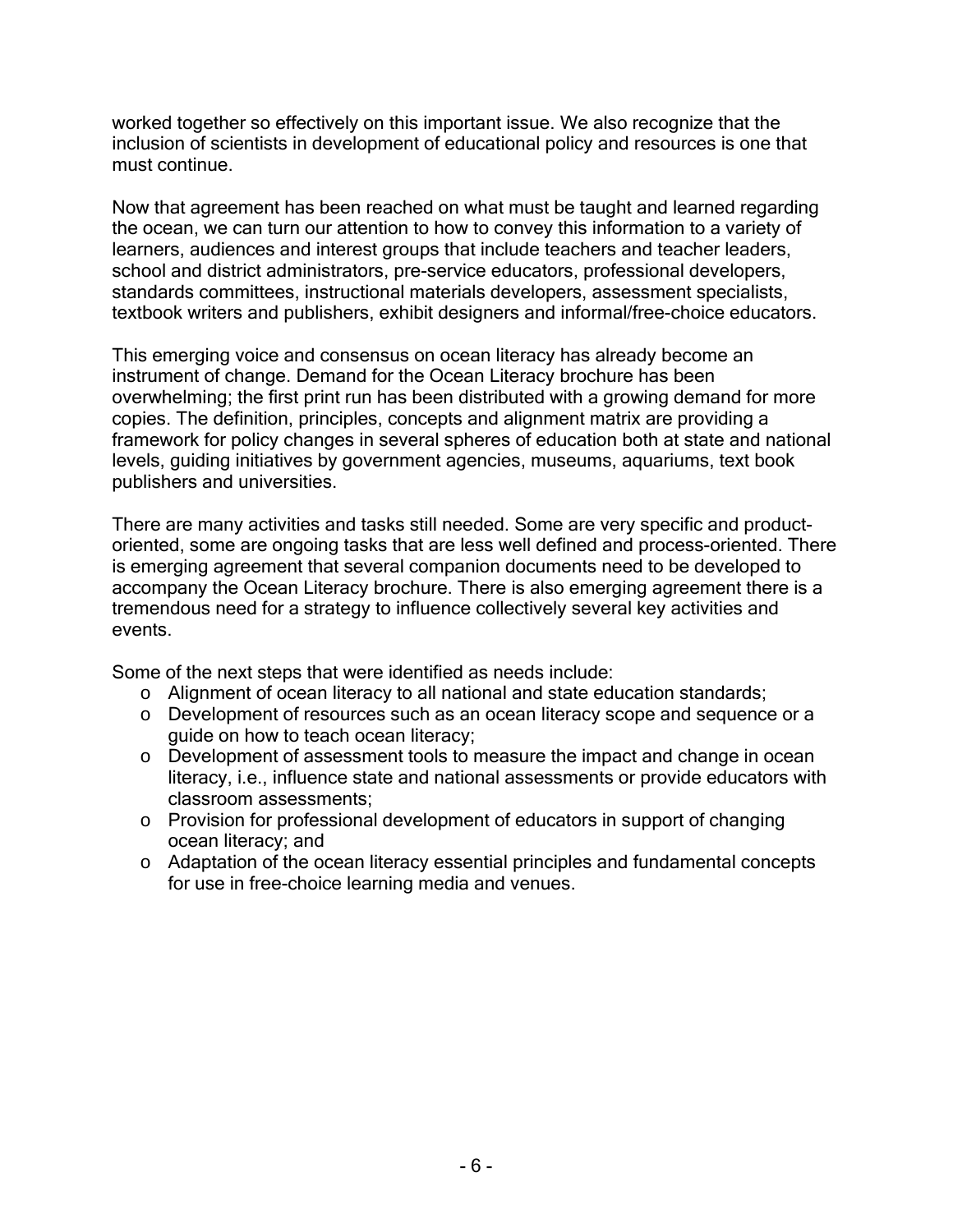## Section I: Introduction

For some time now, ocean literacy has been the focus of many institutions and individuals, some working collectively, some independently. The purpose of this report is to give an historic overview of progress to promote ocean literacy in our classrooms. It highlights previous ocean literacy projects and shows how they have merged to provide a community vision for ocean literacy.

The need for ocean literacy is simple. The most dominant feature is the ocean. Understanding the ocean is integral to understanding the planet on which we live. This understanding is essential to sustaining our planet and our own well-being<sup>3</sup>. However, for many years core curricula for grades K-12 have not included ocean topics. In fact, in some cases, the ocean has been completely ignored in formal K-12 education. The challenge facing ocean literacy proponents has been how to incorporate concepts about the ocean into accepted curricula. In the last several years, several institutions have grappled with this challenge as follows:

- The National Geographic Society: In February 2002, the Geographic convened a virtual workshop to identify key ocean concepts that were then developed into an Oceans Scope and Sequence aligned to the National Geography Education Standards<sup>4</sup>.
- The National Marine Education Association (NMEA): In July 2003, NMEA established an ad hoc committee to better define the important marine and aquatic science literacy concepts and to establish linkages to existing state and national standards that will strengthen science education. This committee was also charged with making recommendations on a series of actions for the NMEA Board of Directors and the National Council of the Centers for Ocean Sciences Education Excellence (COSEE) to promote an ocean literacy agenda.
- Dr. Robert Stewart, Texas A&M University, Department of Oceanography: In July 2004, Dr. Stewart and his colleagues presented a paper entitled "What Every Student Ought to Know about the Ocean: a Compilation of Key Concepts" at the NMEA annual conference<sup>5</sup>.
- COSEE-New England: COSEE-New England, a partnership between the New England Aquarium, the Wood's Hole Oceanographic Institution and the University of Massachusetts-Boston, initiated an effort to strengthen the New England region's capacity to develop and provide high-quality ocean science education. As part of this effort, they developed a draft definition of ocean literacy.

Based on these projects, it became clear that the community needed a process for communication and a way to build community consensus on ocean literacy. It was also recognized that agreement was needed on these fundamental issues: the need for ocean literacy, the definition of ocean literacy, identification of key ocean concepts for inclusion into the K-12 curriculum and alignment of these concepts to the National Science Education Standards (NSES)<sup>6</sup>. The following sections of this report describe the actions that have resulted in a community-wide response to these challenges.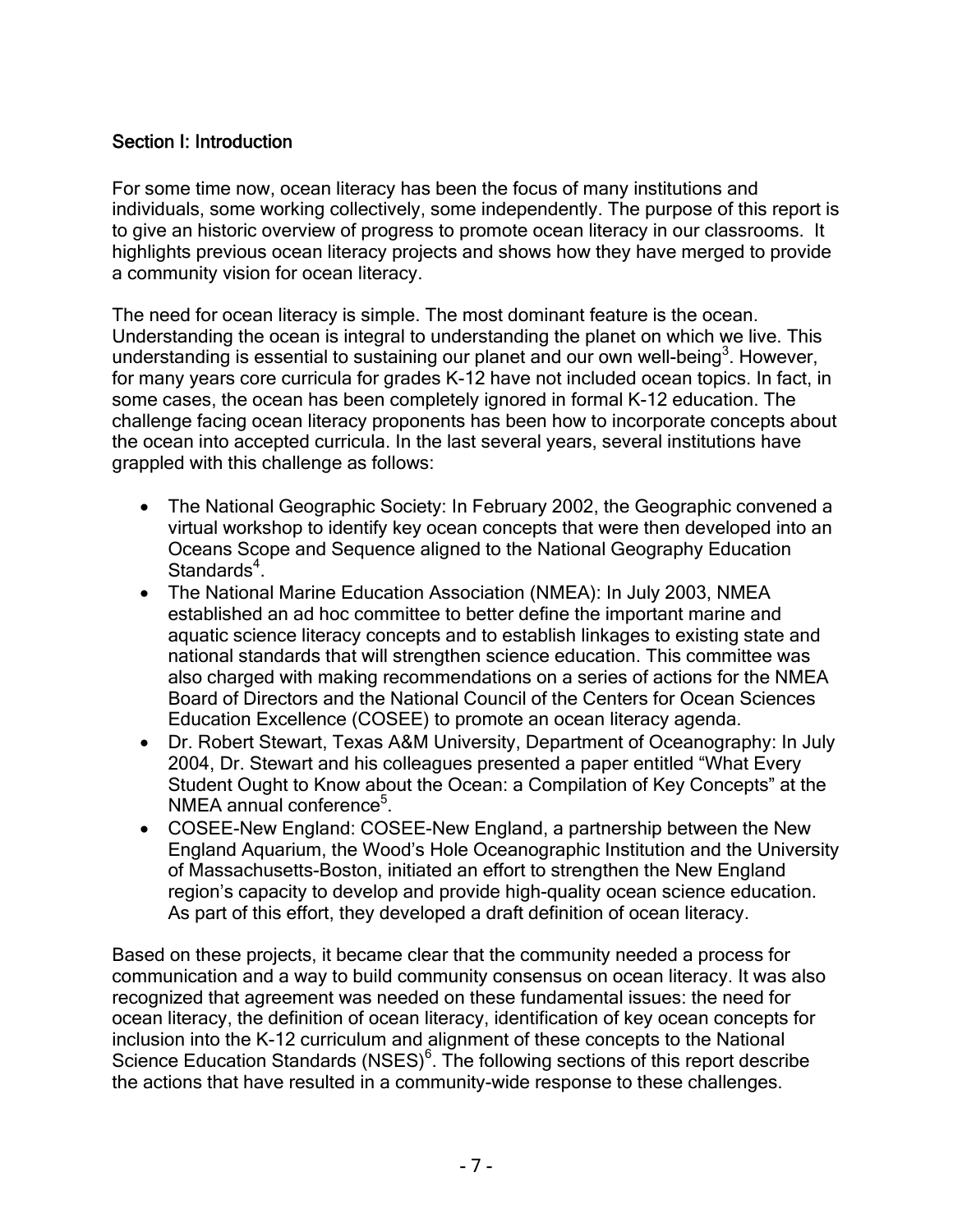#### Mr. Gil Grosvenor, Chair, National Geographic Society

Mr. Grosvenor noted "the oceans belong to everyone." He emphasized their fragility and placed their future firmly in the hands of educators. "Teachers are the greatest natural resource we have on planet Earth," he says. "They are the ones who will ultimately save our oceans."

#### Adm. James Watkins, Chair, U.S Commission on Ocean Policy

Admiral Watkins seconds the importance of the oceans in our classrooms. "Understanding the ocean is vital to our life on Earth," he says. "It represents life—the origin of life—and we need to know about it."

### Dr. Sylvia Earle, Explorer-in-Residence, National Geographic Society

Dr. Earle praises the initiative of teachers who bring the ocean into their classrooms. "The ocean is absolutely the cornerstone of our survival and our well-being...everything that relates to our future relates to understanding the ocean and relating it back to us."

#### Dr. Robert Ballard, Founder of the Jason program, National Geographic Society Explorer-in Residence and Member of the U.S Commission on Ocean Policy

"The oceans," Dr. Ballard said, "are all part of the total global system. Most of the insight "in understanding how the Earth works has come by going underneath the ocean."

#### Mr. Leon Panetta, former Clinton White House Chief of Staff, California Congressman, and Chair of the Pew Oceans Commission

Mr. Panetta agreed that education is critical in saving the ocean. "It won't always be there if we don't care for it," he noted. "We have got to treat it as a national trust."

#### Dr. Marcia McNutt, Director of the Monterey Bay Aquarium Research Institute

"Because children are innately interested in the natural world", said Dr. McNutt, "teaching about the ocean is a great way to teach how real systems work."

#### Adm. Conrad Lautenbacher, Department of Commerce Under Secretary of Oceans and Atmosphere and Administrator of the National Oceanic and Atmospheric Administration (NOAA)

"We are," Admiral Lautenbacher stated, "a world that is essentially illiterate in regard to the oceans." The present system of instruction is "very compartmentalized, which makes adding the ocean to the curriculum difficult."

#### Mr. Dan Basta, Director of NOAA's National Marine Sanctuary Program

Mr. Basta pointed out that "National Marine Sanctuaries are one focus—a way to bring the oceans into the classroom...that can reach the breakfast table in South Dakota."

Figure 1. Quotes from the online conference interviews that helped to articulate the relevance of the ocean to our lives and argue why ocean topics should be part of our education system.

### Section II: Community Response to Ocean Literacy Challenges

In October 2004, a virtual workshop was sponsored by the National Geographic Society's Oceans for Life Initiative in cooperation with the National Oceanic and Atmospheric Administration (NOAA), the COSEE Network, NMEA and their partners. This workshop was convened to respond to the challenge both to better define issues relating to ocean literacy and to provide a platform for communication on these issues among the community. Approximately 100 members of the ocean sciences and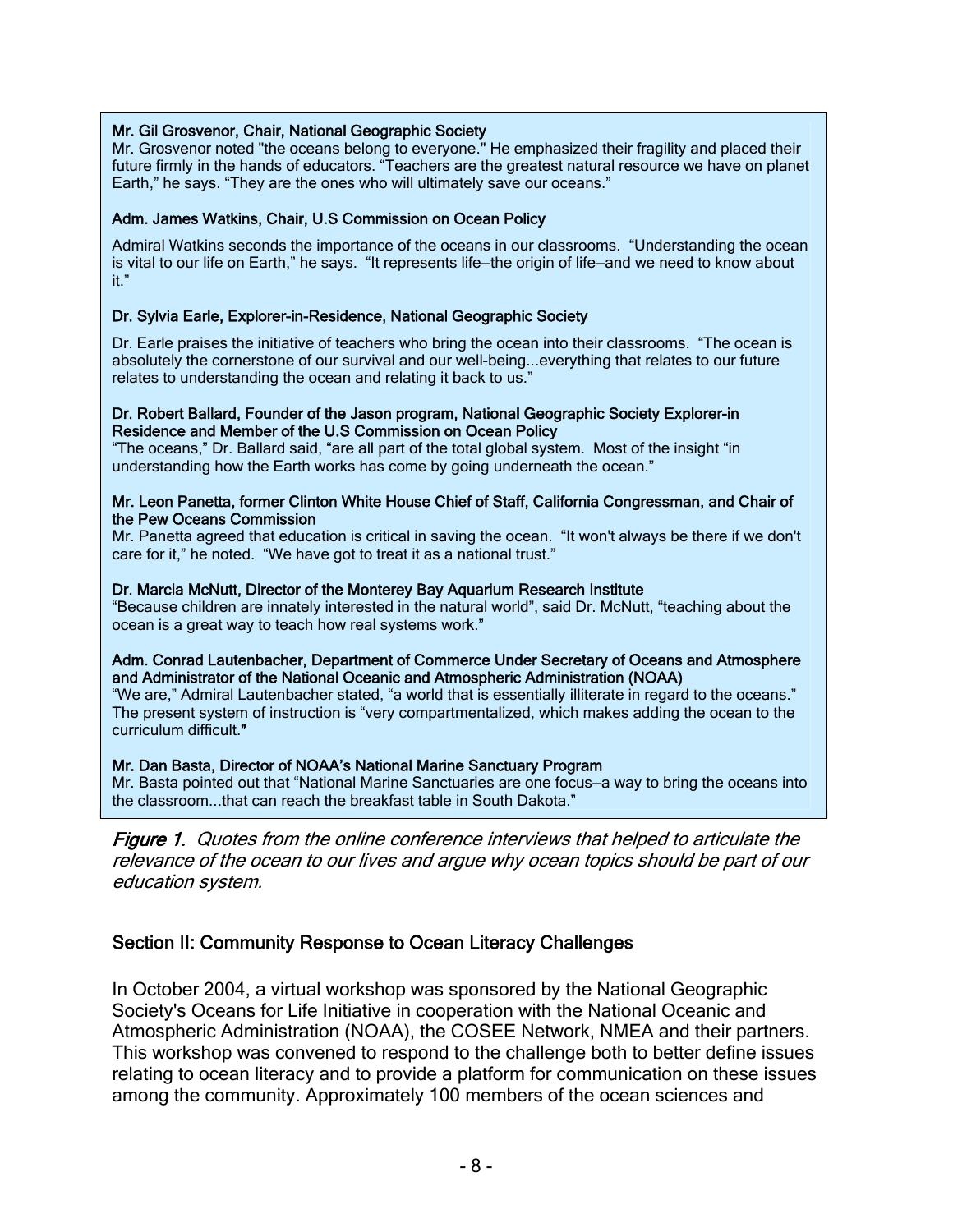education communities participated in this workshop. The workshop was then followed by a face-to-face meeting of a smaller working group in Berkeley, California in February 2005. These two meetings resulted in a definition of ocean literacy, ocean concepts and an alignment matrix that were subsequently circulated for comment by key members of the ocean sciences community and then more broadly during an online review process during April 20-May 6, 2005.

As a result of this extensive development and vetting process, the community agreed on an ocean literacy definition, tagline, ocean concepts and an alignment matrix to promote ocean literacy. The seven essential principles and forty-four fundamental concepts were identified as those needed to support the definition of ocean literacy.

The essential principles and fundamental concepts are described in more detail and aligned with the NSES's eight standards for science content in Sections II and III of this report. The alignment matrix shows how teaching about the ocean environment can play a critical role in fulfillment of NSES by educators. Additionally, the essential principles and fundamental concepts provide further coordination, consistency and coherence for ocean education overall. Finally, identifying this set of principles and concepts is a major step toward empowering educators to turn an ocean-literacy vision into a reality.

## Ocean Literacy Tagline

Ocean literacy is an understanding the ocean's influence on you and your influence on the ocean.

## Definition of Ocean Literacy

Ocean literacy is an understanding of the ocean's influence on you and your influence on the ocean. An ocean-literate person understands the fundamental concepts about the functioning of the ocean, can communicate about the ocean in a meaningful way, and is able to make informed and responsible decisions regarding the ocean and its resources.

## Essential Principles

Every ocean literate person should know these essential principles:

- 1. The Earth has one big ocean with many features.
- 2. The ocean and life in the ocean shape the features of the Earth.
- 3. The ocean is a major influence on weather and climate.
- 4. The ocean makes the Earth habitable.
- 5. The ocean supports a great diversity of life and ecosystems.
- 6. The ocean and humans are inextricably interconnected.
- 7. The ocean is largely unexplored.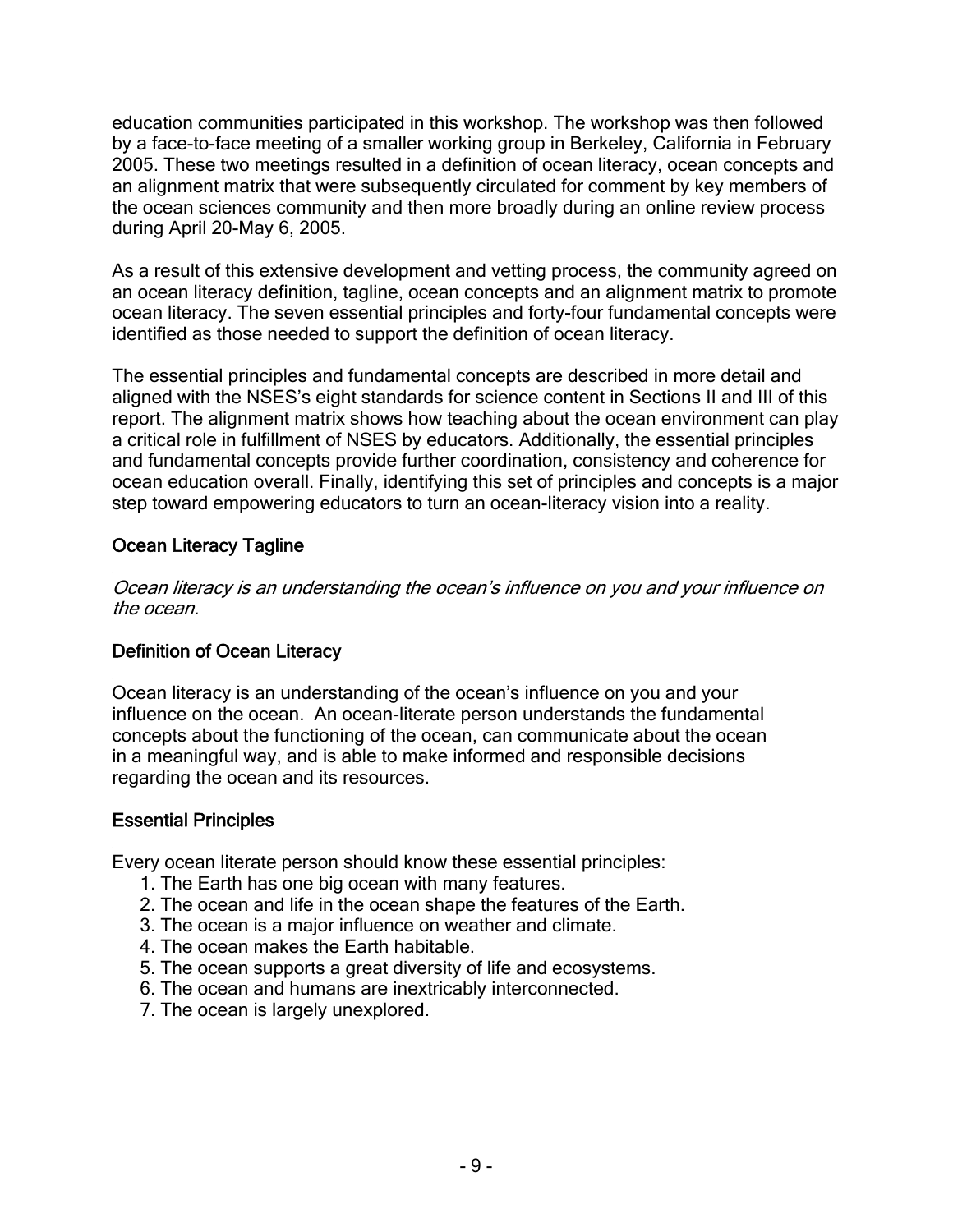## Fundamental Concepts

Offered below each essential principle is a series of supporting fundamental concepts, which are analogous to the fundamental concepts and principles that underlie each content standard of the NSES.

### 1. The Earth has one big ocean with many features.

- a. The ocean is the dominant physical feature on our planet Earth—covering approximately 70% of the planet's surface. There is one ocean with many ocean basins, such as the North Pacific, South Pacific, North Atlantic, South Atlantic, Indian and Arctic.
- b. An ocean basin's size, shape and features (such as islands, trenches, mid-ocean ridges, rift valleys) vary due to the movement of Earth's lithospheric plates. Earth's highest peaks, deepest valleys and flattest vast plains are all in the ocean.
- c. Throughout the ocean there is one interconnected circulation system powered by wind, tides, the force of the Earth's rotation (Coriolis effect), and water density differences. The shape of ocean basins and adjacent land masses influence the path of circulation.
- d. Sea level is the average height of the ocean relative to the land, taking into account the differences caused by tides. Sea level changes as plate tectonics cause the volume of ocean basins and the height of the land to change. It changes as ice caps on land melt or grow. It also changes as sea water expands and contracts when ocean water warms and cools.
- e. Most of Earth's water (97%) is in the ocean and contains a constant proportion of dissolved salts (i.e. average salinity of 35). Seawater has unique properties: its freezing point is slightly lower than fresh water, its density is slightly higher, its electrical conductivity is much higher, and it is slightly basic. The salt in the water comes from eroding land, volcanic emissions, reactions at the seafloor, and atmospheric deposition.
- f. The ocean is an integral part of the water cycle and is connected to all of the earth's water reservoirs via evaporation and precipitation processes.
- g. The ocean is connected to major lakes, watersheds and waterways because all major watersheds on Earth drain to the ocean. Rivers and streams transport nutrients, salts, sediments and pollutants from watersheds to coastal estuaries (where rivers meet the sea) and to the ocean.
- h. Although the ocean is large, it is finite and resources are limited.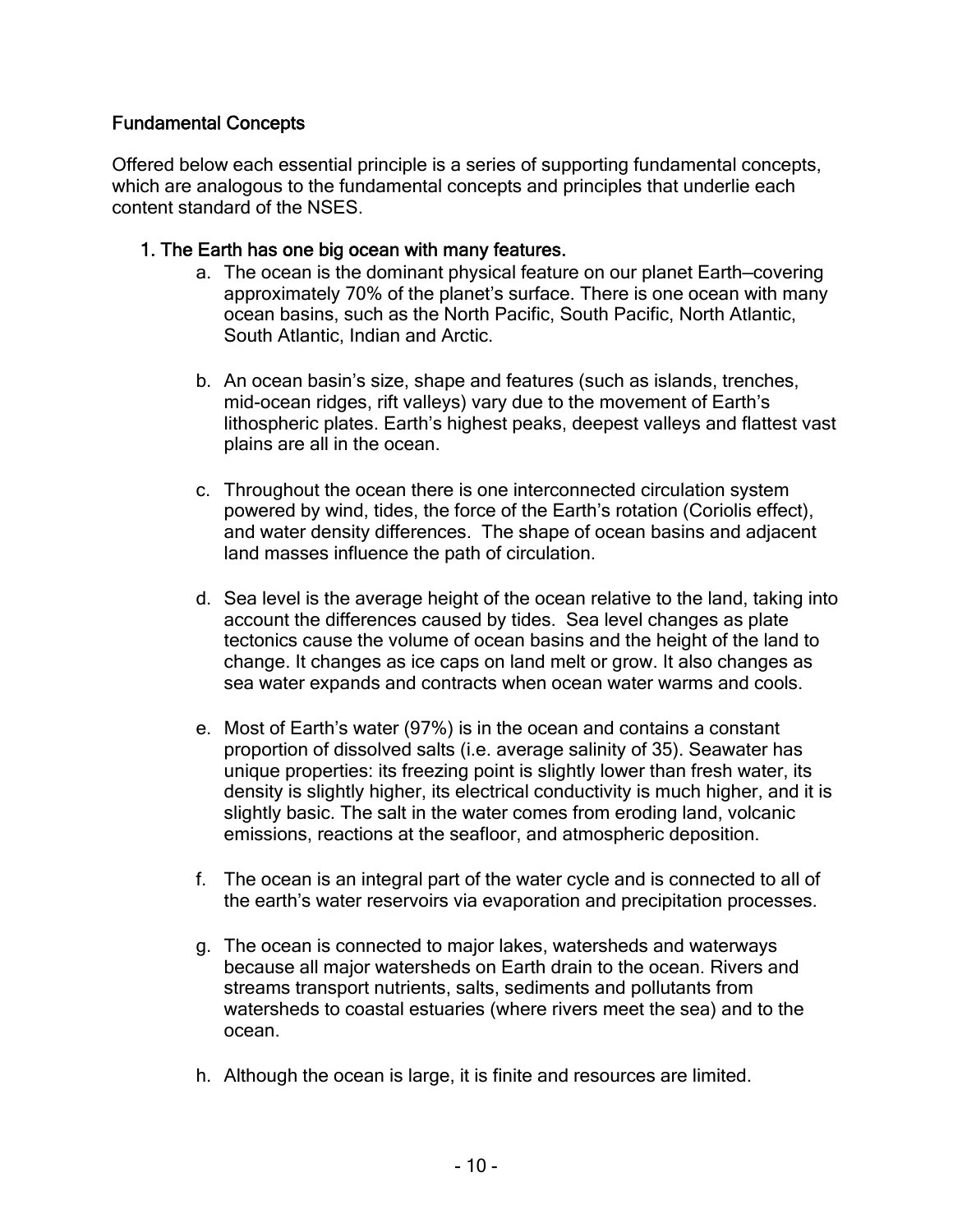### 2. The ocean and life in the ocean shape the features of the Earth.

- a. Many of the sedimentary rocks now exposed on land were formed in the ocean. Ocean life laid down the vast volume of siliceous and carbonate rocks.
- b. Sea level changes over time have expanded and contracted continental shelves, created and destroyed inland seas, and shaped the surface of land.
- c. Erosion—the wearing away of rock and soil—occurs in coastal areas as wind, waves, and currents in rivers and the ocean move sediments.
- d. Most beach sand is carried to the coast by rivers and redistributed by waves and coastal currents. Erosion builds and destroys beaches. Winter storm waves carry sediments away from the beach and small summer waves carry sediments back onto the beaches.
- e. Tectonic activity, sea level changes, and waves influence the physical structure and landforms of the coast.

### 3. The ocean is a major influence on weather and climate.

- a. The ocean controls weather and climate by dominating the Earth's energy, water and carbon systems.
- b. The ocean absorbs much of the solar radiation reaching Earth. The ocean releases heat by evaporation and this heat loss drives atmospheric circulation when heat released as water vapor condenses as rain. Condensation of water evaporated from warm seas provides the energy for hurricanes, cyclones and typhoons.
- c. The El Niño Southern Oscillation causes the most important changes in global weather patterns because it changes the way heat is released to the atmosphere in the Pacific.
- d. Most rain that falls on land originally evaporated from the tropical ocean.
- e. The ocean dominates the Earth's carbon cycle. Half the primary productivity on Earth takes place in the sunlit layers of the ocean and the ocean absorbs roughly half of all carbon dioxide added to the atmosphere.
- f. The ocean has had, and will continue to have, a significant influence on climate change by absorbing, storing, and moving heat, carbon and water.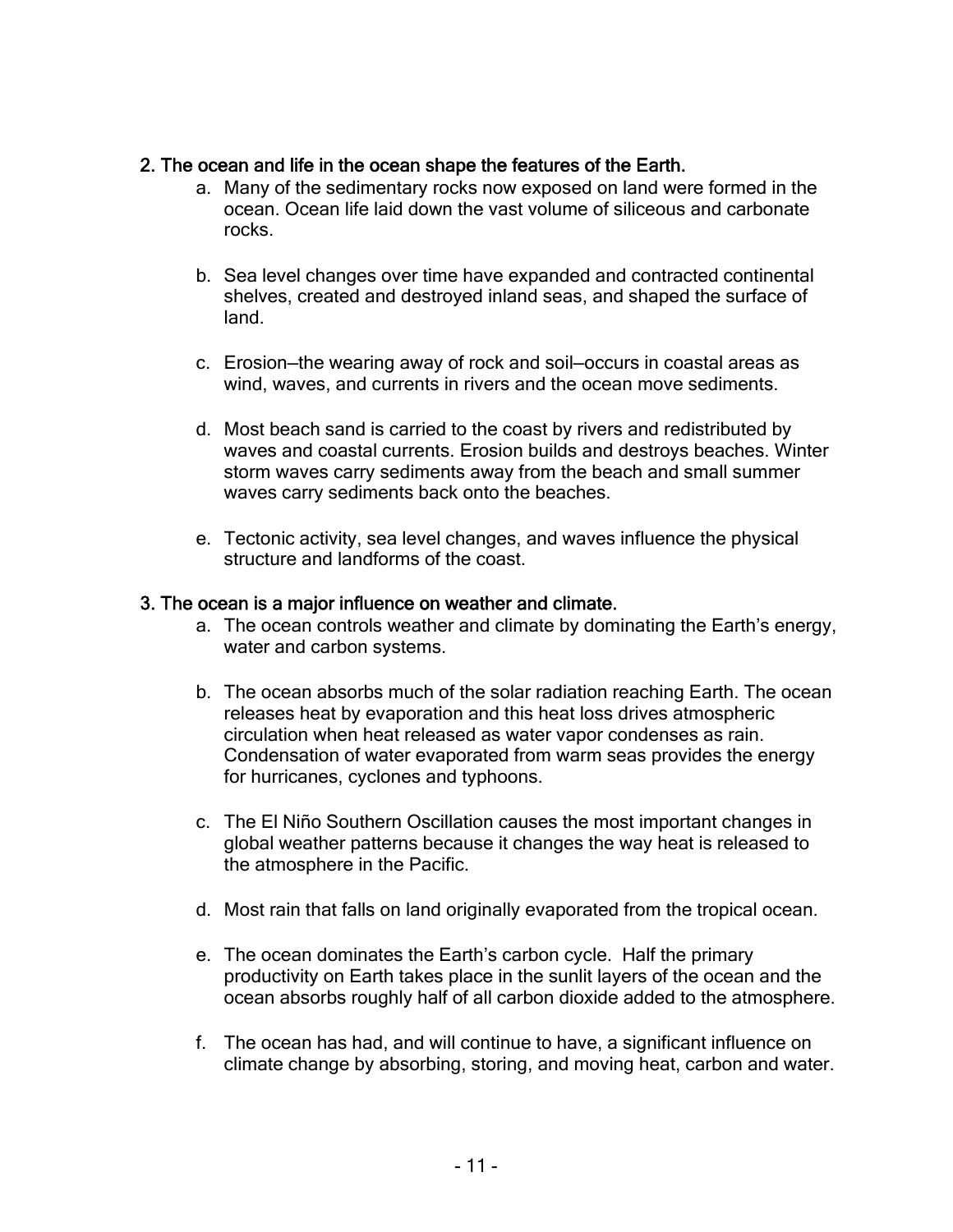g. Changes in the ocean's circulation have produced large, abrupt changes in climate during the last 50,000 years.

## 4. The ocean makes Earth habitable.

- a. Most of the oxygen in the atmosphere originally came from the activities of photosynthetic organisms in the ocean.
- b. The ocean is the cradle of life—the first life is thought to have started in the ocean. The earliest evidence of life is found in the ocean.

### 5. The ocean supports a great diversity of life and ecosystems.

- a. Most life in the ocean exists as microbes, although ocean life ranges in size from the smallest virus to the largest animal that has lived on Earth, the blue whale.
- b. Microbial organisms are the most important primary producers in the ocean. They not only are the most abundant life form in the ocean but also have growth rates that range from hours to days.
- c. Most major groups of organisms (phyla) have many representatives living in the ocean.
- d. Ocean biology provides many unique examples of important relationships among organisms (such as symbiosis, predator-prey dynamics and energy transfer).
- e. There are examples of life cycles in the ocean that are not often seen on land.
- f. The ocean is three-dimensional, offering a lot of living space from the surface through the water column to the seafloor. As a result, most of the living space on Earth is in the ocean.
- g. Ocean habitats are defined by environmental factors. Due to interactions of abiotic factors such as salinity, temperature, oxygen, pH, light, nutrients, pressure, substratum and circulation, ocean life is not evenly distributed temporally or spatially, i.e., it is "patchy".
- h. There are deep ocean ecosystems that rely only on chemical energy to support life (such as hydrothermal vents, methane cold seeps and whale falls).
- i. Zonation patterns of organisms along the shore are influenced by tidal ranges and waves.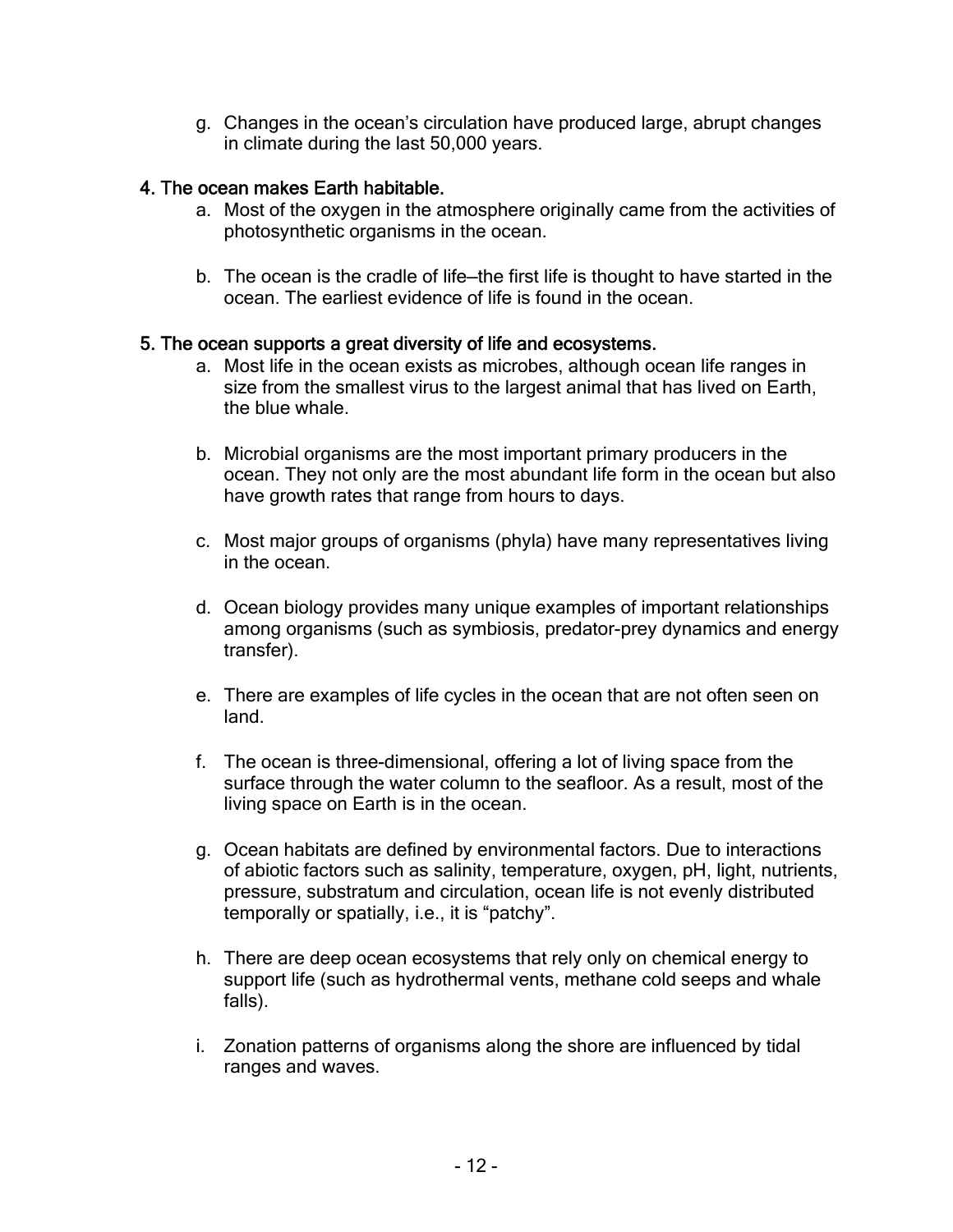j. Coastal estuaries (where rivers meet the ocean) provide important and productive nursery areas for many marine species.

## 6. The ocean and humans are inextricably interconnected.

- a. The ocean affects every human life. It supplies freshwater (most rain comes from the ocean) and almost all Earth's oxygen. It moderates the climate and influences our weather.
- b. From the ocean we get foods, medicines, and mineral and energy resources. In addition, it provides jobs, supports our nation's economy, serves as a highway for transportation of goods and people, and plays a role in national security.
- c. The ocean is a source of inspiration, recreation, rejuvenation and discovery. It is an important element of our cultural heritage.
- d. Most of the world's population lives in coastal areas.
- e. Humans affect the ocean in a variety of ways. Wastes (such as trash, sediments and sewage) enter the ocean from run off (non-point source pollution) and dumping (point source pollution). The pollution leads to habitat degradation, development of harmful algal blooms, and depletion of oxygen, as well as the endangerment, depletion, and extinction of ocean species. Coastal development, such as building structures along coasts and damming rivers leads to loss of beaches and increased coastal erosion. Through fishing, humans have removed most of the large vertebrates from the ocean, either directly or by harvesting their prey.
- f. Coastal regions (where most people live) are susceptible to natural hazards (such as tsunamis, hurricanes, cyclones, typhoons, and storm surges).
- g. Everyone is responsible for caring for the ocean. The ocean sustains life on Earth and humans must live in ways that sustain the ocean. Individual and collective actions are needed to effectively manage ocean resources for all.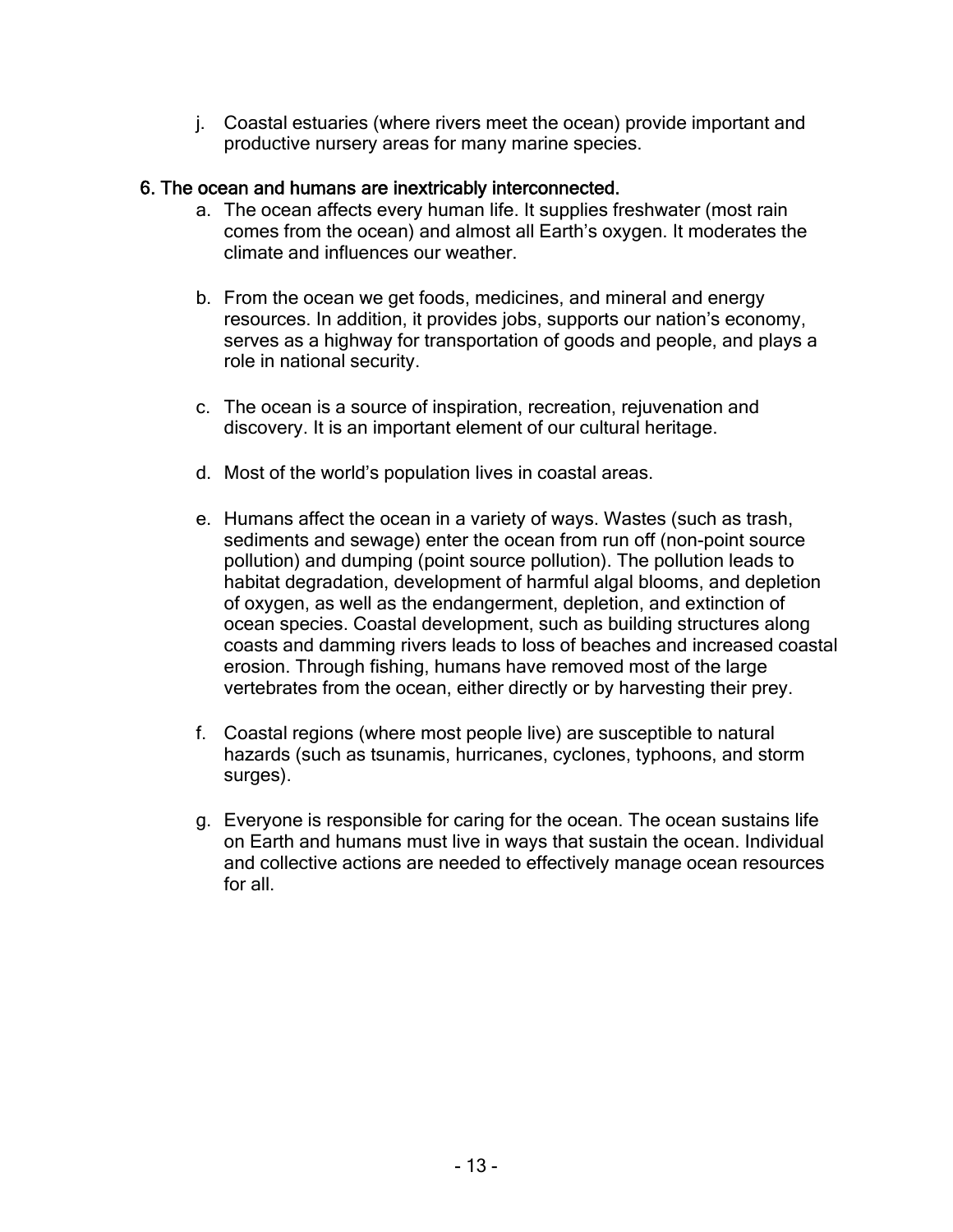### 7. The ocean is largely unexplored.

- a. The ocean is the last and largest unexplored place on Earth—less than 5% of it has been explored. This is the great frontier for the next generation's explorers and researchers, where they will find great opportunities for inquiry and investigation.
- b. Understanding the ocean is more than a matter of curiosity. Exploration, inquiry and study are required to better understand ocean systems and processes. Our very survival may hinge upon it.
- c. Over the last 40 years, use of ocean resources has increased significantly, therefore the future sustainability of ocean resources depends on our understanding of those resources and their potential.
- d. New technologies, sensors and tools are expanding our ability to explore the ocean. Oceanographers are relying more and more on satellites, drifters, buoys, subsea observatories and unmanned submersibles.
- e. Use of computer models is now an essential part of oceanography. They help us understand the complexity of the ocean and its interaction with Earth's climate. These models process observations and help describe the interactions among systems.
- f. Ocean exploration is truly interdisciplinary. It requires close collaboration among biologists, chemists, climatologists, computer programmers, engineers, geologists, meteorologists, and physicists, and new ways of thinking.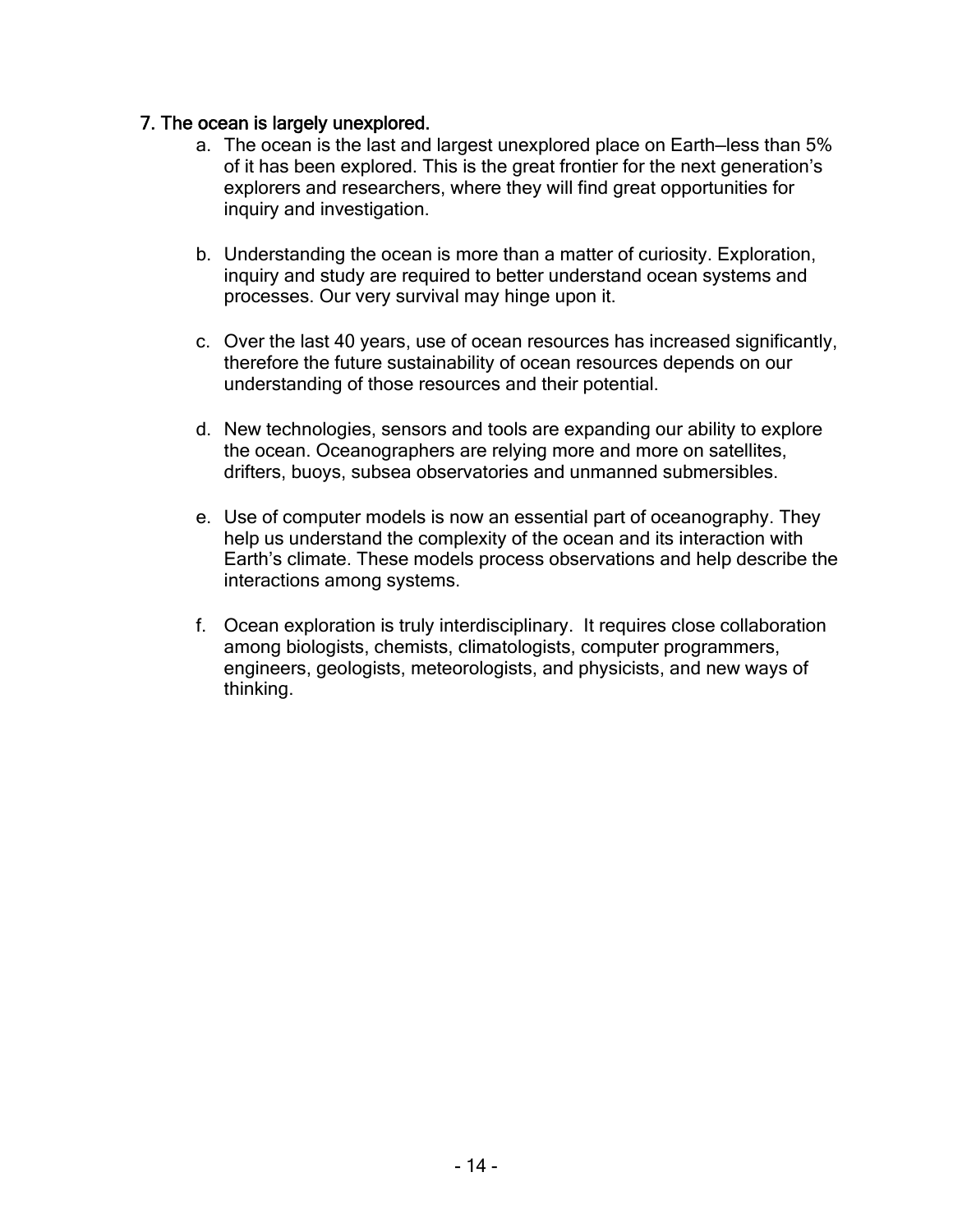# Section III: Matrix of ocean-related content mapped to NSES content standards

# Matrix of Ocean Literacy and NSES Concepts

The overview matrix and the corresponding essential principles and fundamental concepts show how the ocean literacy concepts address the fundamental concepts of the NSES content standards. The seven essential principles run horizontally across the top of the matrix; the ocean literacy essential principles are numbered while the letters below them correspond to ocean literacy fundamental concepts. Refer to the principles and concepts in Section II of this report to find descriptions of each concept. The eight NSES content standards and 69 sub-categories run vertically along the far left column. Grade spans are identified by color (see below). This matrix will continue to evolve. A more dynamic chart is available at www.coexploration.org/oceanliteracy.



Because of the size of this matrix, it is broken into two parts in this report. The first part covers the alignment of ocean literacy fundamental concepts contained in the first four essential principles with the 69 sub-categories of content standards in the NSES.

|                                                |             |                           |              | 1. Earth: one big ocean,<br>many features |             |              |    |              | 2. Ocean shapes<br>Earth |                |             |              |             |              | 3. Influence on weather & climate |              |                           |              |             |          | 4. Habit-<br>able             |             |
|------------------------------------------------|-------------|---------------------------|--------------|-------------------------------------------|-------------|--------------|----|--------------|--------------------------|----------------|-------------|--------------|-------------|--------------|-----------------------------------|--------------|---------------------------|--------------|-------------|----------|-------------------------------|-------------|
| UNIFYING CONCEPTS AND<br><b>PROCESSES</b>      | 1a          | 1b                        | 1c           | 1d                                        | 1e          | 1f           | 1a | 1h           | 2a                       | 2 <sub>b</sub> | 2c          | 2d           | 2e          | 3a           | 3b                                | 3c           | 3d                        | 3e           | 3f          | 3q       | 4a                            | 4b          |
| 1. Systems, Order and<br><b>Organization</b>   | X           | $\mathbf x$               | X            | $\overline{\phantom{a}}$<br>^             | $\mathbf x$ | v            | X  | X            |                          |                |             |              |             | $\mathbf x$  | X                                 | $\mathbf x$  | $\mathbf x$               | $\mathbf x$  | X           | X        | $\overline{\phantom{a}}$<br>A | $\mathbf x$ |
| 2. Evidence, Models, and<br><b>Explanation</b> |             |                           |              |                                           |             |              |    |              |                          |                |             |              |             | X            | X                                 | $\mathbf x$  | $\mathbf x$               | $\mathbf x$  | $\mathbf x$ | X        | x.                            | X           |
| 3. Change, Constancy, and                      |             |                           |              |                                           |             |              |    |              |                          |                |             |              |             |              |                                   |              |                           |              |             |          |                               |             |
| <b>Measurement</b>                             | <b>X</b>    | $\boldsymbol{\mathsf{x}}$ | $\mathbf{x}$ | x                                         | $\mathbf x$ | $\mathbf{x}$ | X  | $\mathbf{x}$ | x                        | <b>X</b>       | $\mathbf x$ | $\mathbf{x}$ | $\mathbf x$ | $\mathbf{x}$ | $\mathbf x$                       | $\mathbf{x}$ | $\boldsymbol{\mathsf{x}}$ | $\mathbf{x}$ | $\mathbf x$ | <b>X</b> | X.                            | X           |
| <b>4. Evolution and Equilibrium</b>            | X           | $\mathbf x$               | x            |                                           | x           |              | x  |              | X                        |                | x           | x            | X           | $\mathbf x$  | x                                 | x            | $\mathbf x$               | x            | X           | X        | 灬                             | $\mathbf x$ |
| 5. Form and Function                           | $\mathbf x$ | $\mathbf x$               | X            |                                           | X           |              | X  | X            |                          |                |             |              |             |              |                                   |              |                           |              |             |          | $\mathbf{v}$<br>А.            | X           |

### Part 1: Alignment of Essential Principles 1, 2, 3 and 4 and the corresponding fundamental concepts.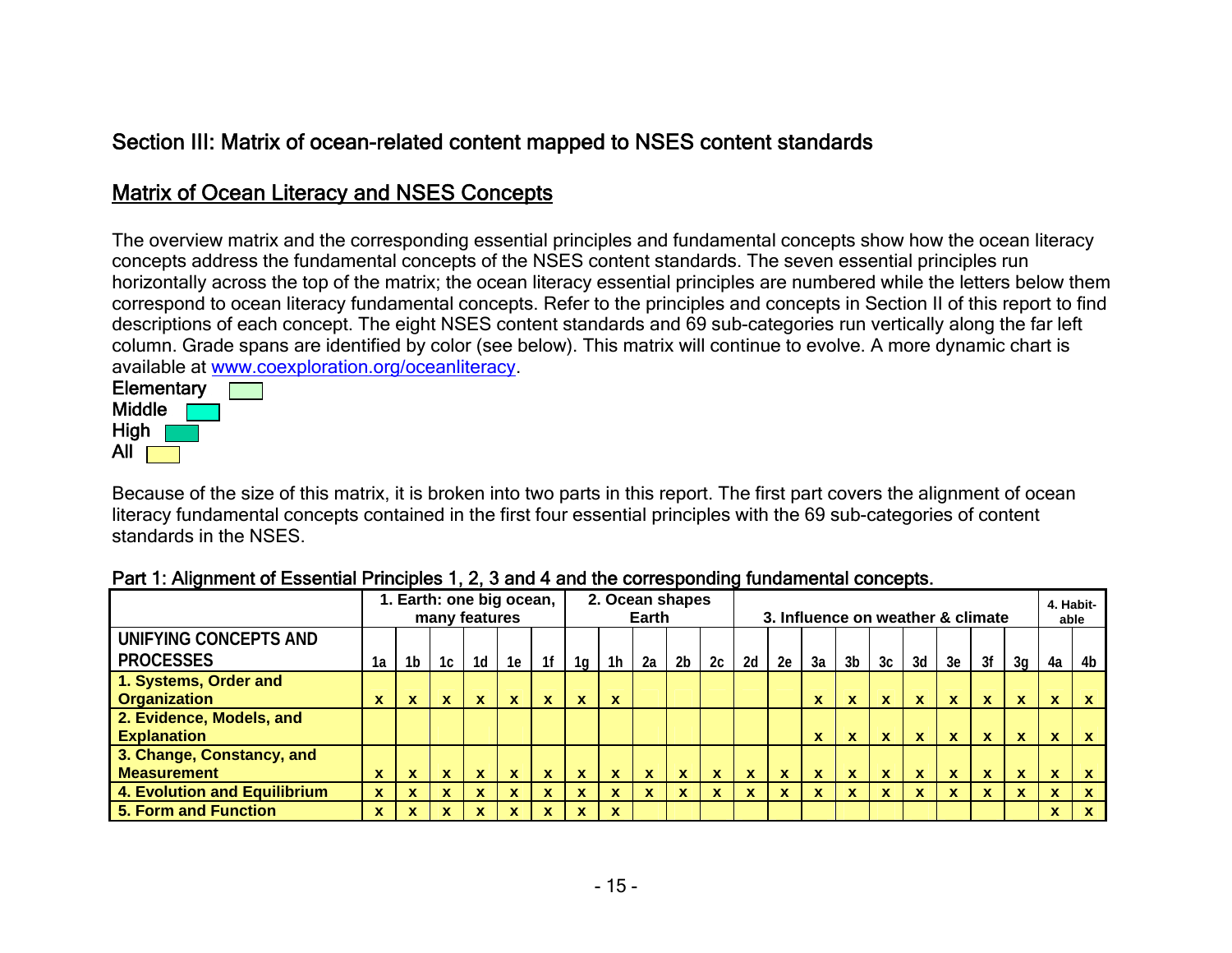|                                                    |                           | 1. Earth: one big ocean, |                           |                  |                           |                           |                |                    | 2. Ocean shapes           |                           |              |              |                  |              |                  |                |              |                                   |                           |                           |                           | 4. Habit-      |
|----------------------------------------------------|---------------------------|--------------------------|---------------------------|------------------|---------------------------|---------------------------|----------------|--------------------|---------------------------|---------------------------|--------------|--------------|------------------|--------------|------------------|----------------|--------------|-----------------------------------|---------------------------|---------------------------|---------------------------|----------------|
|                                                    |                           |                          | many features             |                  |                           |                           |                |                    | <b>Earth</b>              |                           |              |              |                  |              |                  |                |              | 3. Influence on weather & climate |                           |                           |                           | able           |
| <b>EARTH AND SPACE SCIENCE</b>                     | 1a                        | 1 <sub>b</sub>           | 1c                        | 1d               | 1e                        | 1f                        | 1 <sub>g</sub> | 1 <sub>h</sub>     | 2a                        | 2 <sub>b</sub>            | 2c           | 2d           | 2e               | 3a           | 3 <sub>b</sub>   | 3 <sub>c</sub> | 3d           | 3e                                | 3f                        | 3q                        | 4a                        | 4 <sub>b</sub> |
| <b>6. Properties of Earth Materials</b>            | $\mathbf{x}$              |                          |                           | $\mathbf{x}$     | $\mathbf{x}$              |                           |                |                    | $\mathbf{x}$              |                           |              | $\mathbf{x}$ |                  |              |                  |                |              |                                   |                           |                           | $\mathbf{x}$              |                |
| 7. Objects in the Sky                              |                           |                          |                           | $\mathbf{x}$     |                           |                           |                |                    |                           |                           |              |              |                  | $\mathbf{x}$ | $\mathbf{x}$     |                |              |                                   |                           |                           |                           |                |
| 8. Changes in Earth and Sky                        |                           | $\mathbf{x}$             | $\mathbf{x}$              | $\mathbf{x}$     | $\mathbf{x}$              | $\mathbf{x}$              | $\mathbf{x}$   |                    | $\mathbf{x}$              | $\mathbf{x}$              | $\mathbf{x}$ | $\mathbf{x}$ | $\mathbf{x}$     | $\mathbf{x}$ | $\mathbf{x}$     | $\mathbf{x}$   | $\mathbf{x}$ |                                   | $\mathbf{x}$              | $\mathbf{x}$              |                           |                |
| 9. Structure of the Earth                          |                           |                          |                           |                  |                           |                           |                |                    |                           |                           |              |              |                  |              |                  |                |              |                                   |                           |                           |                           |                |
| <b>System</b>                                      | $\mathbf{x}$              | x                        | $\mathbf{x}$              | $\mathbf x$      | $\mathbf{x}$              | $\mathbf{x}$              | $\mathbf{x}$   | $\mathbf{x}$       | $\mathbf{x}$              | $\mathbf{x}$              | $\mathbf{x}$ | $\mathbf{x}$ | $\mathbf{x}$     | $\mathbf{x}$ | $\mathbf x$      | $\mathbf{x}$   | $\mathbf x$  |                                   | $\mathbf x$               | $\mathbf{x}$              | $\mathbf x$               |                |
| 10. Earth's History                                |                           | $\mathbf x$              | $\mathbf{x}$              | $\mathbf{x}$     |                           | $\mathbf{x}$              | $\mathbf{x}$   |                    | $\mathbf x$               | $\mathbf{x}$              | $\mathbf{x}$ | $\mathbf{x}$ | $\mathbf{x}$     |              |                  | $\mathbf{x}$   |              |                                   | $\mathbf x$               | $\mathbf{x}$              | $\mathbf{x}$              | $\mathbf{x}$   |
| 11. Earth in the Solar System                      |                           |                          | $\mathbf{x}$              | $\mathbf x$      |                           | $\mathbf{x}$              |                |                    |                           |                           |              |              |                  | <b>X</b>     | $\mathbf x$      |                | $\mathbf x$  |                                   | $\mathbf x$               |                           |                           |                |
| 12. Energy in the Earth System                     | $\boldsymbol{\mathsf{X}}$ | $\mathbf x$              | $\mathbf x$               | $\mathbf{x}$     |                           |                           |                |                    |                           |                           |              |              |                  | $\mathbf x$  | X                | $\mathbf{x}$   |              | $\mathbf x$                       | $\mathbf x$               | $\mathbf{x}$              |                           |                |
| 13. Origin and Evolution of the                    |                           |                          |                           |                  |                           |                           |                |                    |                           |                           |              |              |                  |              |                  |                |              |                                   |                           |                           |                           |                |
| <b>Earth System</b>                                | X                         | X                        | $\mathbf x$               | $\mathbf x$      |                           | $\mathbf x$               |                |                    | $\mathbf x$               | $\mathbf x$               | $\mathbf x$  |              | $\mathbf{x}$     | $\mathbf x$  | X                | $\mathbf{x}$   | X            | $\mathbf x$                       | $\mathbf{x}$              | $\mathbf{x}$              | $\mathbf x$               | $\mathbf{x}$   |
| 14. Origin and Evolution of the<br><b>Universe</b> |                           |                          |                           |                  |                           |                           |                |                    |                           |                           |              |              |                  |              |                  |                |              |                                   |                           |                           |                           |                |
| <b>15. Geochemical Cycles</b>                      | $\pmb{\mathsf{x}}$        |                          | $\boldsymbol{\mathsf{X}}$ |                  | $\boldsymbol{\mathsf{X}}$ | $\boldsymbol{\mathsf{X}}$ |                | $\pmb{\mathsf{x}}$ | $\mathbf{x}$              |                           |              |              |                  | $\mathbf x$  |                  |                |              | $\boldsymbol{\mathsf{X}}$         | $\boldsymbol{\mathsf{X}}$ |                           | $\mathbf{x}$              |                |
| <b>LIFE SCIENCE</b>                                | 1a                        | 1 <sub>b</sub>           | 1c                        | 1 <sub>d</sub>   | 1e                        | 1 <sup>f</sup>            | 1 <sub>q</sub> | 1 <sub>h</sub>     | 2a                        | 2 <sub>b</sub>            | 2c           | 2d           | 2e               | 3a           | 3 <sub>b</sub>   | 3c             | 3d           | 3e                                | 3f                        | 3q                        | 4a                        | 4 <sub>b</sub> |
| <b>16. Characteristics of</b>                      |                           |                          |                           |                  |                           |                           |                |                    |                           |                           |              |              |                  |              |                  |                |              |                                   |                           |                           |                           |                |
| <b>Organisms</b>                                   | $\mathbf{x}$              |                          |                           |                  |                           | $\mathbf x$               | X              |                    |                           |                           |              |              |                  | $\mathbf x$  |                  | $\mathbf{x}$   | $\mathbf x$  |                                   | $\mathbf x$               | $\mathbf{x}$              | $\boldsymbol{x}$          | $\mathbf{x}$   |
| 17. Life Cycles of Organisms                       |                           |                          |                           |                  |                           |                           |                |                    |                           |                           |              |              |                  |              |                  |                |              |                                   |                           |                           |                           |                |
| 18. Organisms and                                  |                           |                          |                           |                  |                           |                           |                |                    |                           |                           |              |              |                  |              |                  |                |              |                                   |                           |                           |                           |                |
| <b>Environments</b>                                | $\pmb{\mathsf{x}}$        |                          | $\mathbf{x}$              | $\boldsymbol{x}$ |                           |                           | $\mathbf{x}$   |                    | $\boldsymbol{\mathsf{x}}$ |                           |              |              | $\boldsymbol{x}$ |              | $\boldsymbol{x}$ | $\pmb{\chi}$   |              | $\boldsymbol{x}$                  | $\pmb{\chi}$              | $\pmb{\chi}$              | $\boldsymbol{\mathsf{x}}$ | $\mathbf{x}$   |
| 19. Structure and Function in                      |                           |                          |                           |                  |                           |                           |                |                    |                           |                           |              |              |                  |              |                  |                |              |                                   |                           |                           |                           |                |
| <b>Living Systems</b>                              |                           |                          |                           |                  |                           |                           |                |                    |                           |                           |              |              |                  |              |                  |                |              |                                   |                           |                           |                           |                |
| <b>20. Reproduction and Heredity</b>               |                           |                          |                           |                  |                           |                           |                |                    |                           |                           |              |              |                  |              |                  |                |              |                                   |                           |                           |                           |                |
| 21. Regulation and Behavior                        |                           |                          |                           |                  |                           |                           |                |                    |                           |                           |              |              |                  |              |                  |                |              |                                   |                           |                           |                           |                |
| 22. Populations and                                |                           |                          |                           |                  |                           |                           |                |                    |                           |                           |              |              |                  |              |                  |                |              |                                   |                           |                           |                           |                |
| <b>Ecosystems</b>                                  | $\pmb{\mathsf{x}}$        |                          | $\mathbf x$               | $\mathbf{x}$     |                           |                           |                | $\mathbf{x}$       |                           |                           |              |              |                  |              |                  | $\mathbf{x}$   | X.           | $\boldsymbol{\mathsf{X}}$         |                           |                           |                           |                |
| 23. Diversity and Adaptations                      |                           |                          |                           |                  |                           |                           |                |                    |                           |                           |              |              |                  |              |                  |                |              |                                   |                           |                           |                           |                |
| of Organisms                                       |                           |                          |                           |                  |                           |                           |                |                    |                           | $\boldsymbol{\mathsf{X}}$ |              |              | $\mathbf x$      |              |                  |                |              |                                   | $\mathbf{x}$              | $\boldsymbol{\mathsf{X}}$ |                           | $\mathbf{x}$   |
| 24. Interdependence of                             |                           |                          |                           |                  |                           |                           |                |                    |                           |                           |              |              |                  |              |                  |                |              |                                   |                           |                           |                           |                |
| <b>Organisms</b>                                   |                           |                          | $\mathbf x$               |                  |                           |                           |                | $\mathbf x$        |                           |                           | $\mathbf x$  |              |                  |              |                  |                |              | $\mathbf{x}$                      | $\mathbf x$               | $\boldsymbol{\mathsf{X}}$ | $\mathbf x$               |                |
| 25. Behavior of Organisms                          |                           |                          |                           |                  |                           |                           |                |                    |                           |                           |              |              |                  |              |                  |                |              |                                   |                           |                           |                           |                |
| 26. Matter, Energy and                             |                           |                          |                           |                  |                           |                           |                |                    |                           |                           |              |              |                  |              |                  |                |              |                                   |                           |                           |                           |                |
| <b>Organization in Living Systems</b>              | $\mathbf x$               |                          | $\mathbf x$               | $\mathbf x$      |                           | $\mathbf x$               |                | $\mathbf{x}$       |                           |                           |              |              |                  |              | X                |                |              | $\mathbf x$                       | $\boldsymbol{\mathsf{x}}$ | $\mathbf{x}$              |                           |                |
| 27. Biological Evolution                           | $\mathbf{x}$              |                          |                           |                  |                           |                           |                | $\mathbf x$        |                           |                           |              |              |                  |              |                  |                |              |                                   |                           |                           |                           | $\mathbf{x}$   |
| 28. Molecular Basis of Heredity                    |                           |                          |                           |                  |                           |                           |                |                    |                           |                           |              |              |                  |              |                  |                |              |                                   |                           |                           |                           |                |
| 29. The Cell                                       |                           |                          |                           |                  |                           |                           |                |                    |                           |                           |              |              |                  |              |                  |                |              | $\mathbf{x}$                      |                           |                           | $\mathbf{x}$              |                |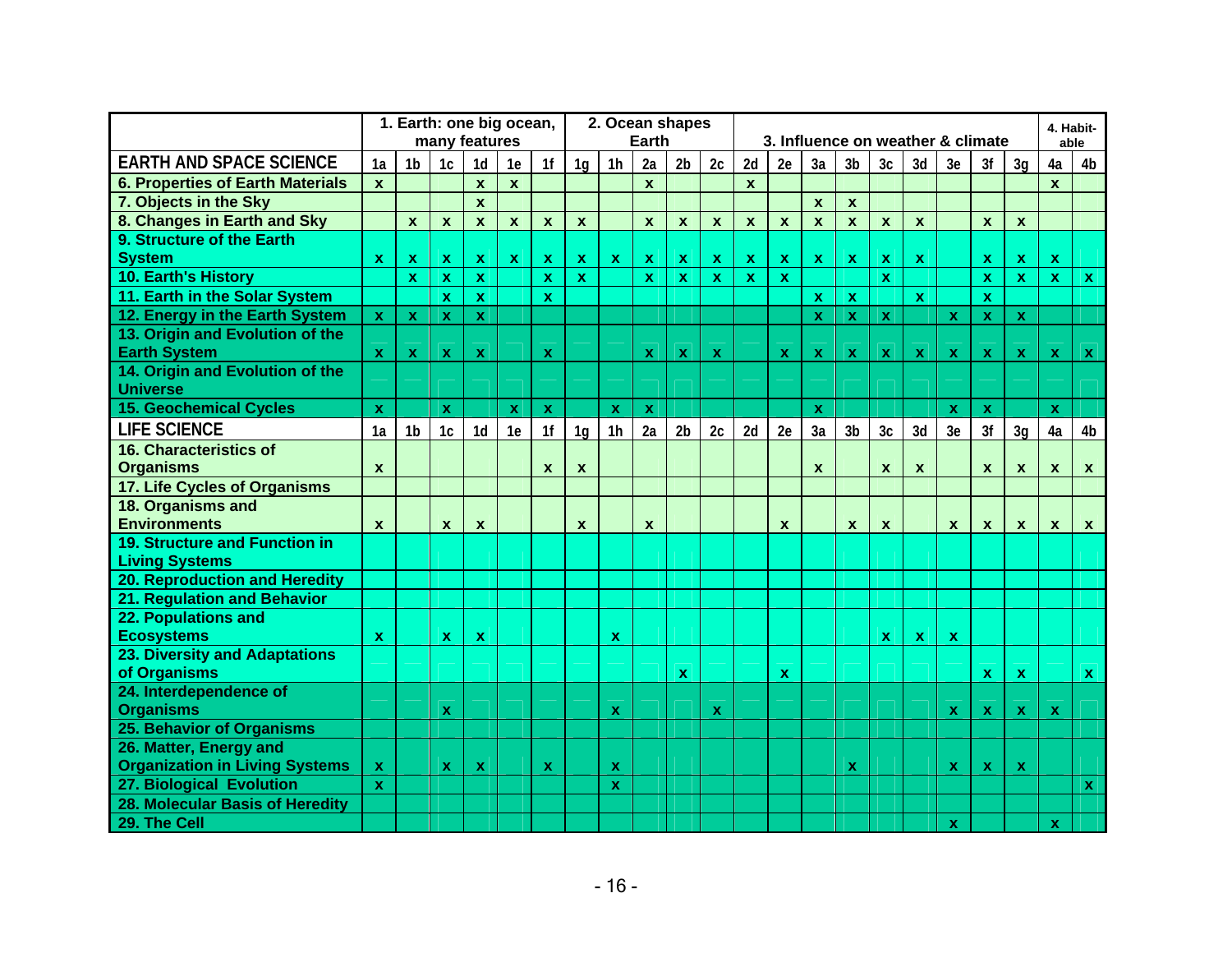|                                                               |              | 1. Earth: one big ocean, | many features             |                  |                           |                           |                |                | 2. Ocean shapes<br><b>Earth</b> |                |                           |                           |                           |    | 3. Influence on weather & climate |              |              |              |          |              |    | 4. Habit-<br>able |
|---------------------------------------------------------------|--------------|--------------------------|---------------------------|------------------|---------------------------|---------------------------|----------------|----------------|---------------------------------|----------------|---------------------------|---------------------------|---------------------------|----|-----------------------------------|--------------|--------------|--------------|----------|--------------|----|-------------------|
| PHYSICAL SCIENCE                                              | 1a           | 1b                       | 1c                        | 1d               | 1e                        | 1 <sup>f</sup>            | 1 <sub>g</sub> | 1h             | 2a                              | 2 <sub>b</sub> | 2c                        | 2d                        | 2e                        | 3a | 3 <sub>b</sub>                    | 3c           | 3d           | 3e           | 3f       | 3g           | 4a | 4b                |
| 30. Properties of Objects and<br><b>Materials</b>             |              | $\mathbf{x}$             |                           | $\mathbf{x}$     | $\boldsymbol{\mathsf{x}}$ | $\mathbf x$               |                |                | $\boldsymbol{x}$                |                |                           | $\mathbf{x}$              |                           |    |                                   |              | $\mathbf{x}$ |              |          |              |    |                   |
| 31. Position and Motion of<br><b>Objects</b>                  |              |                          | $\mathbf x$               | $\boldsymbol{x}$ |                           |                           |                |                |                                 |                | $\boldsymbol{\mathsf{x}}$ | $\boldsymbol{\mathsf{x}}$ |                           |    |                                   |              |              |              |          |              |    |                   |
| 32. Light, Heat, Electricity and<br><b>Magnetism</b>          |              |                          |                           |                  |                           |                           |                |                |                                 |                |                           |                           |                           |    |                                   |              |              |              |          |              |    |                   |
| 33. Properties and Changes of                                 |              |                          |                           |                  |                           |                           |                |                |                                 |                |                           |                           |                           |    |                                   |              |              |              |          |              |    |                   |
| <b>Properties in Matter</b>                                   |              |                          | $\mathbf{x}$              |                  | $\mathbf x$               | $\mathbf{x}$              |                |                |                                 |                |                           |                           |                           |    |                                   |              |              |              |          |              |    |                   |
| <b>34. Motions and Forces</b>                                 |              | $\mathbf x$              | $\mathbf{x}$              |                  |                           |                           | $\mathbf x$    |                |                                 | $\mathbf{x}$   |                           | $\mathbf{x}$              |                           |    |                                   |              |              |              |          | $\mathbf{x}$ |    |                   |
| 35. Transfer of Energy                                        | $\mathbf{x}$ |                          | $\mathbf{x}$              | X.               | $\mathbf{x}$              |                           |                |                |                                 |                |                           |                           | x                         | X. | <b>X</b>                          | $\mathbf{x}$ |              | $\mathbf{x}$ | <b>X</b> | $\mathbf x$  | X. |                   |
| 36. Structure of Atoms                                        |              |                          |                           |                  |                           |                           |                |                |                                 |                |                           |                           |                           |    |                                   |              |              |              |          |              |    |                   |
| 37. Structure and Properties of<br><b>Matter</b>              |              |                          |                           |                  | X                         | $\boldsymbol{\mathsf{x}}$ |                |                |                                 |                |                           |                           |                           |    |                                   |              |              | $\mathbf x$  |          |              |    |                   |
| <b>38. Chemical Reactions</b>                                 |              |                          |                           |                  |                           |                           |                |                |                                 |                |                           |                           |                           |    |                                   |              |              |              |          |              |    |                   |
| <b>39. Motions and Forces</b>                                 |              |                          | $\mathbf x$               |                  | $\mathbf x$               |                           |                |                |                                 |                |                           |                           | $\boldsymbol{\mathsf{x}}$ |    |                                   |              |              |              |          |              |    |                   |
| 40. Conservation in Energy and<br><b>Increase in Disorder</b> |              |                          |                           | $\mathbf x$      |                           | $\mathbf x$               |                |                |                                 |                |                           |                           |                           |    | X                                 | $\mathbf x$  |              |              | <b>X</b> | $\mathbf x$  |    |                   |
| 41. Interactions of Energy and<br><b>Matter</b>               |              | $\mathbf x$              | $\boldsymbol{\mathsf{x}}$ | $\mathbf{x}$     | $\mathbf x$               |                           |                |                |                                 |                | $\boldsymbol{\mathsf{x}}$ | $\mathbf x$               | $\mathbf{x}$              |    |                                   |              |              |              |          |              |    |                   |
| <b>HISTORY AND NATURE OF</b>                                  |              |                          |                           |                  |                           |                           |                |                |                                 |                |                           |                           |                           |    |                                   |              |              |              |          |              |    |                   |
| <b>SCIENCE</b>                                                | 1a           | 1b                       | 1c                        | 1d               | 1e                        | 1 <sup>f</sup>            | 1 <sub>g</sub> | 1 <sub>h</sub> | 2a                              | 2 <sub>b</sub> | 2c                        | 2d                        | 2e                        | 3a | 3b                                | 3c           | 3d           | 3e           | 3f       | 3g           | 4a | 4 <sub>b</sub>    |
| 42. Science as Human<br><b>Endeavor K-12</b>                  |              |                          |                           |                  |                           |                           |                |                |                                 |                |                           |                           |                           |    |                                   |              |              |              |          |              |    |                   |
| <b>43. Nature of Scientific</b><br>Knowledge 5-12             |              |                          |                           |                  |                           |                           |                |                |                                 |                |                           |                           |                           |    |                                   | $\mathbf{x}$ |              |              | x        |              |    |                   |
| <b>44. History of Science</b>                                 |              |                          |                           |                  |                           |                           |                |                |                                 |                |                           |                           | X                         |    |                                   |              |              |              |          |              |    |                   |
| <b>45. Historical Perspectives</b>                            |              |                          |                           |                  |                           |                           |                |                |                                 |                |                           |                           | X                         |    |                                   |              |              |              |          |              |    |                   |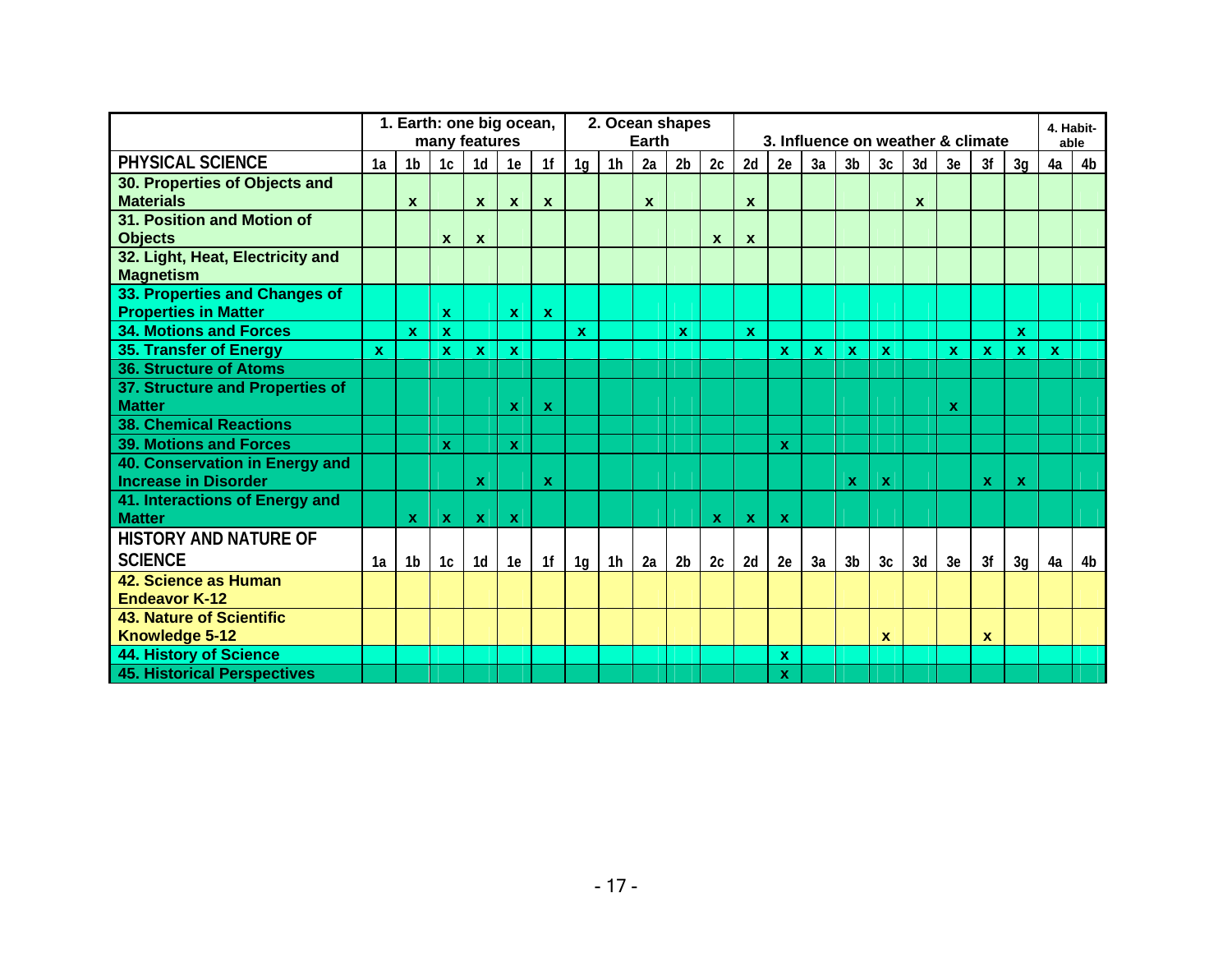|                                       |    | 1. Earth: one big ocean, |                |                |    |                |                  |                | 2. Ocean shapes |                |                           |              |                           |                           |                |                |              |                                   |              |                  |              | 4. Habit-      |
|---------------------------------------|----|--------------------------|----------------|----------------|----|----------------|------------------|----------------|-----------------|----------------|---------------------------|--------------|---------------------------|---------------------------|----------------|----------------|--------------|-----------------------------------|--------------|------------------|--------------|----------------|
|                                       |    |                          | many features  |                |    |                |                  |                | Earth           |                |                           |              |                           |                           |                |                |              | 3. Influence on weather & climate |              |                  | able         |                |
| PERSONAL AND SOCIAL                   |    |                          |                |                |    |                |                  |                |                 |                |                           |              |                           |                           |                |                |              |                                   |              |                  |              |                |
| <b>PERSPECTIVES</b>                   | 1a | 1b                       | 1c             | 1 <sub>d</sub> | 1e | 1f             | 1 <sub>q</sub>   | 1h             | 2a              | 2 <sub>b</sub> | 2c                        | 2d           | 2e                        | 3a                        | 3 <sub>b</sub> | 3c             | 3d           | 3e                                | 3f           | 3q               | 4a           | 4b             |
| 46. Personal Health K-8               |    |                          |                |                |    |                |                  |                |                 |                |                           |              |                           |                           | X              |                |              |                                   | $\mathbf x$  |                  | X            |                |
| 47. Characteristics and               |    |                          |                |                |    |                |                  |                |                 |                |                           |              |                           |                           |                |                |              |                                   |              |                  |              |                |
| <b>Changes in Populations</b>         |    |                          |                |                |    |                |                  |                |                 |                |                           |              |                           |                           |                |                |              |                                   |              |                  |              |                |
| <b>48. Types of Resources</b>         |    |                          |                |                |    |                |                  | $\mathbf{x}$   |                 |                |                           |              |                           |                           |                |                | $\mathbf{x}$ |                                   |              |                  | $\mathbf{x}$ |                |
| <b>49. Changes in Environments</b>    |    |                          |                | $\mathbf x$    |    |                | $\boldsymbol{x}$ | $\mathbf{x}$   |                 |                | X                         | $\mathbf{x}$ |                           |                           |                | $\mathbf{x}$   |              |                                   | $\mathbf{x}$ | $\boldsymbol{x}$ |              |                |
| 50. Science and Technology in         |    |                          |                |                |    |                |                  |                |                 |                |                           |              |                           |                           |                |                |              |                                   |              |                  |              |                |
| <b>Local Challenges</b>               |    |                          |                |                |    |                |                  |                |                 |                |                           |              | $\mathbf{x}$              |                           |                | $\mathbf{x}$   |              |                                   |              |                  |              |                |
| 51. Populations, Resources and        |    |                          |                |                |    |                |                  |                |                 |                |                           |              |                           |                           |                |                |              |                                   |              |                  |              |                |
| <b>Environments</b>                   |    |                          |                |                |    |                |                  | $\mathbf{x}$   |                 |                |                           |              |                           |                           |                |                |              |                                   |              |                  |              |                |
| <b>52. Natural Hazards</b>            |    | $\mathbf{x}$             |                | $\mathbf{x}$   |    |                |                  |                |                 |                | $\mathbf{x}$              | $\mathbf{x}$ | $\mathbf{x}$              | $\mathbf{x}$              | $\mathbf x$    | $\mathbf{x}$   |              |                                   | $\mathbf{x}$ |                  |              |                |
| <b>53. Risks and Benefits</b>         |    |                          |                |                |    |                |                  |                |                 |                |                           |              |                           |                           |                |                |              |                                   |              |                  |              |                |
| 54. Science and Technology in         |    |                          |                |                |    |                |                  |                |                 |                |                           |              |                           |                           |                |                |              |                                   |              |                  |              |                |
| <b>Society</b>                        |    |                          |                |                |    |                |                  |                |                 |                |                           |              |                           | $\mathbf{x}$              |                | $\mathbf x$    |              |                                   |              |                  |              |                |
| <b>55. Personal and Community</b>     |    |                          |                |                |    |                |                  |                |                 |                |                           |              |                           |                           |                |                |              |                                   |              |                  |              |                |
| <b>Health</b>                         |    |                          |                |                |    |                |                  |                |                 |                |                           |              |                           |                           |                | X.             |              |                                   |              |                  |              |                |
| <b>56. Population Growth</b>          |    |                          |                |                |    |                |                  | $\mathbf{x}$   |                 |                |                           |              |                           |                           |                |                |              |                                   |              |                  |              |                |
| <b>57. Natural Resources</b>          |    |                          |                |                |    |                |                  | $\mathbf{x}$   |                 |                |                           |              |                           |                           |                |                |              |                                   |              |                  |              |                |
| <b>58. Environmental Quality</b>      |    |                          |                |                |    | $\mathbf x$    | $\mathbf x$      | $\mathbf x$    |                 |                |                           |              |                           | $\boldsymbol{\mathsf{x}}$ | $\mathbf x$    |                |              |                                   |              |                  | $\mathbf x$  |                |
| 59. Natural and Human-Induced         |    |                          |                |                |    |                |                  |                |                 |                |                           |              |                           |                           |                |                |              |                                   |              |                  |              |                |
| <b>Hazards</b>                        |    |                          |                | $\mathbf x$    |    |                |                  |                |                 |                | $\boldsymbol{\mathsf{X}}$ | $\mathbf{x}$ | $\boldsymbol{\mathsf{X}}$ | $\boldsymbol{\mathsf{X}}$ |                | <b>X</b>       |              |                                   | $\mathbf x$  |                  |              |                |
| 60. Science and Technology in         |    |                          |                |                |    |                |                  |                |                 |                |                           |              |                           |                           |                |                |              |                                   |              |                  |              |                |
| <b>Local, National &amp; Global</b>   |    |                          |                |                |    |                |                  |                |                 |                |                           |              |                           |                           |                |                |              |                                   |              |                  |              |                |
| <b>Challenges</b>                     |    |                          |                | $\mathbf x$    |    |                |                  |                |                 |                | $\mathbf{x}$              | $\mathbf{x}$ | $\mathbf{x}$              |                           |                | <b>X</b>       |              |                                   | $\mathbf x$  |                  |              |                |
| <b>SCIENCE AND TECHNOLOGY</b>         | 1a | 1 <sub>b</sub>           | 1 <sub>c</sub> | 1 <sub>d</sub> | 1e | 1 <sup>f</sup> | 1 <sub>q</sub>   | 1 <sub>h</sub> | 2a              | 2 <sub>b</sub> | 2c                        | 2d           | 2e                        | 3a                        | 3 <sub>b</sub> | 3 <sub>c</sub> | 3d           | 3e                                | 3f           | 3q               | 4a           | 4 <sub>b</sub> |
| <b>61. Abilities to Dist Between</b>  |    |                          |                |                |    |                |                  |                |                 |                |                           |              |                           |                           |                |                |              |                                   |              |                  |              |                |
| <b>Natural Objects &amp; Objects</b>  |    |                          |                |                |    |                |                  |                |                 |                |                           |              |                           |                           |                |                |              |                                   |              |                  |              |                |
| <b>Made by Humans</b>                 |    |                          |                |                |    |                |                  |                |                 |                |                           |              |                           |                           |                |                |              |                                   |              |                  |              |                |
| 62. Abilities of Technological        |    |                          |                |                |    |                |                  |                |                 |                |                           |              |                           |                           |                |                |              |                                   |              |                  |              |                |
| Design K-12                           |    |                          |                |                |    |                |                  |                |                 |                |                           |              |                           |                           |                |                |              |                                   |              |                  |              |                |
| <b>63. Understanding About</b>        |    |                          |                |                |    |                |                  |                |                 |                |                           |              |                           |                           |                |                |              |                                   |              |                  |              |                |
| <b>Science &amp; Technology K-12</b>  |    |                          |                |                |    |                |                  |                |                 |                |                           |              |                           |                           |                |                |              |                                   |              |                  |              |                |
| <b>64. Abilities of Technological</b> |    |                          |                |                |    |                |                  |                |                 |                |                           |              |                           |                           |                |                |              |                                   |              |                  |              |                |
| <b>Design K-12</b>                    |    |                          |                |                |    |                |                  |                |                 |                |                           |              |                           |                           |                |                |              |                                   |              |                  |              |                |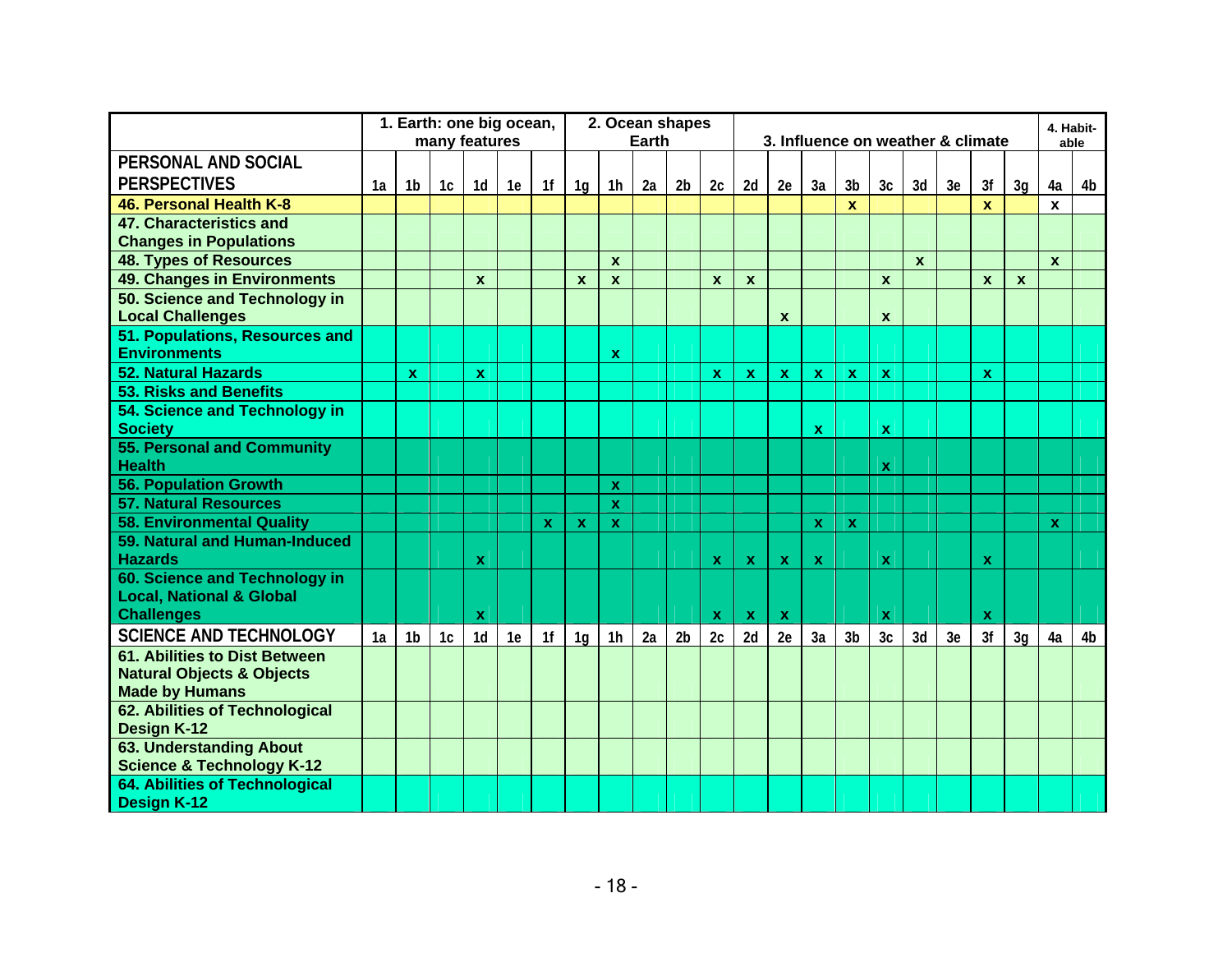|                                         |    | 1. Earth: one big ocean, | many features |    |    |                |                |                | Earth | 2. Ocean shapes |    |    | 3. Influence on weather & climate |    |                |    |    |    |    |          |    | 4. Habit-<br>able |
|-----------------------------------------|----|--------------------------|---------------|----|----|----------------|----------------|----------------|-------|-----------------|----|----|-----------------------------------|----|----------------|----|----|----|----|----------|----|-------------------|
| <b>SCIENCE &amp; TECHNOLOGY (cont.)</b> | 1a | 1b                       | 1c            | 1d | 1e | 1f             | 1g             | 1 <sub>h</sub> | 2a    | 2 <sub>b</sub>  | 2c | 2d | 2e                                | 3a | 3b             | 3c | 3d | 3e | 3f | 3q       | 4a | 4b                |
| 65. Understanding About                 |    |                          |               |    |    |                |                |                |       |                 |    |    |                                   |    |                |    |    |    |    |          |    |                   |
| <b>Science &amp; Technology K-12</b>    |    |                          |               |    |    |                |                |                |       |                 |    |    |                                   |    |                |    |    |    |    |          |    |                   |
| 66. Abilities of Technological          |    |                          |               |    |    |                |                |                |       |                 |    |    |                                   |    |                |    |    |    |    |          |    |                   |
| Design K-12                             |    |                          |               |    |    |                |                |                |       |                 |    |    |                                   |    |                |    |    |    |    |          |    |                   |
| 67. Understanding About                 |    |                          |               |    |    |                |                |                |       |                 |    |    |                                   |    |                |    |    |    |    |          |    |                   |
| <b>Science &amp; Technology K-12</b>    |    |                          |               |    |    |                |                |                |       |                 |    |    |                                   |    |                |    |    |    |    |          |    |                   |
| <b>SCIENCE AS INQUIRY</b>               | 1a | 1b                       | 1c            | 1d | 1e | 1 <sup>f</sup> | 1 <sub>q</sub> | 1 <sub>h</sub> | 2a    | 2 <sub>b</sub>  | 2c | 2d | 2e                                | 3a | 3 <sub>b</sub> | 3c | 3d | 3e | 3f | 3q       | 4a | 4b                |
| 68. Abilities Necessary to Do           |    |                          |               |    |    |                |                |                |       |                 |    |    |                                   |    |                |    |    |    |    |          |    |                   |
| <b>Scientific Inquiry K-12</b>          |    |                          |               |    |    |                |                |                |       |                 |    |    |                                   |    |                |    |    |    |    |          |    |                   |
| 69. Understanding About                 |    |                          |               |    |    |                |                |                |       |                 |    |    |                                   |    |                |    |    |    |    |          |    |                   |
| <b>Scientific Inquiry K-12</b>          | x  |                          | x.            | x  | x  | x              | x              | <b>X</b>       | x     | x               | х  | x  |                                   |    |                | ^  |    | x  |    | <b>X</b> | х  |                   |

# Part 2: Alignment of Essential Principles 5, 6 and 7 and the corresponding fundamental concepts.

|                                                 |              |                               |              |              | ecosystems   |              |                | 5. Ocean supports great diversity of life & |          |              | 6. Interconnectedness |              |              |              |              |    |              | 7. Ocean is unexplored |              |              |              |              |
|-------------------------------------------------|--------------|-------------------------------|--------------|--------------|--------------|--------------|----------------|---------------------------------------------|----------|--------------|-----------------------|--------------|--------------|--------------|--------------|----|--------------|------------------------|--------------|--------------|--------------|--------------|
| UNIFYING CONCEPTS AND<br><b>PROCESSES</b>       | 5a           | 5b                            | 5c           | 5d           | 5e           | 5f           | 5 <sub>q</sub> | 5h                                          | 5i       | 6a           | 6b                    | 6c           | 6d           | <b>6e</b>    | 6f           | 6g | 7a           | 7b                     | 7c           | 7d           | 7e           | 7f           |
| 1. Systems, Order and<br><b>Organization</b>    |              |                               |              |              |              |              |                |                                             |          | X            | $\mathbf{x}$          | $\mathbf{x}$ | $\mathbf{x}$ | $\mathbf{x}$ | $\mathbf{x}$ | X  |              |                        |              |              |              |              |
| 2. Evidence, Models, and<br><b>Explanation</b>  |              |                               |              |              |              |              |                |                                             |          |              |                       |              |              |              |              |    | X            | X                      | $\mathbf{x}$ | $\mathbf{x}$ | X            | $\mathbf{x}$ |
| 3. Change, Constancy, and<br><b>Measurement</b> | X            | <b>X</b>                      | $\mathbf{x}$ | $\mathbf{x}$ | $\mathbf{x}$ | $\mathbf{x}$ | $\mathbf{x}$   | $\mathbf{x}$                                | x        | $\mathbf{x}$ | $\mathbf{x}$          | $\mathbf{x}$ | $\mathbf{x}$ | $\mathbf{x}$ | $\mathbf{x}$ | X  |              |                        |              |              |              |              |
| <b>4. Evolution and Equilibrium</b>             | $\mathbf{x}$ | <b>X</b>                      | $\mathbf{x}$ | $\mathbf{x}$ | <b>X</b>     | X            | <b>X</b>       | X                                           | <b>X</b> |              |                       |              |              |              |              |    |              |                        |              |              |              |              |
| <b>5. Form and Function</b>                     | X            | X                             | $\mathbf{x}$ | $\mathbf{x}$ | X.           | X            | x.             | X                                           | X.       |              |                       |              |              |              |              |    |              |                        |              |              |              |              |
| <b>EARTH AND SPACE SCIENCE</b>                  | 5а           | 5 <sub>b</sub>                | 5c           | 5d           | 5e           | 5f           | 5 <sub>q</sub> | 5h                                          | 5i       | 6a           | 6 <sub>b</sub>        | 6c           | 6d           | 6e           | 6f           | 6g | 7a           | 7b                     | 7c           | 7d           | 7e           | 7f           |
| <b>6. Properties of Earth Materials</b>         |              |                               |              |              | $\mathbf{x}$ | $\mathbf{x}$ |                |                                             |          |              | $\mathbf{x}$          |              |              |              |              |    |              |                        | $\mathbf{x}$ |              |              |              |
| 7. Objects in the Sky                           |              |                               |              |              |              |              |                |                                             |          |              |                       |              |              |              |              |    |              |                        |              |              |              |              |
| 8. Changes in Earth and Sky                     |              |                               |              |              |              |              |                |                                             |          | $\mathbf{x}$ |                       |              |              |              | $\mathbf{x}$ |    |              |                        |              | X            | $\mathbf{x}$ |              |
| 9. Structure of the Earth                       |              |                               |              |              |              |              |                |                                             |          |              |                       |              |              |              |              |    |              |                        |              |              |              |              |
| <b>System</b>                                   |              | X                             |              |              |              |              |                |                                             |          | $\mathbf x$  |                       |              |              |              |              |    | $\mathbf{x}$ | $\mathbf x$            |              |              | $\mathbf{x}$ |              |
| 10. Earth's History                             |              | $\mathbf{x}$<br><b>X</b><br>X |              |              |              |              |                |                                             |          | x            |                       |              |              |              |              |    |              |                        |              |              | x            |              |
| 11. Earth in the Solar System                   |              |                               |              |              |              |              |                |                                             |          |              |                       |              |              |              |              |    |              |                        |              |              |              |              |
| 12. Energy in the Earth System                  |              |                               |              |              |              |              |                |                                             |          |              |                       |              |              |              |              |    |              | x                      |              | $\mathbf{x}$ | $\mathbf x$  |              |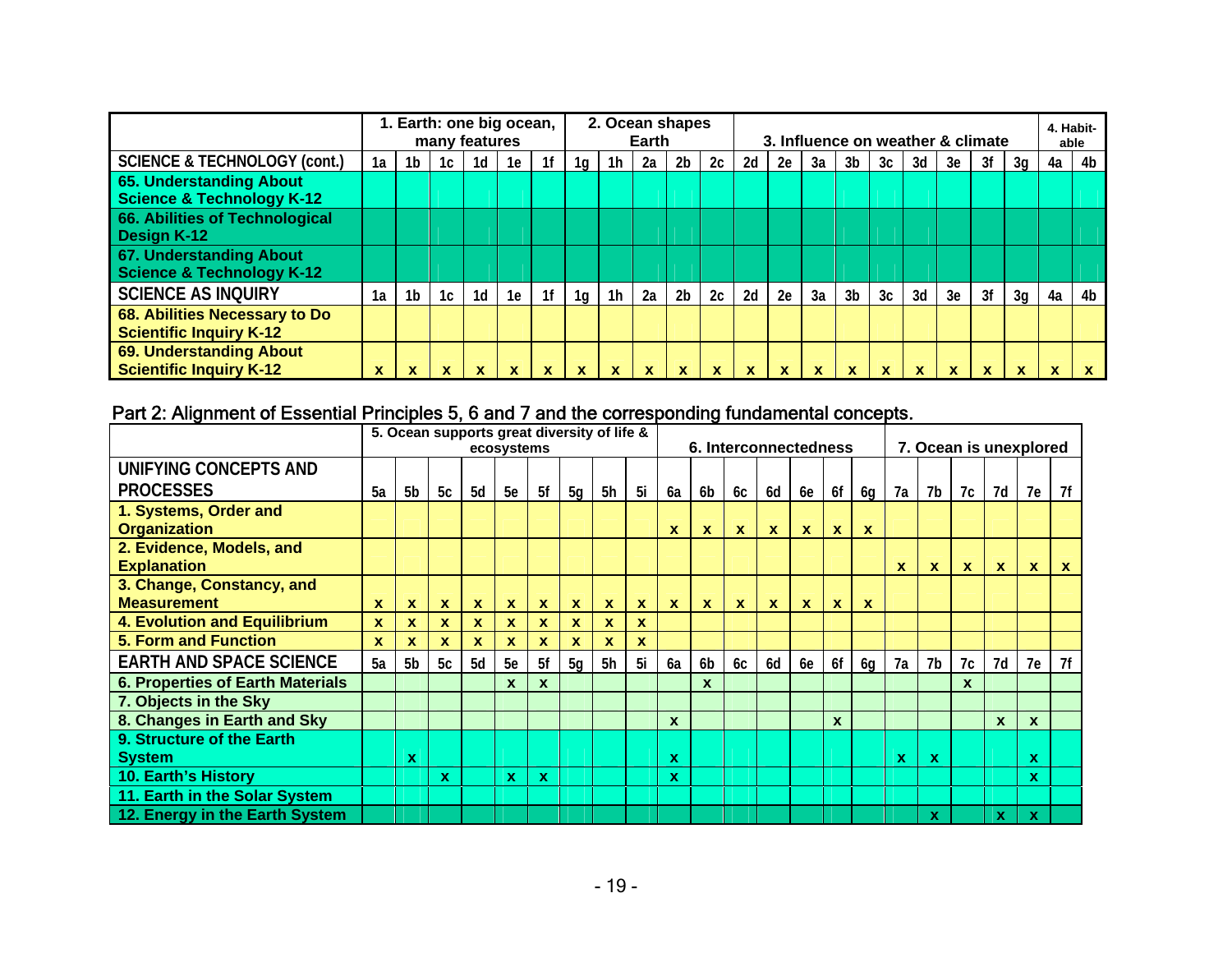|                                                                 |                  |                           |                  |                           | ecosystems                |                  |                           | 5. Ocean supports great diversity of life & |                           |                                                                                  |                |    | 6. Interconnectedness |                           |    |                           |              | 7. Ocean is unexplored    |              |                           |              |    |
|-----------------------------------------------------------------|------------------|---------------------------|------------------|---------------------------|---------------------------|------------------|---------------------------|---------------------------------------------|---------------------------|----------------------------------------------------------------------------------|----------------|----|-----------------------|---------------------------|----|---------------------------|--------------|---------------------------|--------------|---------------------------|--------------|----|
| <b>EARTH AND SPACE SCIENCE</b>                                  | 5a               | 5b                        | 5c               | 5d                        | 5e                        | 5f               | 5g                        | 5h                                          | 5i                        | 6a                                                                               | 6 <sub>b</sub> | 6c | 6d                    | 6e                        | 6f | 6g                        | 7a           | 7b                        | 7c           | 7d                        | 7e           | 7f |
| 13. Origin and Evolution of the                                 |                  |                           |                  |                           |                           |                  |                           |                                             |                           |                                                                                  |                |    |                       |                           |    |                           |              |                           |              |                           |              |    |
| <b>Earth System</b>                                             |                  |                           |                  |                           |                           |                  |                           |                                             |                           |                                                                                  |                |    |                       |                           |    |                           |              | $\boldsymbol{\mathsf{x}}$ |              | $\mathbf{x}$              | $\mathbf{x}$ | X. |
| 14. Origin and Evolution of the                                 |                  |                           |                  |                           |                           |                  |                           |                                             |                           |                                                                                  |                |    |                       |                           |    |                           |              |                           |              |                           |              |    |
| <b>Universe</b><br><b>15. Geochemical Cycles</b>                |                  |                           |                  |                           |                           |                  |                           |                                             |                           |                                                                                  |                |    |                       |                           |    |                           |              |                           |              | $\boldsymbol{\mathsf{x}}$ | $\mathbf x$  |    |
| <b>LIFE SCIENCE</b>                                             | 5a               | 5 <sub>b</sub>            | 5c               | 5d                        | 5e                        | 5f               | 5g                        | 5h                                          | 5i                        | 6a                                                                               | 6 <sub>b</sub> | 6c | 6d                    | 6e                        | 6f | 6g                        | 7a           | 7b                        | 7c           | 7d                        | 7e           | 7f |
| <b>16. Characteristics of</b>                                   |                  |                           |                  |                           |                           |                  |                           |                                             |                           |                                                                                  |                |    |                       |                           |    |                           |              |                           |              |                           |              |    |
| <b>Organisms</b>                                                | $\boldsymbol{x}$ |                           | $\boldsymbol{x}$ | $\boldsymbol{x}$          |                           | $\boldsymbol{x}$ |                           | $\boldsymbol{x}$                            |                           | $\boldsymbol{x}$                                                                 |                |    |                       |                           |    |                           | X            |                           |              |                           |              |    |
| 17. Life Cycles of Organisms                                    |                  | $\mathbf{x}$              |                  | $\mathbf{x}$              |                           |                  |                           |                                             | $\mathbf{x}$              |                                                                                  |                |    |                       |                           |    |                           |              |                           |              |                           |              |    |
| 18. Organisms and                                               |                  |                           |                  |                           |                           |                  |                           |                                             |                           |                                                                                  |                |    |                       |                           |    |                           |              |                           |              |                           |              |    |
| <b>Environments</b>                                             | $\boldsymbol{x}$ | $\boldsymbol{x}$          |                  | $\boldsymbol{x}$          | $\boldsymbol{x}$          | $\boldsymbol{x}$ | $\mathbf{x}$              | $\boldsymbol{\mathsf{x}}$                   | $\mathbf{x}$              |                                                                                  |                |    |                       | $\boldsymbol{x}$          |    | $\boldsymbol{\mathsf{x}}$ |              | $\boldsymbol{x}$          | X            |                           |              |    |
| 19. Structure and Function in                                   |                  |                           |                  |                           |                           |                  |                           |                                             |                           |                                                                                  |                |    |                       |                           |    |                           |              |                           |              |                           |              |    |
| <b>Living Systems</b><br>20. Reproduction and Heredity          | $\mathbf{x}$     | $\boldsymbol{\mathsf{X}}$ |                  |                           |                           |                  |                           |                                             |                           |                                                                                  |                |    |                       |                           |    |                           |              |                           |              |                           |              |    |
| 21. Regulation and Behavior                                     |                  | $\mathbf x$               | $\mathbf x$      | $\mathbf x$               |                           |                  |                           |                                             |                           |                                                                                  |                |    |                       |                           |    |                           |              |                           |              |                           |              |    |
| 22. Populations and                                             |                  |                           |                  |                           |                           |                  |                           |                                             |                           |                                                                                  |                |    |                       |                           |    |                           |              |                           |              |                           |              |    |
| <b>Ecosystems</b>                                               |                  | $\mathbf x$               |                  | $\mathbf x$               | $\boldsymbol{\mathsf{x}}$ | $\pmb{\chi}$     | $\pmb{\mathsf{X}}$        | $\mathbf{x}$                                | $\mathbf{x}$              | $\mathbf{x}$                                                                     | $\mathbf x$    |    |                       | $\boldsymbol{\mathsf{x}}$ |    |                           |              |                           | $\mathbf{x}$ |                           |              |    |
| 23. Diversity and Adaptations                                   |                  |                           |                  |                           |                           |                  |                           |                                             |                           |                                                                                  |                |    |                       |                           |    |                           |              |                           |              |                           |              |    |
| of Organisms                                                    | $\mathbf{x}$     | $\boldsymbol{\mathsf{X}}$ | $\mathbf{x}$     | $\pmb{\mathsf{x}}$        |                           | $\mathbf{x}$     | $\mathbf{x}$              | $\mathbf{x}$                                | $\boldsymbol{\mathsf{X}}$ |                                                                                  |                |    |                       |                           |    |                           |              |                           |              |                           |              |    |
| 24. Interdependence of                                          |                  |                           |                  |                           |                           |                  |                           |                                             |                           |                                                                                  |                |    |                       |                           |    |                           |              |                           |              |                           |              |    |
| <b>Organisms</b>                                                |                  | X                         |                  | $\mathbf x$               | <b>X</b>                  |                  | $\boldsymbol{\mathsf{x}}$ |                                             | $\mathbf{x}$              |                                                                                  |                |    |                       | $\boldsymbol{\mathsf{x}}$ |    | $\boldsymbol{\mathsf{x}}$ |              |                           | $\mathbf x$  |                           | $\mathbf{x}$ |    |
| 25. Behavior of Organisms                                       |                  |                           |                  | $\mathbf x$               |                           |                  |                           |                                             |                           |                                                                                  |                |    |                       |                           |    |                           |              |                           |              |                           |              |    |
| 26. Matter, Energy and<br><b>Organization in Living Systems</b> |                  |                           |                  |                           | <b>x</b>                  | $\mathbf{x}$     | $\boldsymbol{\mathsf{x}}$ | $\mathbf{x}$                                | $\mathbf{x}$              |                                                                                  |                |    |                       |                           |    |                           |              |                           |              |                           |              |    |
| 27. Biological Evolution                                        | $\mathbf{x}$     | $\mathbf x$               | $\mathbf{x}$     | $\boldsymbol{\mathsf{X}}$ |                           | $\mathbf x$      | $\boldsymbol{\mathsf{x}}$ | $\mathbf x$                                 | $\mathbf{x}$              |                                                                                  |                |    |                       |                           |    |                           | $\mathbf{x}$ |                           |              |                           |              |    |
| 28. Molecular Basis of Heredity                                 |                  |                           |                  |                           |                           |                  |                           |                                             |                           |                                                                                  |                |    |                       |                           |    |                           |              |                           |              |                           |              |    |
| 29. The Cell                                                    |                  | X                         |                  |                           |                           |                  |                           |                                             |                           |                                                                                  |                |    |                       |                           |    |                           |              |                           |              |                           |              |    |
| <b>PHYSICAL SCIENCE</b>                                         | 5a               | 5 <sub>b</sub>            | 5c               | 5d                        | 5e                        | 5f               | 5q                        | 5h                                          | 5i                        | 6f<br>7b<br>7d<br>7e<br>6a<br>6 <sub>b</sub><br>6d<br>6e<br>7a<br>7c<br>6с<br>6a |                |    |                       |                           |    |                           |              | 7f                        |              |                           |              |    |
| 30. Properties of Objects and                                   |                  |                           |                  |                           |                           |                  |                           |                                             |                           |                                                                                  |                |    |                       |                           |    |                           |              |                           |              |                           |              |    |
| <b>Materials</b>                                                |                  |                           |                  |                           |                           |                  |                           |                                             |                           |                                                                                  |                |    |                       |                           |    |                           |              |                           |              |                           |              |    |
| 31. Position and Motion of<br><b>Objects</b>                    |                  |                           |                  |                           |                           |                  |                           |                                             |                           |                                                                                  |                |    |                       |                           |    |                           |              |                           |              |                           |              |    |
| 32. Light, Heat, Electricity and<br><b>Magnetism</b>            |                  |                           |                  |                           |                           |                  |                           |                                             |                           |                                                                                  |                |    |                       |                           |    |                           |              |                           |              |                           |              |    |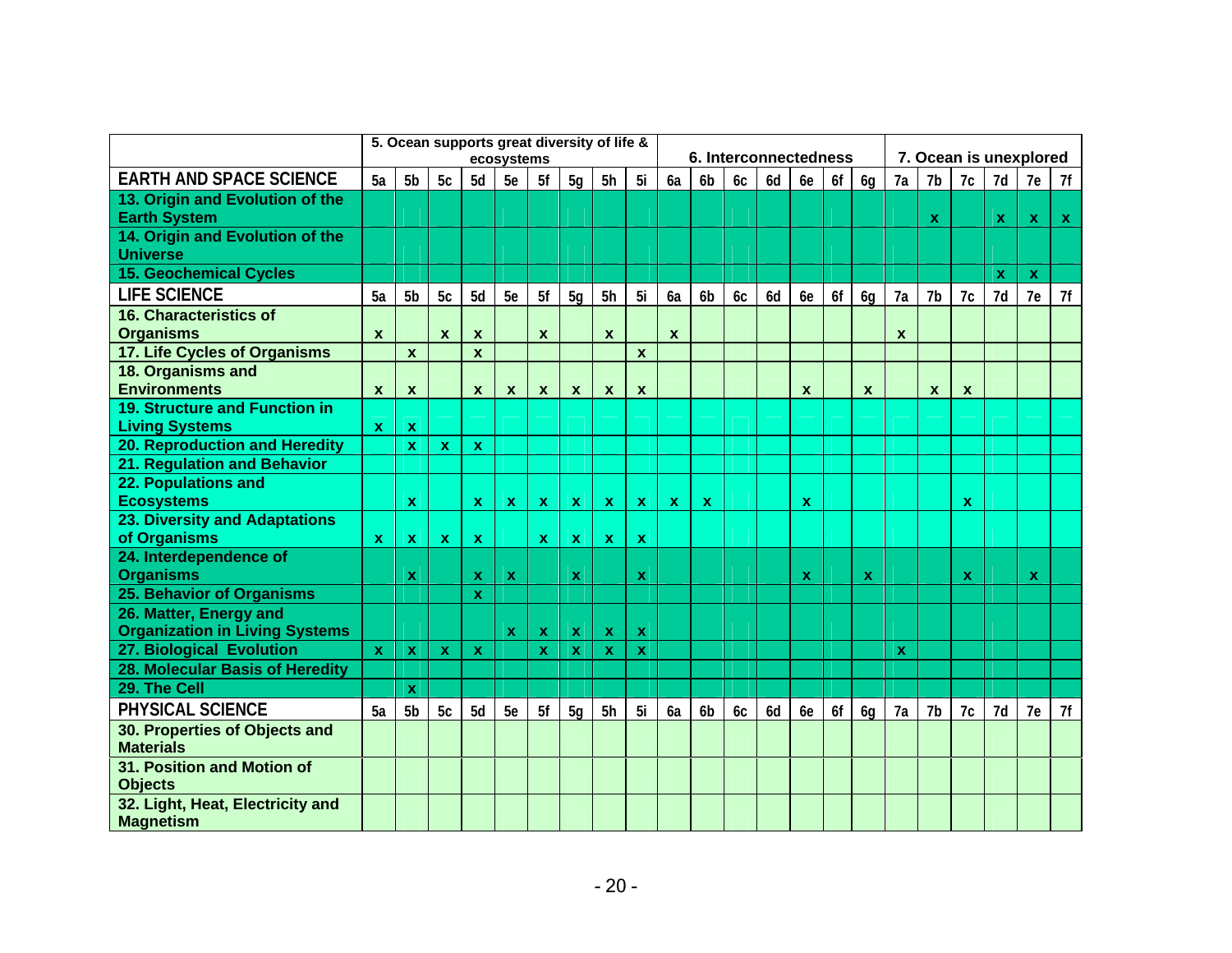|                                                               |    |                |    |             | ecosystems |             |                           | 5. Ocean supports great diversity of life & |    |              | 6. Interconnectedness |                           |                  |                           |              |                  |                  |                           |              |                         | 7. Ocean is unexplored    |              |
|---------------------------------------------------------------|----|----------------|----|-------------|------------|-------------|---------------------------|---------------------------------------------|----|--------------|-----------------------|---------------------------|------------------|---------------------------|--------------|------------------|------------------|---------------------------|--------------|-------------------------|---------------------------|--------------|
| PHYSICAL SCIENCE (cont.)                                      | 5a | 5 <sub>b</sub> | 5c | 5d          | 5e         | 5f          | 5g                        | 5h                                          | 5i | 6a           | 6 <sub>b</sub>        | 6c                        | 6d               | 6e                        | 6f           | 6g               | 7a               | 7b                        | 7c           | 7d                      | 7e                        | 7f           |
| 33. Properties and Changes of<br><b>Properties in Matter</b>  |    |                |    |             |            |             |                           |                                             |    |              |                       |                           |                  |                           |              |                  |                  |                           |              |                         |                           |              |
| <b>34. Motions and Forces</b>                                 |    |                |    |             |            |             |                           |                                             |    |              |                       |                           |                  |                           |              |                  |                  |                           |              |                         |                           |              |
| 35. Transfer of Energy                                        |    | $\mathbf{x}$   |    | $\mathbf x$ |            | $\mathbf x$ | $\boldsymbol{\mathsf{X}}$ |                                             |    |              |                       |                           |                  |                           |              |                  |                  |                           |              |                         |                           |              |
| <b>36. Structure of Atoms</b>                                 |    |                |    |             |            |             |                           |                                             |    |              |                       |                           |                  |                           |              |                  |                  |                           |              |                         |                           |              |
| 37. Structure and Properties of<br><b>Matter</b>              |    |                |    |             |            |             |                           |                                             |    |              |                       |                           |                  |                           |              |                  |                  |                           |              |                         |                           |              |
| <b>38. Chemical Reactions</b>                                 |    |                |    |             |            |             | $\mathbf x$               |                                             |    |              |                       |                           |                  |                           |              |                  |                  |                           |              |                         |                           |              |
| <b>39. Motions and Forces</b>                                 |    |                |    |             |            |             |                           |                                             |    |              |                       |                           |                  |                           |              |                  |                  |                           |              |                         |                           |              |
| 40. Conservation in Energy and<br><b>Increase in Disorder</b> |    |                |    |             |            |             |                           |                                             |    |              |                       |                           |                  |                           |              |                  |                  |                           |              |                         |                           |              |
| 41. Interactions of Energy and<br><b>Matter</b>               |    |                |    |             |            |             |                           |                                             |    |              |                       |                           |                  |                           |              |                  |                  |                           |              |                         |                           |              |
| <b>HISTORY AND NATURE OF</b>                                  |    |                |    |             |            |             |                           |                                             |    |              |                       |                           |                  |                           |              |                  |                  |                           |              |                         |                           |              |
| <b>SCIENCE</b>                                                | 5a | 5 <sub>b</sub> | 5c | 5d          | 5e         | 5f          | 5 <sub>q</sub>            | 5h                                          | 5i | 6a           | 6 <sub>b</sub>        | 6c                        | 6d               | 6e                        | 6f           | 6g               | 7a               | 7b                        | 7c           | 7d                      | 7e                        | 7f           |
| 42. Science as Human<br><b>Endeavor K-12</b>                  |    |                |    |             |            |             |                           |                                             |    |              | $\mathbf{x}$          | $\mathbf{x}$              | $\mathbf{x}$     |                           |              | $\boldsymbol{x}$ | $\boldsymbol{x}$ | $\mathbf{x}$              | $\mathbf{x}$ | $\mathbf{x}$            | $\mathbf{x}$              | $\mathbf{x}$ |
| <b>43. Nature of Scientific</b><br>Knowledge 5-12             |    |                |    |             |            |             |                           |                                             |    |              |                       | $\boldsymbol{\mathsf{x}}$ |                  |                           |              |                  | $\mathbf{x}$     | $\mathbf{x}$              |              | $\mathbf{x}$            | $\mathbf{x}$              | $\mathbf{x}$ |
| <b>44. History of Science</b>                                 |    |                |    |             |            |             |                           |                                             |    |              |                       | $\boldsymbol{\mathsf{X}}$ |                  |                           |              |                  |                  |                           | $\mathbf{x}$ |                         |                           | $\mathbf{x}$ |
| <b>45. Historical Perspectives</b>                            |    |                |    |             |            |             | $\mathbf x$               |                                             |    |              |                       |                           |                  |                           |              |                  |                  |                           | $\mathbf{x}$ |                         |                           | $\mathbf{x}$ |
| PERSONAL AND SOCIAL                                           |    |                |    |             |            |             |                           |                                             |    |              |                       |                           |                  |                           |              |                  |                  |                           |              |                         |                           |              |
| <b>PERSPECTIVES</b>                                           | 5a | 5 <sub>b</sub> | 5c | 5d          | 5e         | 5f          | 5 <sub>q</sub>            | 5h                                          | 5i | 6a           | 6 <sub>b</sub>        | 6 <sub>C</sub>            | 6d               | 6e                        | 6f           | 6 <sub>q</sub>   | 7a               | 7b                        | 7c           | 7d                      | 7e                        | 7f           |
| 46. Personal Health K-8                                       |    |                |    |             |            |             |                           |                                             |    | $\mathbf{x}$ | $\mathbf x$           | $\mathbf{x}$              |                  |                           | $\mathbf x$  |                  |                  | $\mathbf{x}$              | $\mathbf{x}$ |                         |                           |              |
| 47. Characteristics and                                       |    |                |    |             |            |             |                           |                                             |    |              |                       |                           |                  |                           |              |                  |                  |                           |              |                         |                           |              |
| <b>Changes in Populations</b>                                 |    |                |    |             |            |             |                           |                                             |    |              |                       |                           | $\boldsymbol{x}$ |                           |              |                  |                  |                           |              |                         |                           |              |
| <b>48. Types of Resources</b>                                 |    |                |    |             |            |             |                           |                                             |    | $\mathbf x$  | $\mathbf{x}$          | $\mathbf{x}$              |                  | $\mathbf{x}$              |              | $\mathbf x$      |                  | $\mathbf x$               | $\mathbf{x}$ |                         |                           |              |
| 49. Changes in Environments                                   |    |                |    |             |            |             |                           |                                             |    |              |                       |                           | $\mathbf{x}$     | $\mathbf x$               | $\mathbf{x}$ | $\mathbf{x}$     |                  | $\boldsymbol{\mathsf{x}}$ | $\mathbf{x}$ |                         |                           | $\mathbf{x}$ |
| 50. Science and Technology in                                 |    |                |    |             |            |             |                           |                                             |    |              |                       |                           |                  |                           |              |                  |                  |                           |              |                         |                           |              |
| <b>Local Challenges</b>                                       |    |                |    |             |            |             | $\boldsymbol{x}$          |                                             |    |              |                       |                           |                  | $\boldsymbol{x}$          |              | $\boldsymbol{x}$ |                  |                           |              | $\boldsymbol{x}$        | $\boldsymbol{\mathsf{x}}$ | $\mathbf{x}$ |
| 51. Populations, Resources and<br><b>Environments</b>         |    |                |    |             |            |             |                           |                                             |    |              | $\mathbf{x}$          |                           |                  | $\mathbf x$               |              |                  |                  |                           | $\mathbf{x}$ |                         |                           |              |
| <b>52. Natural Hazards</b>                                    |    |                |    |             |            |             |                           |                                             |    |              |                       |                           | $\mathbf x$      | $\boldsymbol{\mathsf{x}}$ | $\mathbf x$  |                  |                  |                           | $\mathbf{x}$ |                         | $\mathbf x$               |              |
| <b>53. Risks and Benefits</b>                                 |    |                |    |             |            |             |                           |                                             |    |              |                       |                           |                  | $\mathbf x$               | $\mathbf{x}$ | $\mathbf x$      |                  | $\mathbf{x}$              |              | $\overline{\mathbf{x}}$ | $\mathbf{x}$              |              |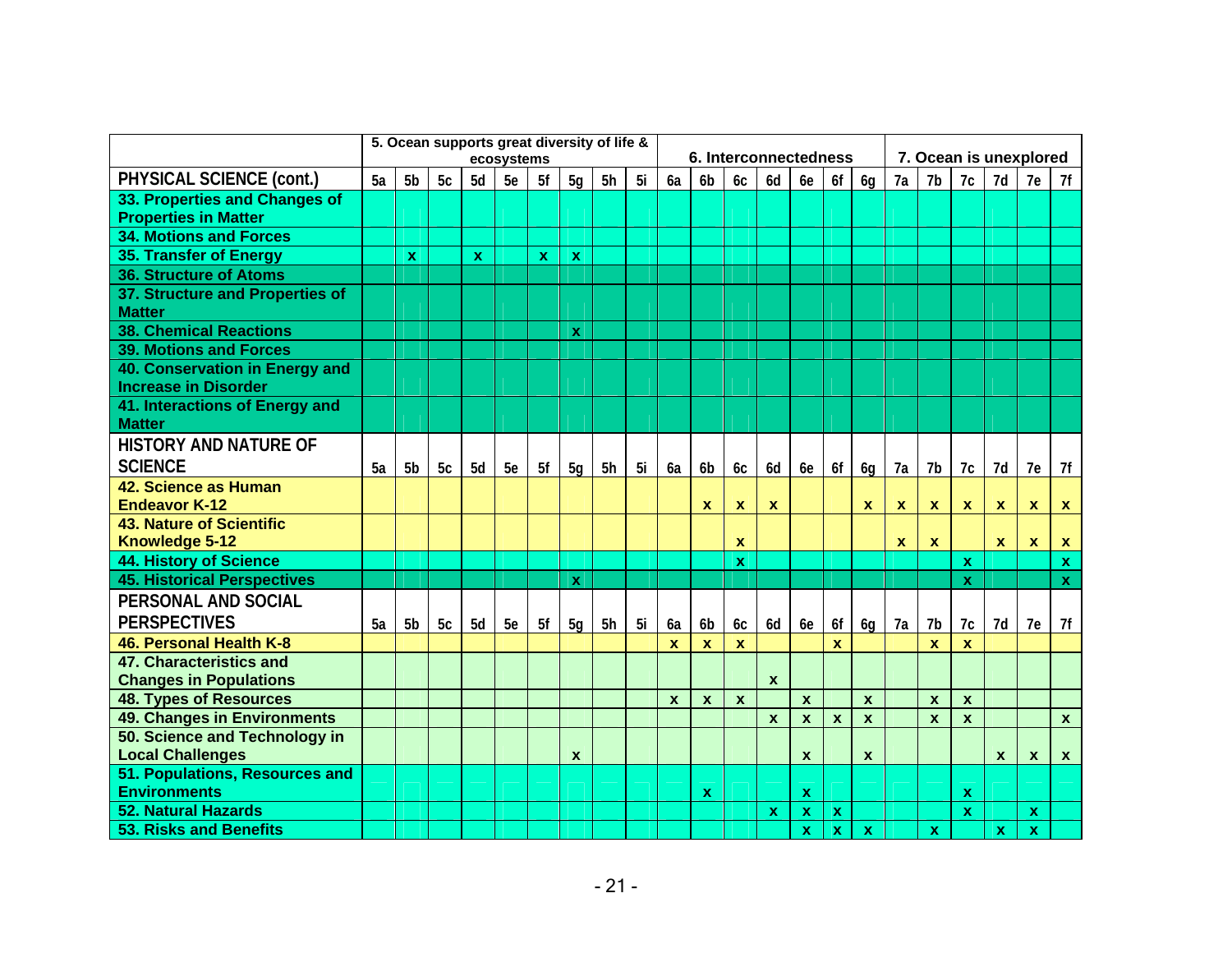|                                                                                                       |             | 5. Ocean supports great diversity of life & |              |             | ecosystems   |             |                |                |              |             | 6. Interconnectedness     |                           |              |                           |              |              |              | 7. Ocean is unexplored    |                           |              |                           |                           |
|-------------------------------------------------------------------------------------------------------|-------------|---------------------------------------------|--------------|-------------|--------------|-------------|----------------|----------------|--------------|-------------|---------------------------|---------------------------|--------------|---------------------------|--------------|--------------|--------------|---------------------------|---------------------------|--------------|---------------------------|---------------------------|
| PERSONAL AND SOCIAL                                                                                   |             |                                             |              |             |              |             |                |                |              |             |                           |                           |              |                           |              |              |              |                           |                           |              |                           |                           |
| PERSPECTIVES (cont.)                                                                                  | 5a          | 5 <sub>b</sub>                              | 5c           | 5d          | 5e           | 5f          | 5 <sub>q</sub> | 5h             | -5i          | 6a          | 6b                        | 6c                        | 6d           | 6e                        | 6f           | 6g           | 7a           | 7b                        | 7c                        | 7d           | 7e                        | 7f                        |
| 54. Science and Technology in                                                                         |             |                                             |              |             |              |             |                |                |              |             |                           |                           |              |                           |              |              |              |                           |                           |              |                           |                           |
| <b>Society</b>                                                                                        |             |                                             |              |             |              |             |                |                |              |             | X                         |                           |              | $\mathbf x$               |              | $\mathbf{x}$ | $\mathbf{x}$ | $\mathbf{x}$              | $\mathbf{x}$              | $\mathbf{x}$ | $\mathbf{x}$              | $\mathbf{X}$              |
| 55. Personal and Community<br><b>Health</b>                                                           |             |                                             |              |             |              |             |                |                |              |             | $\boldsymbol{\mathsf{x}}$ |                           |              | $\mathbf x$               | $\mathbf{x}$ | $\mathbf{x}$ |              |                           |                           |              |                           |                           |
| <b>56. Population Growth</b>                                                                          |             |                                             |              |             |              |             |                |                |              |             | $\mathbf{x}$              |                           | $\mathbf{x}$ | $\boldsymbol{\mathsf{x}}$ |              |              |              |                           | $\mathbf x$               |              |                           |                           |
| <b>57. Natural Resources</b>                                                                          |             |                                             |              |             |              |             |                |                |              | $\mathbf x$ | $\boldsymbol{\mathsf{X}}$ | $\mathbf{x}$              | $\mathbf{x}$ | $\pmb{\chi}$              |              |              |              | $\mathbf x$               | $\mathbf x$               |              |                           |                           |
| <b>58. Environmental Quality</b>                                                                      |             |                                             |              |             | $\mathbf x$  |             |                | $\mathbf x$    |              | $\mathbf x$ | $\mathbf x$               |                           |              | $\mathbf x$               |              | $\mathbf x$  |              | $\mathbf x$               | $\mathbf x$               |              |                           | $\mathbf{x}$              |
| 59. Natural and Human-Induced<br><b>Hazards</b>                                                       |             |                                             |              |             |              |             |                |                |              |             | $\boldsymbol{\mathsf{x}}$ |                           |              | $\mathbf x$               | $\mathbf{x}$ |              | $\mathbf x$  | $\mathbf{x}$              | $\mathbf x$               |              |                           |                           |
| 60. Science and Technology in<br><b>Local, National &amp; Global</b>                                  |             |                                             |              |             |              |             |                |                |              |             |                           |                           |              |                           |              | $\mathbf{x}$ |              |                           |                           | $\mathbf{x}$ |                           |                           |
| <b>Challenges</b>                                                                                     |             |                                             |              |             |              |             |                |                |              |             | $\mathbf x$               |                           |              | $\mathbf{x}$              | $\mathbf{x}$ |              | $\mathbf{x}$ | $\mathbf{x}$              | $\boldsymbol{\mathsf{X}}$ |              | Ιx.                       | $\boldsymbol{\mathsf{X}}$ |
| <b>SCIENCE AND TECHNOLOGY</b>                                                                         | 5a          | 5 <sub>b</sub>                              | 5c           | 5d          | 5e           | 5f          | 5 <sub>q</sub> | 5 <sub>h</sub> | 5i           | 6a          | 6 <sub>b</sub>            | 6c                        | 6d           | 6e                        | 6f           | 6g           | 7a           | 7 <sub>b</sub>            | 7c                        | 7d           | 7e                        | 7f                        |
| <b>61. Abilities to Dist Between</b><br><b>Natural Objects &amp; Objects</b><br><b>Made by Humans</b> |             |                                             |              |             |              |             |                |                |              |             |                           |                           |              | X                         |              |              |              |                           |                           |              |                           |                           |
| 62. Abilities of Technological<br>Design K-12                                                         |             |                                             |              |             |              |             |                |                |              |             |                           |                           |              |                           |              |              | X            |                           |                           | $\mathbf x$  | $\boldsymbol{\mathsf{x}}$ |                           |
| <b>63. Understanding About</b><br><b>Science &amp; Technology K-12</b>                                |             |                                             |              |             |              |             |                |                |              |             |                           |                           |              |                           |              |              | $\mathbf{x}$ | $\boldsymbol{x}$          | $\boldsymbol{x}$          | $\pmb{\chi}$ | $\mathbf{x}$              | $\mathbf{x}$              |
| 64. Abilities of Technological<br><b>Design K-12</b>                                                  |             |                                             |              |             |              |             |                |                |              |             |                           |                           |              |                           |              |              | $\mathbf{x}$ |                           |                           | $\mathbf{x}$ | $\mathbf{x}$              |                           |
| <b>65. Understanding About</b><br><b>Science &amp; Technology K-12</b>                                |             |                                             |              |             |              |             |                |                |              |             |                           |                           |              |                           |              |              | $\mathbf{x}$ | $\pmb{\mathsf{x}}$        | $\pmb{\mathsf{X}}$        | $\mathbf{x}$ | $\mathbf{x}$              | $\mathbf{x}$              |
| 66. Abilities of Technological<br><b>Design K-12</b>                                                  |             |                                             |              |             |              |             |                |                |              |             |                           |                           |              |                           |              |              | $\mathbf x$  |                           |                           | $\mathbf x$  | $\mathbf x$               |                           |
| 67. Understanding About<br><b>Science &amp; Technology K-12</b>                                       |             |                                             |              |             |              |             |                |                |              |             |                           |                           |              |                           |              |              | $\mathbf{x}$ | $\mathbf{x}$              | $\mathbf x$               | $\mathbf{x}$ | $\mathbf{x}$              | $\mathbf{x}$              |
| <b>SCIENCE AS INQUIRY</b>                                                                             | 5a          | 5 <sub>b</sub>                              | 5c           | 5d          | 5e           | 5f          | 5 <sub>q</sub> | 5h             | 5i           | 6a          | 6 <sub>b</sub>            | 6c                        | 6d           | 6e                        | 6f           | 6q           | 7a           | 7 <sub>b</sub>            | 7c                        | 7d           | 7e                        | 7f                        |
| 68. Abilities Necessary to Do<br><b>Scientific Inquiry K-12</b>                                       |             |                                             |              |             |              |             |                |                |              |             |                           | $\boldsymbol{\mathsf{x}}$ |              |                           |              |              | $\mathbf x$  | $\mathbf x$               |                           | $\mathbf x$  |                           | $\mathbf{x}$              |
| 69. Understanding About<br><b>Scientific Inquiry K-12</b>                                             | $\mathbf x$ | $\boldsymbol{\mathsf{x}}$                   | $\mathbf{x}$ | $\mathbf x$ | $\mathbf{x}$ | $\mathbf x$ | $\mathbf{x}$   | $\mathbf{x}$   | $\mathbf{x}$ | $\mathbf x$ | $\mathbf{x}$              | $\mathbf x$               | $\mathbf x$  | $\mathbf x$               | $\mathbf{x}$ | $\mathbf{x}$ | $\mathbf{x}$ | $\boldsymbol{\mathsf{x}}$ | $\mathbf x$               | $\mathbf x$  | $\boldsymbol{x}$          | $\mathbf{x}$              |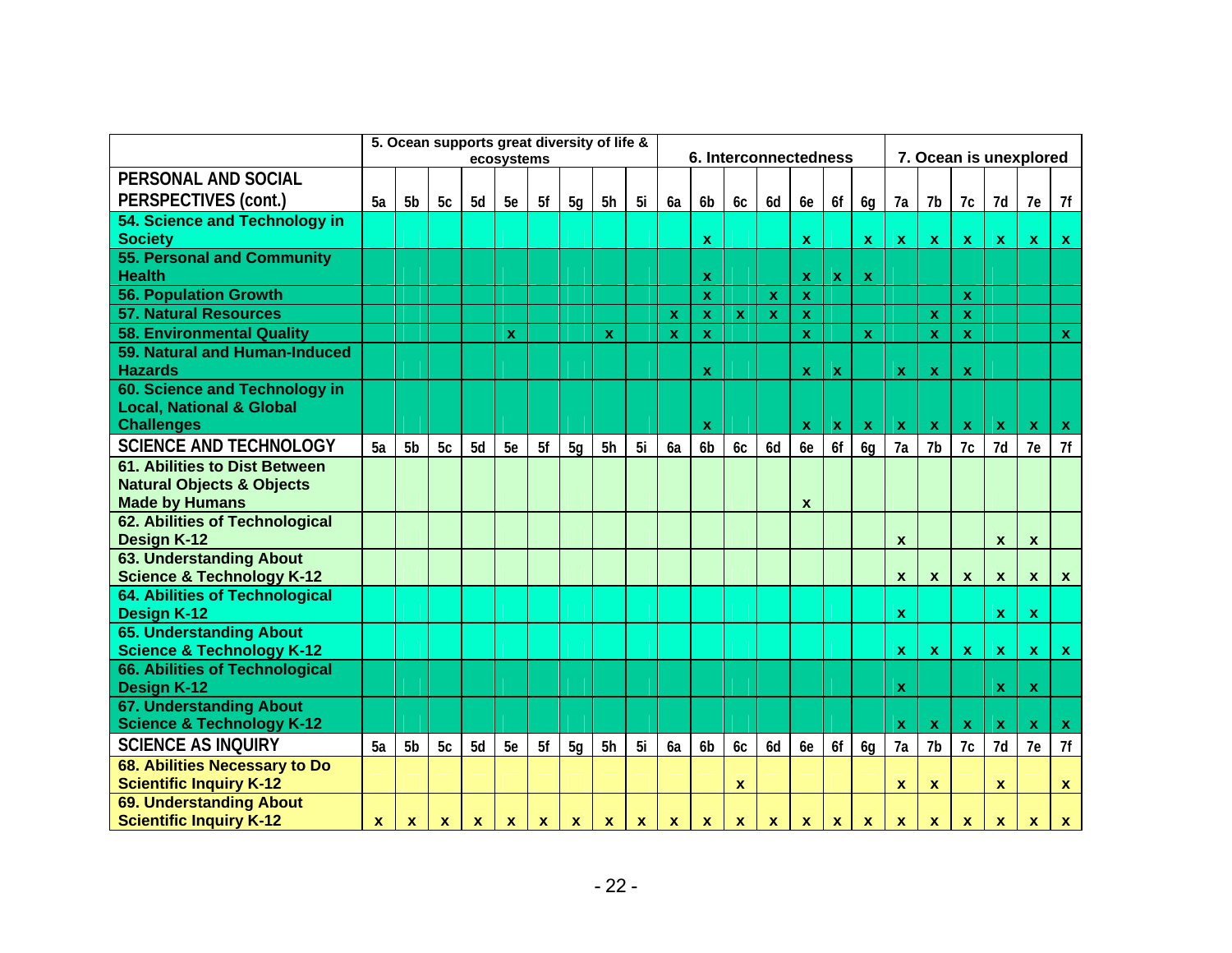## Section IV: An Overview of the 2004 Virtual Workshop on Ocean Sciences **Literacy**

## Part 1: A History of Ocean Literacy Efforts

In recent years, there have been a number of efforts underway to define ocean literacy, assess what the public knows about the ocean and redress the lack of ocean-related content in state and national science education standards and assessments.

In 2002, a similar virtual conference was convened with approximately 30 to 40 people, comprising scientists, educators, classroom teachers, and policy makers. Using the National Geography Education Standards as a model, the goal was to define what ocean content needed to be taught in the schools. That effort was just the beginning of a much longer process linking ocean content to other education standards. At the time it was recognized by all involved that simply linking ocean content to standards was not enough. Criteria to assess student understanding and define what an ocean literate person should know at the end of this process were also required.

The 2002 ocean literacy conference lasted over three weeks and resulted in four simple statements about what an ocean literate person should understand, which are:

- Without the oceans, there would be no life on earth;
- The oceans are a complex system;
- People and oceans are interconnected; and
- The oceans are finite.

These four concepts were developed, not to be all-inclusive and not to be exclusive, but to be examples of what an ocean literate person should understand.

The next task in the 2002 conference focused on aligning the ocean concepts to the National Geography Standards. Geography standards are organized around six Essential Elements. These elements were redefined in terms of the ocean. For example, the ocean relates to the Essential Element called the World in Spatial Terms because space, time and maps define almost everything in the ocean. At the time, it was also recognized that a comparable exercise was needed with regard to science education standards.

The 2002 conference and a subsequent conference later that year also focused on educational assessment. This focus was recognized as the next step in ensuring that the alignment of ocean content to geography standards would become part of the U.S. education system because that system is driven by testing and will likely continue to be into the foreseeable future. Including ocean content in educational assessments will also allow us to measure the impact of our efforts in ocean literacy.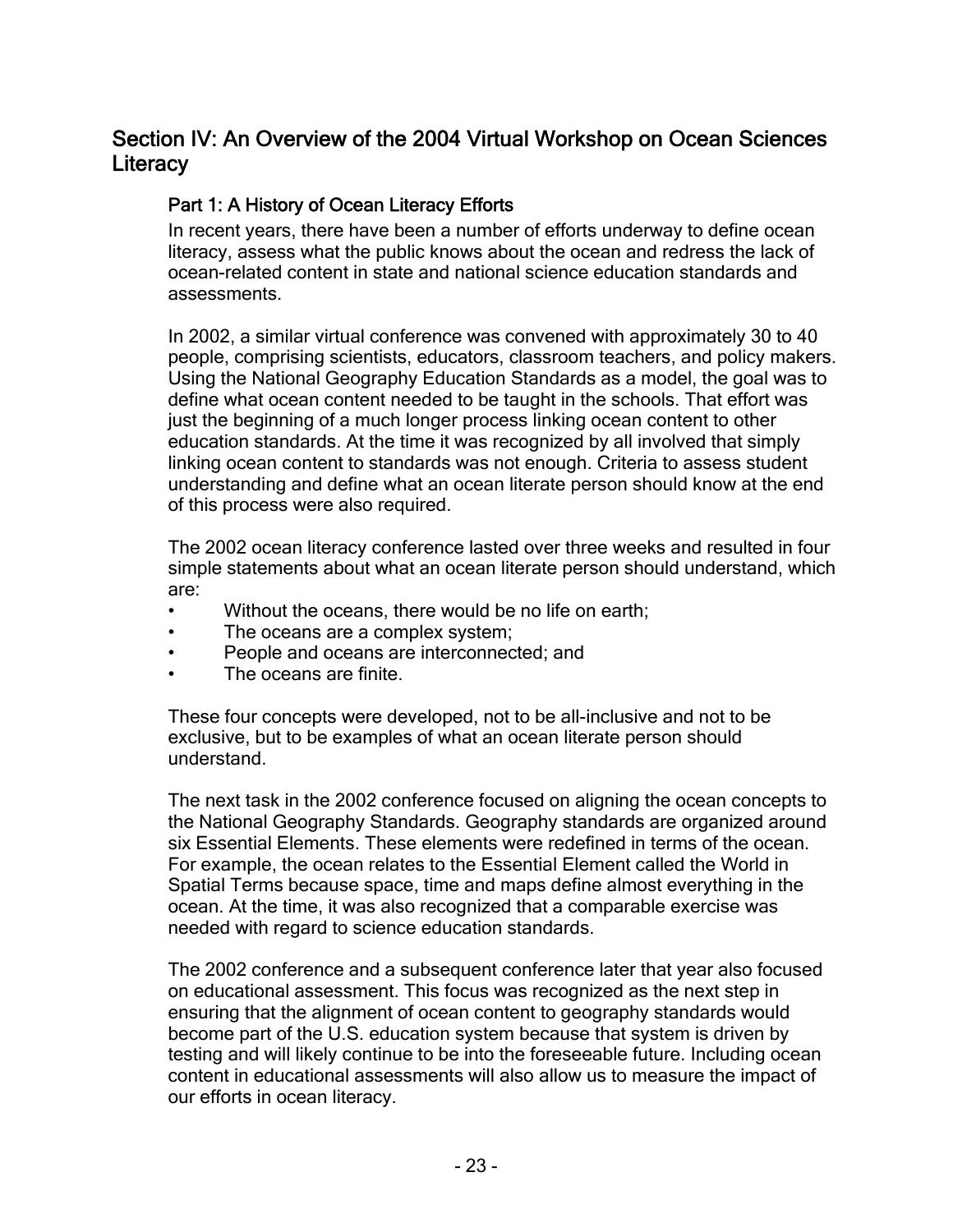In addition to the 2002 conference that focused on geography standards, members of an ad hoc committee of the NMEA recommended a series of actions intended to result in greater infusion of ocean-related content into formal and informal education. Two recommendations focused on identifying key science concepts about the ocean, coasts and Great Lakes and articulating how those concepts meet the content standards of the NSES. These two objectives were viewed as the initial steps necessary to achieve greater integration of ocean content into K-12 classrooms.

In response to the NMEA ad hoc committee's recommendations, Dr. Robert Stewart of Texas A&M University and several of his colleagues identified from a scientist's perspective — what an ocean literate person should know. This effort was described in a paper presented at the 2004 NMEA annual conference, entitled "What Every Student Ought to Know about the Ocean: a Compilation of Key Concepts."

COSEE-New England had developed a draft definition of ocean literacy to guide their efforts to strengthen the New England region's capacity to provide highquality ocean science education.

Finally, both the Pew Oceans Commission and the U.S. Commission on Ocean Policy noted a dearth of ocean literate citizens and called for stronger public education about the ocean our nation's coasts.

Through these previous efforts to define ocean literacy and with the attention ocean education was receiving from both commissions, it was apparent by July 2004 that the ocean sciences and ocean education communities were finally ready to reach consensus on a definition of ocean literacy and identify the science content that translates into ocean literacy.

## Part 2: Virtual Workshop Purpose, Goals and Process

### Purpose and Goals

Among all disciplines of science, ocean and aquatic sciences are inexplicably and idiosyncratically underrepresented in K-12 education. Concepts and topics about the ocean, coasts and Great Lakes are rarely taught in K-12 schools and seldom appear in K-12 curriculum materials, text books, assessments or standards. This is true despite the fact that the ocean covers most of our planet, is home to most of the life on Earth, regulates our weather and climate, provides most of our oxygen, and feeds much of the human population.

Educational standards are the strategic point of leverage for bringing about significant systemic change in the content of science education. Our current educational system is defined by the goal of "alignment." The content of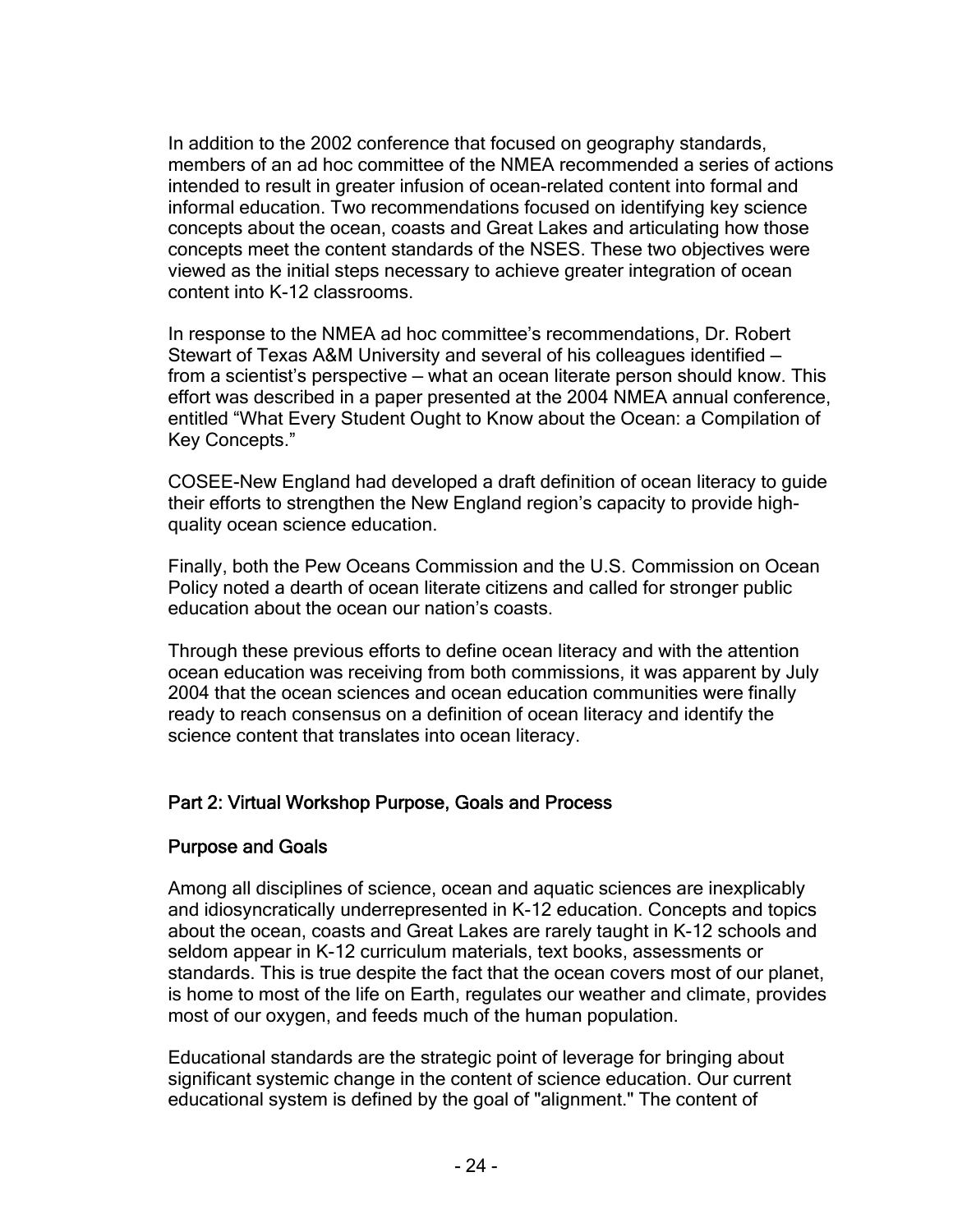curriculum, instruction and assessment are all derived from agreed upon standards. Therefore, if ocean sciences are not present in science standards, efforts to include ocean sciences in curriculum, texts and assessments will be perpetually marginalized and "out of the mainstream." Conversely, if ocean sciences are present in the science standards of the future, they will naturally and automatically be incorporated by textbook publishers, curriculum developers and assessment specialists.

Those concerned about science education and about the future health of our "ocean planet" must be poised to influence the development of science standards by local educational agencies (school boards; school districts), state departments of education and professional societies and associations. In order to be effective, we must document agreed-upon science content and processes related to the ocean, coasts and Great Lakes.

The purpose of the 2004 online workshop was to describe and document the science content and processes related to the ocean, coasts and Great Lakes that should be included in all future science education standards at the local, state and national levels. In order to do this, the workshop organizers attempted to involve a representative sample of teachers, scientists, informal educators, policy makers and parents committed to the idea of creating an ocean literate society. This group was asked to come to consensus on a definition of ocean literacy and what it means for any adult to be "ocean literate." It was hoped that through this line of inquiry, the big ideas or enduring understandings would be identified that people need to know about the ocean in order to be ocean literate. Then using a  $\frac{1}{2}$  process somewhat akin to backwards design<sup>7</sup>, concepts and standards would also be identified as being those needed to teach and learn at various grade spans to attain the enduring understandings.

Another goal of the workshop was to identify products that teachers, parents, administrators, scientists, informal educators and policy makers can use to influence the development of future science standards. The primary focus of this workshop was the formal K-12 educational system. However, it was (and still is) expected that these same tools and products, especially the descriptions of ocean literacy and enduring understandings, can be used to guide and influence development of educational efforts in informal and free-choice learning environments.

### Workshop Process

The virtual conference center had four distinct places for meetings and discussions. The Reception area was just that, a place for orientation to the conference center and the workshop purpose, agenda and process. This is where everyone started. The Meeting Room was the main area for discussions, which have been developed into workshop products, such as this report. The Resources Room was the location for background materials (print documents, interviews, videos, websites, etc.) to help inform participants, as well as a place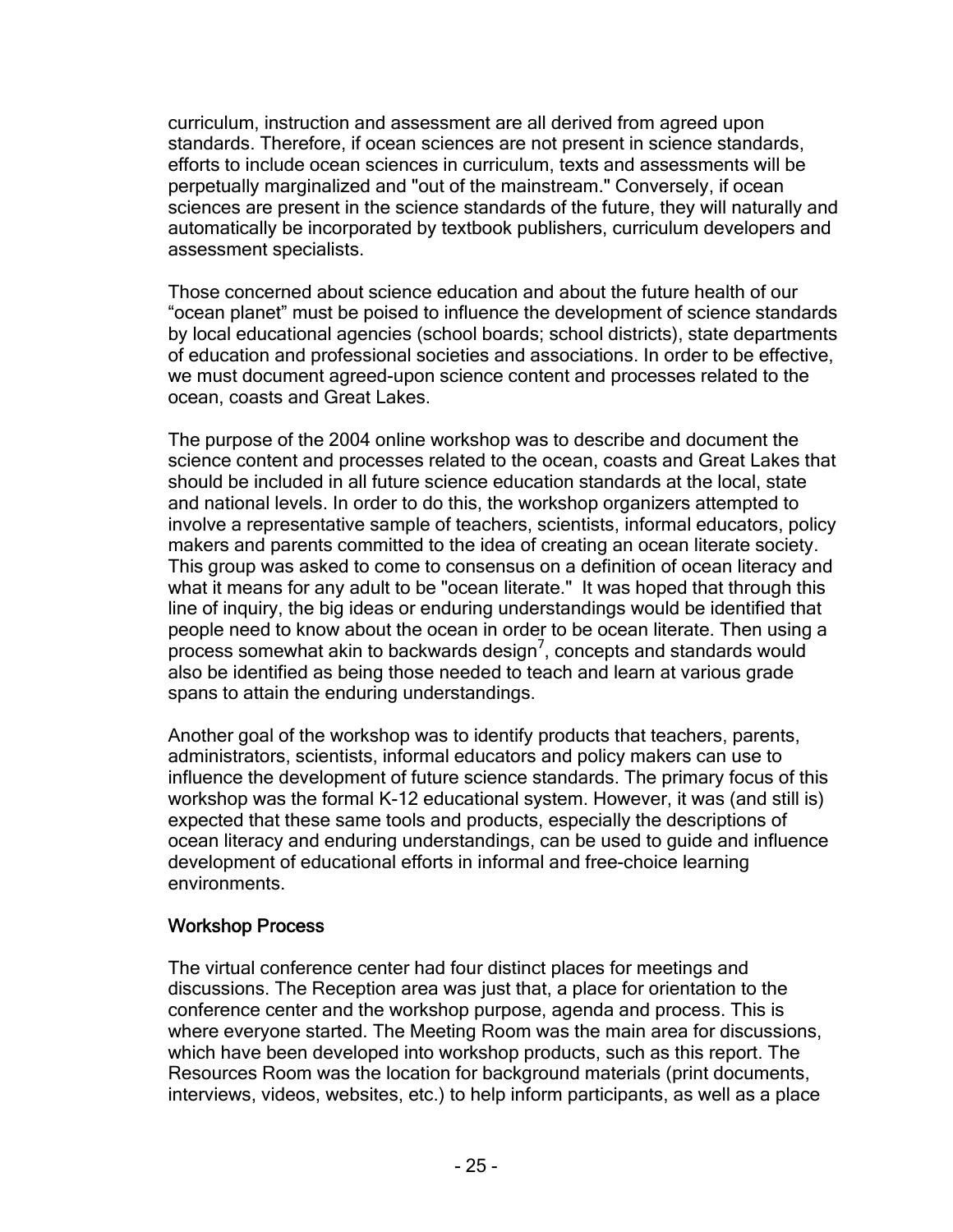where participants could post pertinent resources they had. The Oceanside Room was the area for relaxing, musing, sharing stories, music and pictures about the ocean. Within each room or area were a list of items for discussion and information and a tally of participants' comments.

The workshop opened on Friday, October 15, 2004 for introductions and orientation. Discussions began on Monday, October 18. This virtual workshop was hosted online by the College of Exploration. The discussions were asynchronous, i.e., invited guests participated at a time convenient to them. There are 92 invited participants, 84 of whom actually logged in, and 33 observers. (Observers could view the process in a "read only" format.) Participants and observers included teachers, curriculum developers, scientists, informal educators, policy makers and parents. The workshop closed on October 31, 2004.

The workshop discussion spanned two weeks. During Week 1, participants' discussions were focused on defining ocean literacy and identifying the content that people need to know to be ocean literate. During Week 2, the plan included reviewing the draft literacy definition(s) and concepts/content, and then benchmark the concepts to the appropriate grade levels, i.e., what gets taught when to whom.

At the start of the workshop the hosts asked participants to complete a brief survey regarding their expertise, to react to several ocean literacy definitions currently in use, to rate a listing of ocean concepts, and list professional development needs. The final weekend provided the organizers an opportunity to gain feedback and final thoughts on the progress and products. The workshop officially closed on October 31, 2004. After that date participants and observers could login to review materials, but were not be able to add anything new.

Participants were expected to login each day and consult the agenda for that day's activities, which usually include reviewing background material and commenting on any of the topics up for discussion.

As part of the survey at the beginning of Week 1, the workshop organizers presented to participants three ocean literacy definitions currently in use or development, and asked them to rate their agreement/disagreement with each. The survey results are summarized in Section IV, Part 5 of this report.

The second week of the workshop opened with an e-mail to all participants on Monday, October 25, 2004, encouraging a review of the Week 1 Summary and inviting contributions to the task of collecting "…examples of topics, subjects, concept, issues, etc., that enable science standards to be met using ocean content."

<sup>1</sup> \* The web site is still available as an archive.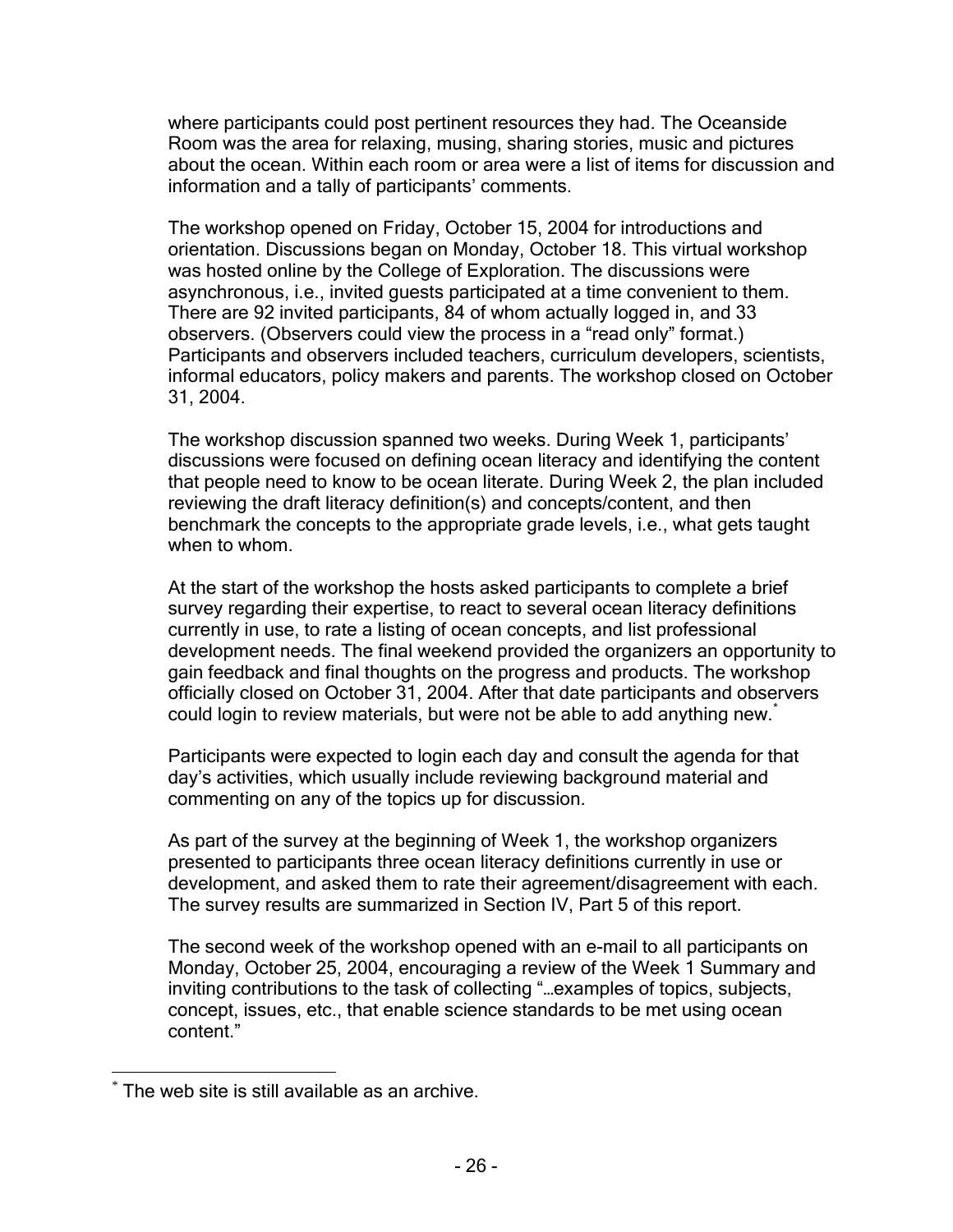The Week 1 Summary (posted in Room #12), included a summative definition of ocean literacy and participants continued that discussion with 31 additional comments.

To aid the discussion during Week 2 and familiarize participants with the current national science education standards, workshop hosts offered an Introduction to Science Standards (Room #11) and set up a meeting room for General Discussion on Concepts and Issues (Room #10).

Hosts also provided two organizing schemes for imbuing national science standards with ocean content. One was organized by grade-bands: Grades K-4, Grades 5-8 and Grades 9-12; the other followed the National Science Education Standards (NSES) content categories: Unifying Concepts & Processes, Science as Inquiry, Physical Science, Life Science, Earth & Space, Science & Technology, Personal & Social Perspectives, History & Nature of Science, plus an Other Topics category. Both organizing schemes led to a "box" for each NSES category where participants could add ocean-related content.

On the last day of the workshop, participants received a final e-mail announcing the rapidly approaching close and a last chance to add/prioritize ocean content. The e-mail also asked participants to complete a short survey on their satisfaction with the workshop and offer recommendations for next steps.

## Part 3: Virtual Workshop Agenda, October 15 - October 31, 2004

The workshop site opened on October  $15<sup>th</sup>$ , to allow pre-workshop review of the reading materials, with discussion beginning on Monday, October 18<sup>th</sup>. Participants were asked to complete the pre-workshop survey, as the responses were fed directly into the online discussions.

Ocean Literacy Workshop Agenda

October 15 - October 31, 2004

## WEEK 1:

Agenda for this week will include getting to know each other, learning to navigate the online workshop site, identifying ocean content for science standards and defining ocean literacy.

## Day 1-3 (October 15-17)

- Introduce yourself to the other workshop participants and post your workshop expectations.
- Navigate the workshop web site. Review the web site tips.
- Complete online survey (if you have not already done so).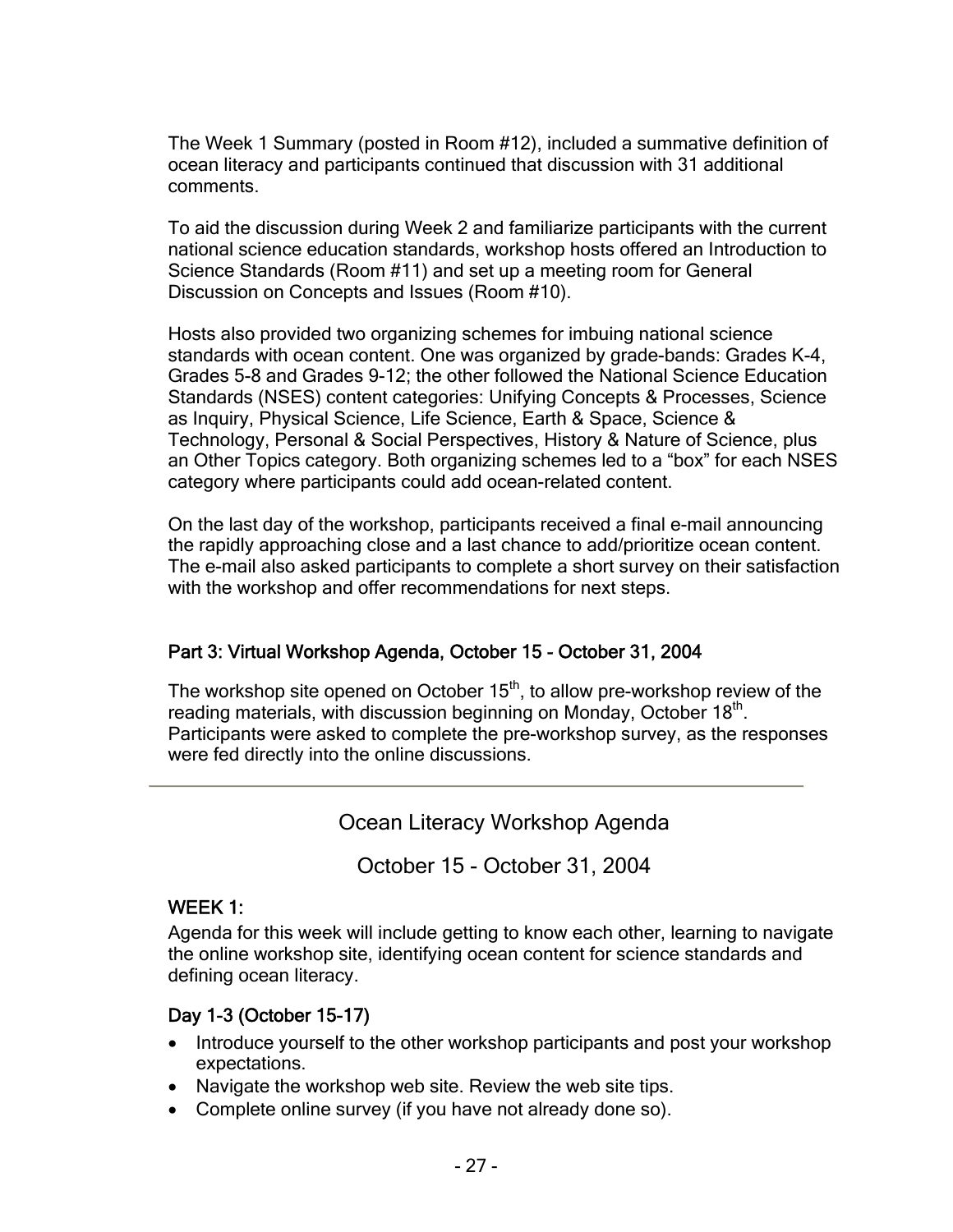• Read through the agenda, introduction, and other "must-read/must-view" background materials.

## Day 4 (Monday, October 18)

- Complete any unfinished tasks from Days 1-3.
- Post any comments or suggestions you might have on the workshop's agenda.
- Watch interviews of James D. Watkins and Gil Grovenor. These video clips can be downloaded from the "video theatre" section of the web site.
- Read summary of the survey responses on ocean literacy definitions.

## Day 5 (Tuesday, October 19)

- Review Day 4 postings.
- Post comments on ocean literacy definitions after reading survey summary. (Think not only about the content of the definition we need, but also scale of the definition. In other words, how broad or detailed does this definition need to be. Do we need several definitions at different scales of detail? If so, what would those be?)

## Day 6 (Wednesday, October 20)

- Read Day 5 summary/postings.
- Review the list of ocean concepts that people have suggested be taught at some point in a K-12 classroom. (The concepts are those found in the several documents that were part of the required reading, i.e., "Oceans for Life" matrix, Bob Stewart's white paper and list of concepts, New England COSEE's working definition of Ocean Literacy. Visit the workshop "resources" section for more information.)
- Identify any missing concepts from these documents.
- If you are currently teaching in a K-12 classroom, list any concepts that are taught. Do they overlap with the ones identified already?

## Day 7 (Thursday, October 21)

- Read Day 6 postings.
- View presentation on the National Science Education Standards by Elizabeth Stage of the Lawrence Hall of Science. (This presentation can be found in the "Presentations" section of the web site.)
- Review the National Science Education Standards and Benchmarks for Science Literacy. Links to these documents are provided the "resources/reading room" on this web site.
- Post any questions you might have on either science standards or scope and sequence of concepts.
- If you are teaching grades K-12 please tell us if you are using the scope and sequence of any science standards in your classroom. If you aren't using science standards in your classroom, please indicate why.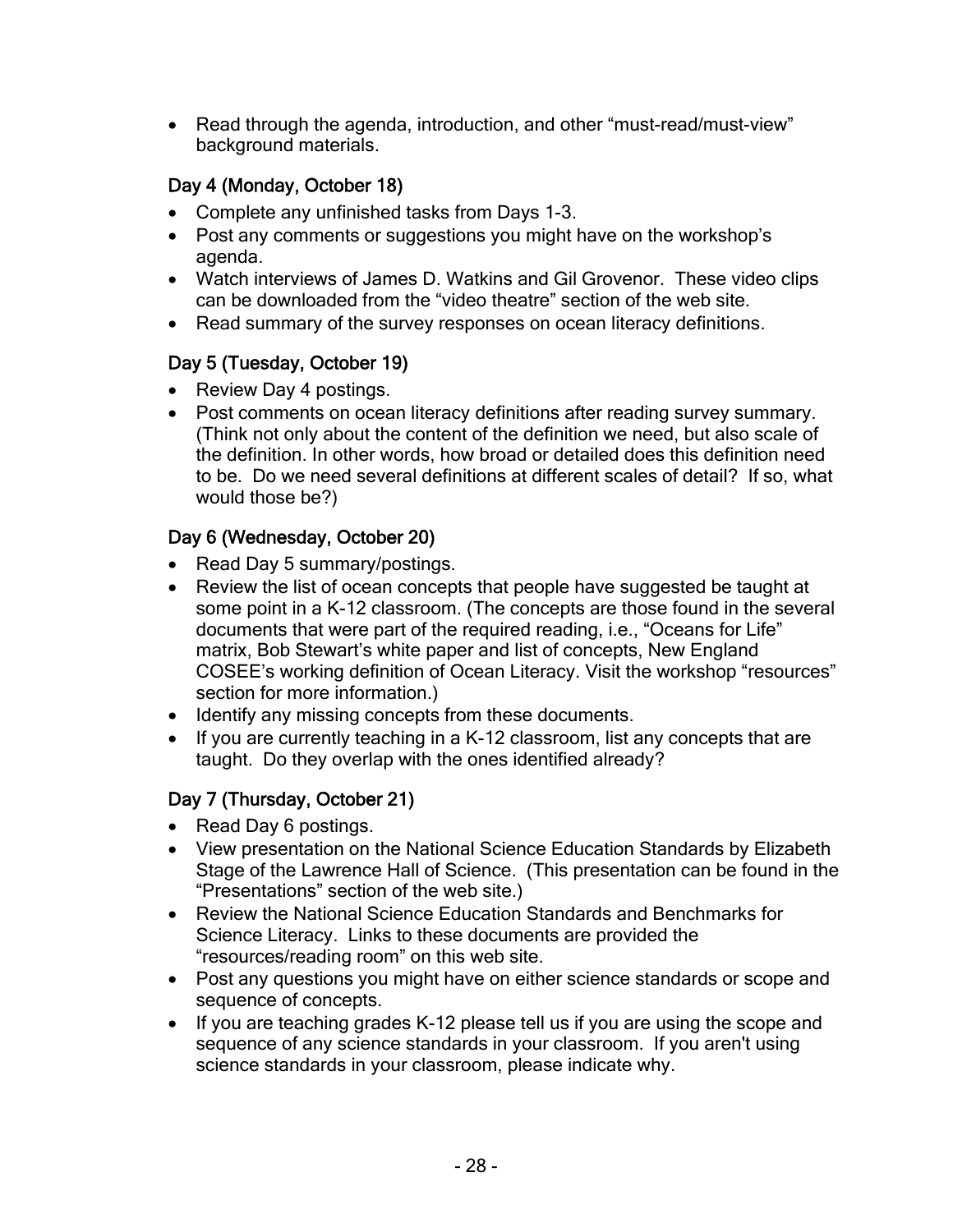## Day 8 (Fri., October 22)

- Review Day 7 postings.
- Post any final comments on draft definition(s) of ocean literacy.
- Post comments on proposed key concepts. Consider which concepts are most important in light of what you learned about standards yesterday. How many should we have? What level of detail is appropriate? Which ones are most likely to help one achieve ocean literacy?

## Days 9-10 (October 23-24)

This time is available to review discussions during Week 1 and to read-ahead for Week 2.

## WEEK 2:

This week we plan to focus on aligning ocean concepts identified last week as important to K-12 science education standards. All participants (regardless of professional expertise) will be asked to choose a grade-band (K-4, 5-8, 9-12) for the purposes of this week's discussions. You may also choose to observe several groups in order to identify connections among grade bands.

## Day 11 (Monday, October 25)

- Watch interview of Marcia McNutt. This video clip can be downloaded from the "Video Theatre" section of this web site.
- Read summary from Week One discussions.
- Comment on draft definition(s) of ocean literacy that are the result of last week's discussions.
- In your discussion group, begin to develop what the ocean "scope and sequence" might be for your grade group.
- Post your findings in "break-out room" for your grade band.

## Day 12 (Tues., October 26)

- Review Day 11 postings within your group.
- Continue discussions about scope and sequence for your grade group.
- Post any additional findings for your grade band.

## Day 13 & 14 (October 27-28)

- Review the results from other grade groups and compare to your findings.
- Is there a "threaded" link between the topics suggested throughout grades K-12?
- Make recommendations for follow-up to this workshop.

## Day 14 (Fri., October 29)

- Review draft workshop proceedings.
- Post your feedback on proceedings.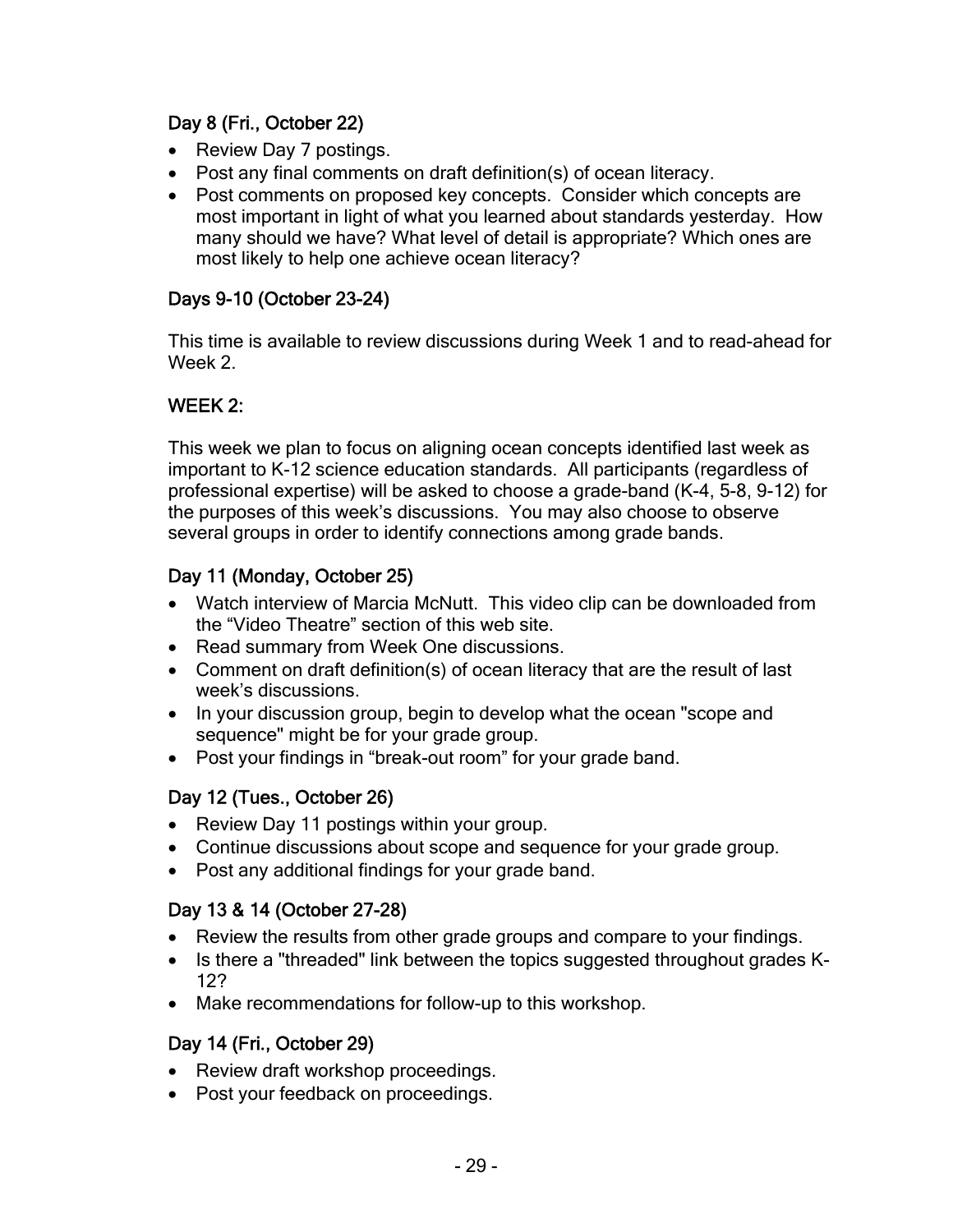• Post your feedback on this workshop.

### Day 15-16 (October 30-31)

• Post feedback on proceedings and workshop if you did not do so on Friday.

Note: After October 31st, you will be able to login to review the material, but will not be able to add any new material. The workshop proceedings are open indefinitely for reading and anyone can join as an observer by visiting http://www.coexploration.org/oceanliteracy.

### Part 4: Workshop Participants Closing Thoughts and Recommendations for Next **Steps**

The following comments are the individual postings made by participants regarding their recommendations for next steps toward an ocean literate public. "Item" refers to a new section for posting comments and individuals responses are identified in the order in which they were posted.

### Item 16 Peter Tuddenham Oct 29, 2004 12:35

Thank you all for your participation. We are planning on closing this workshop at 5pm Eastern on Sunday 31 October for active participation. Everything with remain open for reading only.

We would be grateful if you would complete a short survey to give us some feedback on the workshop. http://www.betaresourcesinc.com/nc/olit2004eval

Please add any recommendations for next steps here as responses to this item.

### Response 16:1 Margaret Gorcyca Oct 29, 2004 13:09

It would be better if you give us a survey to see if we were able to meet your needs. You had us fill out a survey at the beginning and now you want to see what we learned.

#### Response 16:2 Peter Tuddenham Oct 29, 2004 13:40

There is a short survey at http://www.betaresourcesinc.com/nc/olit2004eval which does help us do that Margaret.

### Response 16:3 Dean Allen Oct 29, 2004 14:56

I just completed the survey form, but wanted to add that I think the information shared and the expert opinions provided by the participants were to the point and extremely valuable in accomplishing the workshop goals during a limited 2 week timeline.

Moving forward, I hope we will continue to be updated on future discussions and actions taken.

Thank you again for inviting me to be part of this important Ocean Literacy Workshop. I only regret that my travel and work schedule did not allow me to devote more time to the discussions.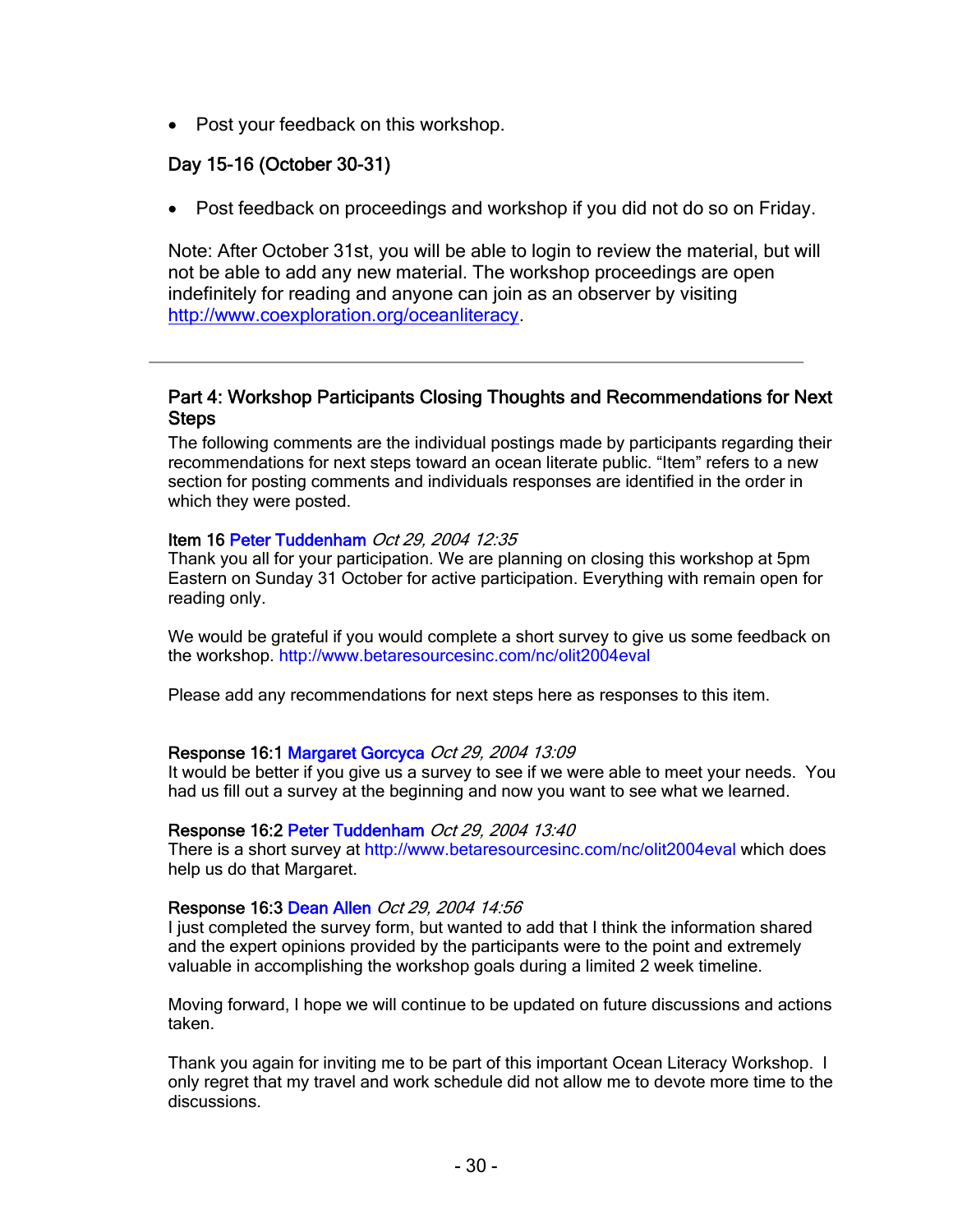### Response 16:4 Lynn Whitley Oct 29, 2004 15:47

I also just completed the survey form and put all my thoughts in there. wish I had copied it! But in a nutshell----this was a wonderful and I think, a very successful workshop. The sharing and --by having this format---the documenting of the ideas were excellent. I think we have made a very solid first step along the path of defining ocean literacy and weaving ocean content into existing standards. I would welcome continuing this process in future online workshops or in a small group face to face workshop that builds on this work. It was wonderful to be involved with such a knowledgeable, passionate, and interesting group of people who took the time to contribute and be an integral part of this important process. I enjoyed it and learned a lot, too, can't ask much more than that!

### Response 16:5 Gene Williamson Oct 29, 2004 16:04

I've learned a great deal, and I'm encouraged by what is coming out of this effort. For those of you who are not members of the National Marine Educators Association, I encourage you to think about joining us. There is strength in numbers. . .and of course next summer the conference is on Maui. No time like the present. :-)

#### Response 16:6 William Bragg Oct 29, 2004 16:49

Good thought, Gene! Here is the link: http://www.marine-ed.org/

### Response 16:7 Fritz Stahr Oct 29, 2004 20:42

I would like to see an executive summary of the workshop (basic conclusions, status of process, etc.) from the conveners that we could pass around to those who didn't participate to encourage more thought on this from others. Is there a plan for such? Also, if this site can be left up in read-only mode for longer than just through Dec it might be useful in fostering whatever group wants to take next steps. Thanks for the work in putting this on!

#### Response 16:8 Beth Jewell Oct 30, 2004 11:38

Have enjoyed this experience, I would like to see a venue where this can be discussed further. Would like to see an opportunity to get some teachers together to dive into some of the thoughts. Maybe a session in Maui?

### Response 16:9 Tom Greene Oct 30, 2004 11:47

The NY State Dept. of Education approved a standards based marine science curriculum with mandatory labs ,which is offered in schools throughout the State of New York.

NOAA and NMEA needs to keep the momentum going by crafting a "marine science" or "oceanography" curriculum from all recommendations made here and send it to the Federal and State Education departments for inclusion into the schools. If this is not done marine education as we know it, will at best, be taught piecemeal in only some schools.

### Response 16:10 Paula Keener-Chavis Oct 30, 2004 16:47

Although I am not quite finished with the workshop and will try to jump back in today and some tomorrow before it closes, from what I have seen it has been most productive and I only wish my schedule would have enable me to participate more than it has. Would love to see some follow-ups on this. Although the def of ocean literacy has closed out (I think), as I read through all of the iterations that were discussed last week, I kept thinking about the fact that ocean literacy to me should somehow encompass not only all the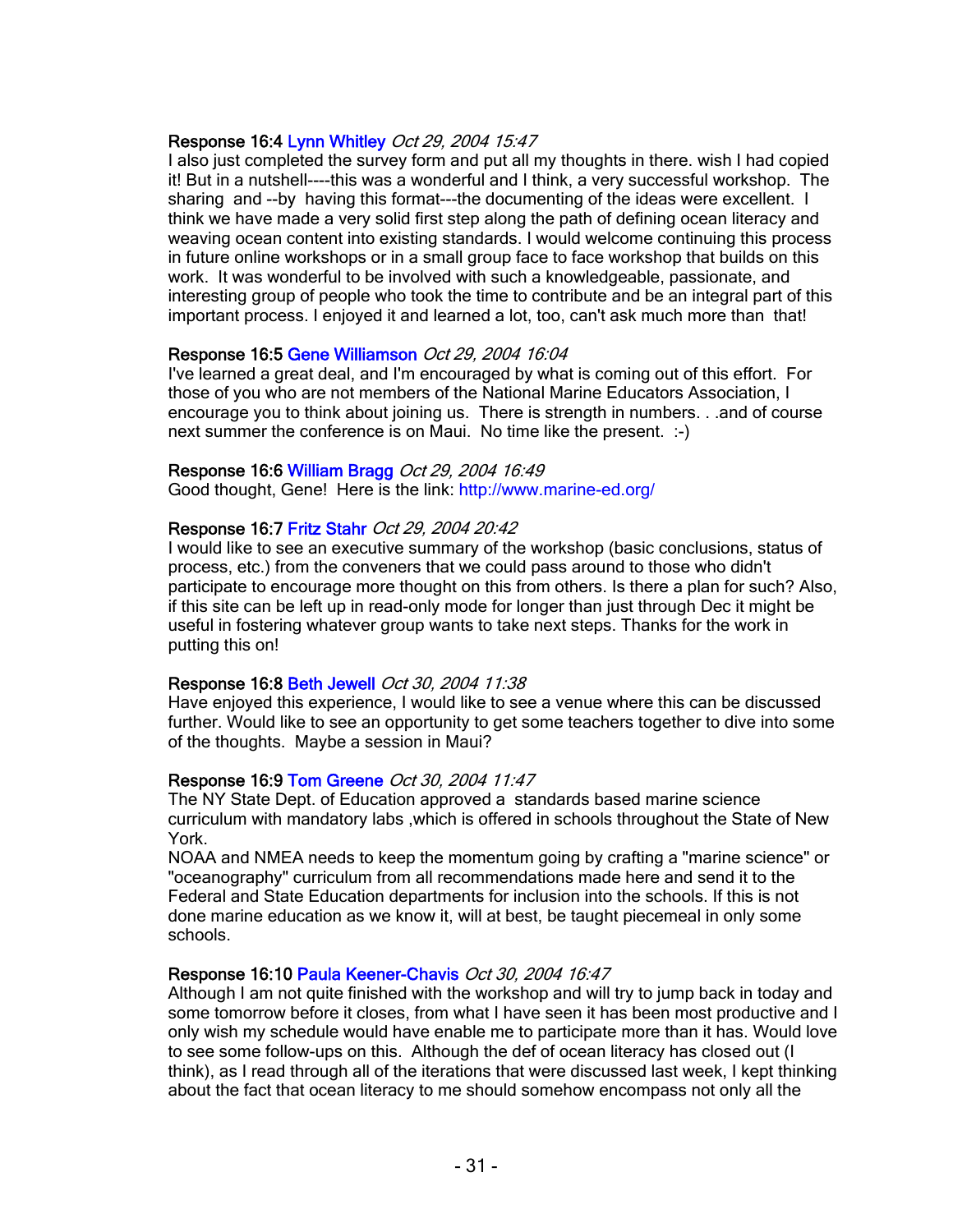things you all discussed and came to some consensus on, but also possibly an acknowledgment of just how much we don't know about the world ocean.

### Response 16:11 Mellie Lewis Oct 30, 2004 16:58

Beth - will you be writing an abstract for Maui like you did for NSTA Richmond? Sounds like a great idea to me, but I would really like to see us keep the momentum going and meet/discuss/plan/ whatever before July.

### Response 16:12 Laura Francis Oct 30, 2004 19:10

Thanks for the opportunity to participate. The discussions have been excellent and thought-provoking. I hope that this is just the beginning and we all continue to work towards achieving ocean literacy. I look forward to seeing a final report and strategy with next steps and actions so we can keep the momentum going.

### Response 16:13 Melissa Demetrikopoulos Oct 31, 2004 01:06

This has been very informative. I, too, put my comments in the survey. Perhaps they could be moved to the public area. One thing that I will re-mention is that I believe this process could have benefited from a conference call after the first week and a follow up conference call. Perhaps the follow up call can still be arranged.

I am not sure that we have come up with a short list of essential items that every person MUST know about marine science. I would like to see this short list developed in addition to ideas of how to incorporate ocean science into the standards. Thanks so much for including me in this process!

#### Response 16:14 Francesca Cava, Nat. Geo. Society, Santa Barbara, California Oct 31, 2004 08:18

Thanks again to all of you for your time and thoughts. I believe the workshop did help us continue the discussion on what we mean by ocean literacy and many excellent suggestions have been made on how we continue to mount our Ocean Literacy campaign.

There will be an executive summary of the workshop available next week posted on this site. We will keep this site open as a "read only" reference. There will certainly be a session on our efforts at NMEA next year. I encourage you to let us know what the best format and content would be for that session.

Thanks again for all your contributions and Happy Halloween!!

### Response 16:15 Sarah Schoedinger Oct 31, 2004 10:07

I'd like to echo Francesca's thanks to you all for your willingness to contribute your time and thoughts to this effort. We are definitely interested in your feedback on this workshop so please take the time to fill in the survey at: http://www.betaresourcesinc.com/nc/olit2004eval

### Response 16:16 Sharon Walker Oct 31, 2004 11:31

I can only echo many of the Ocean Literacy Online Workshop participants' accolades stated thus far. This has been an extremely successful dialogue in providing a general consensus concerning the definition of ocean literacy and the general concepts needed to become ocean literate. Further, I believe, once an Executive Summary or similar document is developed based on everyone's input, we can collectively begin our next and Herculean tasks in establishing the ocean concepts/case studies (to be incorporated in the NSES) needed at the three different grade levels for a precollege graduate to be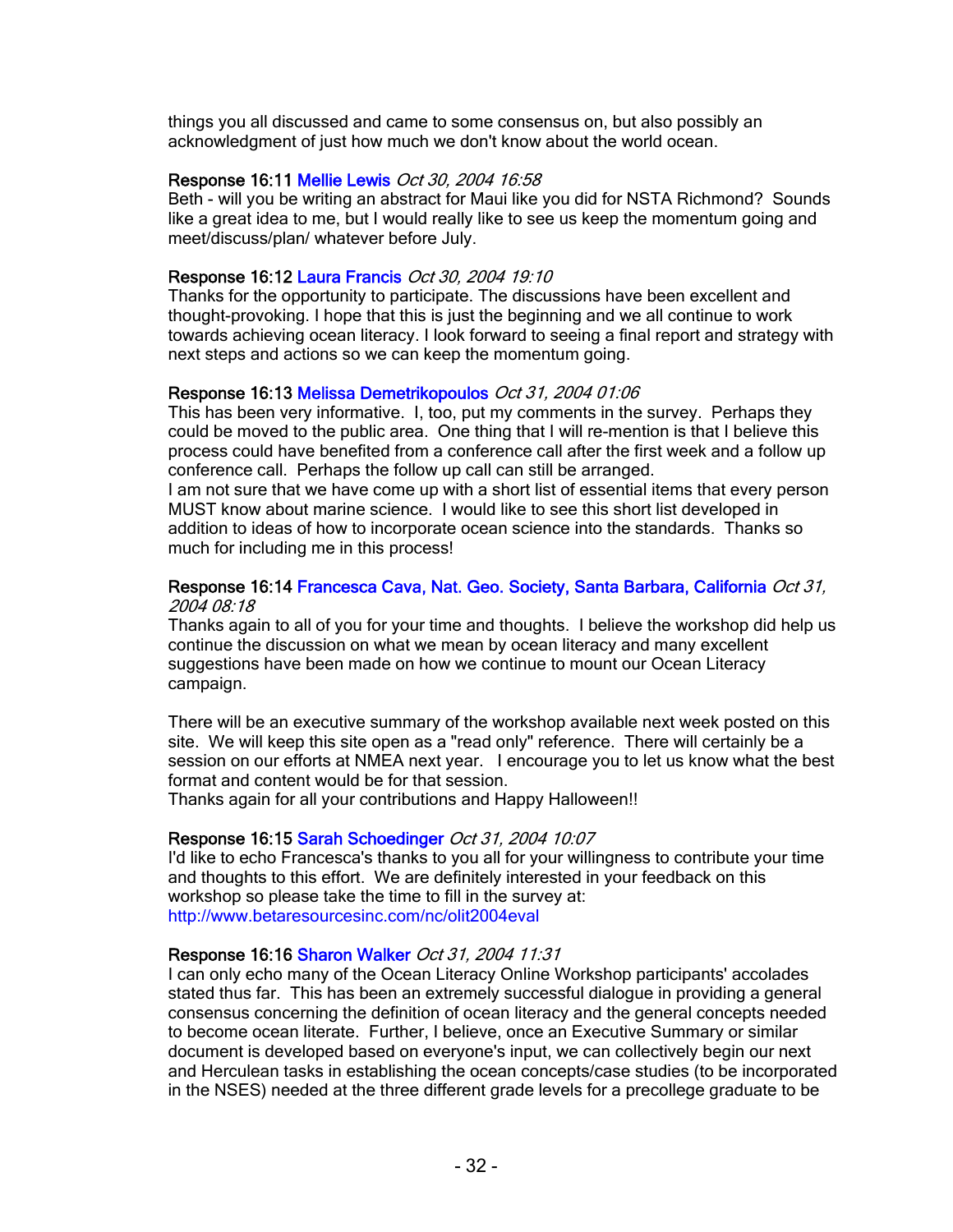considered "ocean literate!" Lastly, I also appreciate everyone's passion for education, particularly achievement in ocean sciences education!

### Response 16:17 Frank Muller-Karger Oct 31, 2004 11:39

Thank you for inviting me to participate in this workshop.

I found the format interesting. I wish I could have put in more time, but I personally believe that the format did not provide the best venue for me to immerse as a participant. I may be one of those people that serves best when cloistered and retained captive (I should not be telling you this). This interface allowed for too much distraction (doing other things and getting to it as an afterthought at the end of the day); this made it difficult for me to find everyone's nuggets and keep them in mind. Especially when absences for more than a day occur, and in my case these were necessary. Typing all input also may not be the most effective for me.

I wonder if another format would be more useful for me, i.e. one that helps provide more up front and in-depth review of what concepts already have been floated to match which standards, and also helps to provide a more truly interactive experience (over perhaps a shorter but dedicated period of time). I believe that this can still be done electronically.

I do hope that the organizers found my input helpful. My closing comment is that we do need to keep the horizon broad (not just ocean centric). More importantly, we really need to energize our leaders on general education. It is not just science. I am appalled that so much has been lost and we continue to lose, while our leaders seem to state that all is great and that they do so much for education. In Florida, for example, we continue to be at the bottom of the pile, even after 20++ years of statements that education is a priority. It is not quite clear to me what the problem is - "money not where mouth is" seems to be one obvious one. On standards: Did earlier generations have so many standards? Why did they do better at science, math and engineering? Do other societies that seem to be overtaking ours in technology base their learning on standards - or do they have other education paradigms? Is it just an issue of injecting oceans into the classroom, to get children excited about learning? Honestly?

I would like to remain engaged in this effort.

#### Response 16:18 Kate Madin Oct 31, 2004 13:35

I also hope to remain engaged in this effort, and also want to echo Frank's thought that it was difficult for me to read everyone's initial and previous comments and relate them to the current stage of discussions. Possibly a dedicated in-person meeting of the people and groups represented here would allow more clear agreement on a statement, list of concepts or whatever the form is to be.

#### Response 16:19 Rebecca Bell Oct 31, 2004 14:23

Thank you so much for inviting me to participate. I learned a great deal that helped me in my work in developing our state curriculum examples and, by participating in this discussion, called attention to oceans to our curriculum director who is now very excited about including ocean topics in the state curriculum.

#### Response 16:20 Julie Lambert Oct 31, 2004 15:15

I laughed when I read Frank's. I too can contribute more when held captive in person. I found it a little difficult to follow along and know what would be valuable enough to contribute once a few days went discussing a topic. But there is a lot to learn from this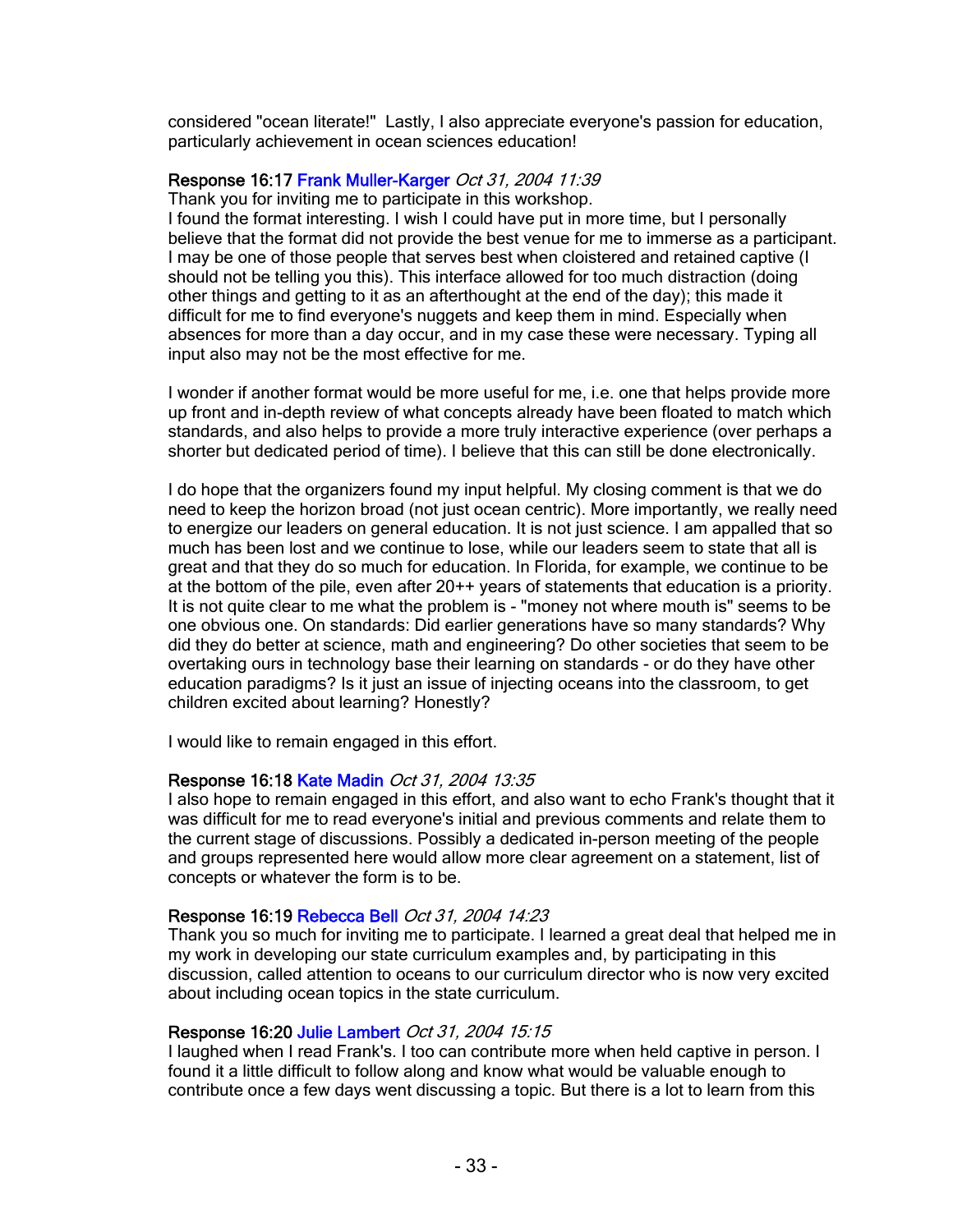format too. Perhaps something like this prior to a "face to face" meeting would be very beneficial to producing a tangible outcome.

I think this experience reminded me of doing qualitative research - I really hope that someone will be analyzing our discussion for themes and future work and then getting our feedback. I'd even volunteer because I think the discussions were so beneficial and it was clear how much everyone cares about promoting ocean literacy. Thank you for the opportunity to participate. I too wish I had had more time, but I'm very willing to continue working on this.

### Response 16:21 Paula Keener-Chavis Oct 31, 2004 15:29

The guilt is overwhelming and I am so comforted by the comments about the "captive audience format." As I sit here in the last hour and a half of the workshop, knowing hardly anyone will see these comments, my soon-to-be 8-year-old son (like tomorrow) is making a green tree frog out of model magic for his science project all by himself listening to the CD Holes in the kitchen calling my name CONSTANTLY and I know the trick or treaters will be knocking at the door any minute and I have one to get dressed, AFTER we construct the food web for the green tree frog. I just need to be held captive to focus on something of this magnitude and importance and will do whatever is needed to help move the next level forward. This is one of the most important things I have had the opp to be involved in the past three years and I just have not had the time to commmit to it that I thought I would or that I wanted to. Thanks to all for FINALLY pulling all of this together....after all, it is the most important thing we can do for the little boy that will be a cowboy in about an hour an a half and all the other children around the world.....ohmygosh....I forgot we have to carve the pumpkin...arghhhhaggggghhh!!!!!

### Response 16:22 Kate Madin Oct 31, 2004 16:32

Just wanted to say that Paula isn't the only one who has had to tune in too late, and I understand her guilt!

#### Response 16:23 Mellie Lewis Oct 31, 2004 16:34

Thank you Sarah and Francesca for inviting me to participate in this stimulating conference. I learned a great deal. I'm hoping to have the opportunity of working more with Rebecca Bell in bringing ocean topics into our Maryland State Curriculum. I hope many of us will get together at NSTA Richmond and at the NMEA Conference next July. If we plan early enough, we could possibly plan to meet as a group either before or after these conferences and continue this dialogue. Happy Halloween!

### Response 16:24 Peter Tuddenham Nov 09, 2004 18:16

This is a note from the whole organizing team.

Thanks to all of you who participated in this workshop. We believe that with your help we were able to meet our workshop goals and certainly extend the conversation on ocean literacy to a wide and diverse audience. Special thanks are also in order to the groups and organizations that allowed us to review and comment on their ocean literacy-related efforts: the Northeast COSEE, Dr. Robert Stewart and his colleagues, the National Geographic Society and NOAA. Lastly, Dr. Elizabeth Stage provided valuable insight about U.S. education policy and national standards through her overview of the National Science Education Standards and how they relate to teaching about our oceans, coasts and Great Lakes.

### What did we accomplish?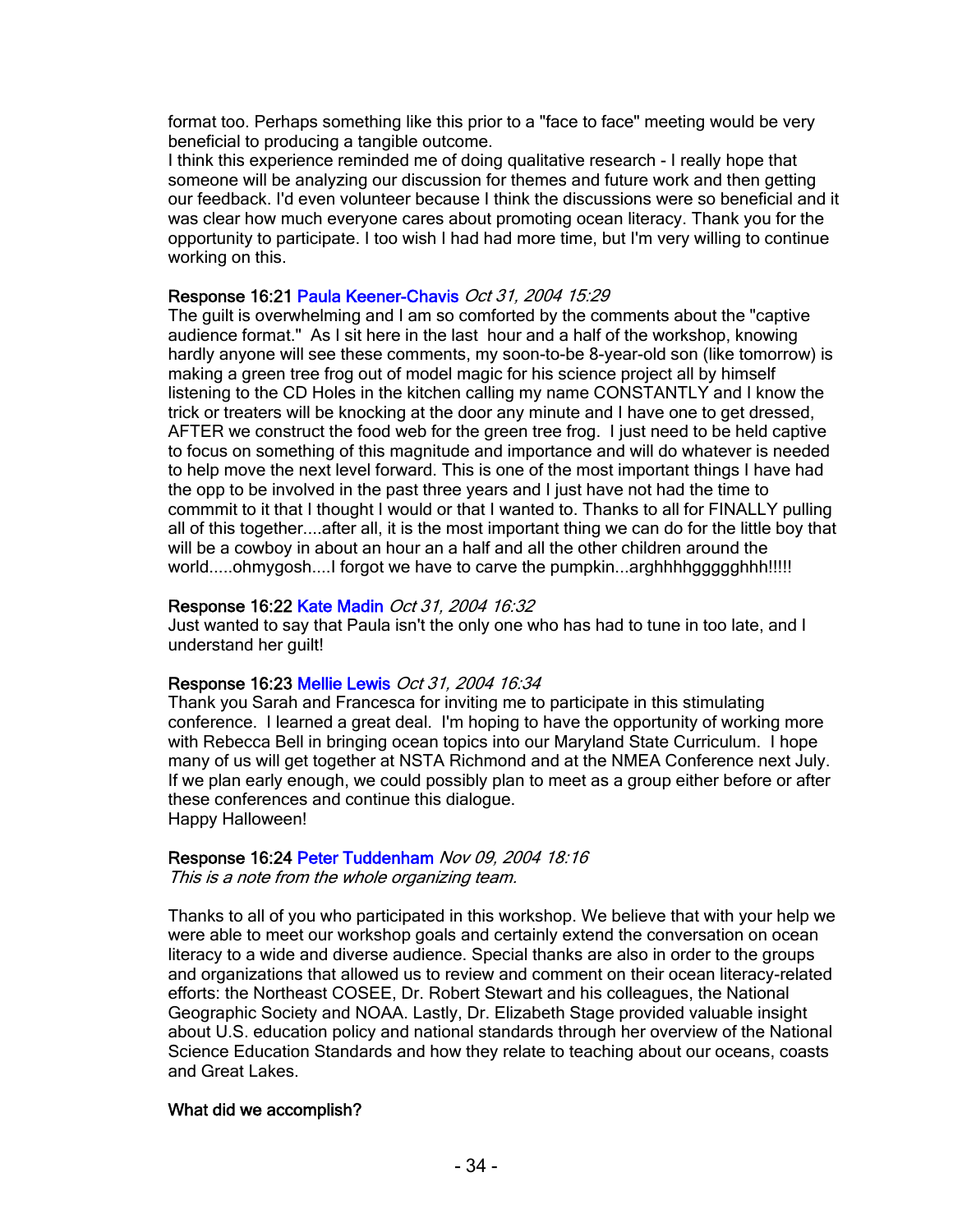The conference enabled us to look at the progress underway by various organizations, to take a snapshot (captured in the graphic overview of the workshop process) on where we stand with defining ocean literacy, to add this workshop to the continuum of needs to promote ocean literacy and most importantly to help build consensus in the community on what is needed to define ocean literacy, to identify the most important ocean concepts to include in the classroom, and to begin to align these concepts and topics to national science education standards.

In addition, the online format of the workshop allowed a large, diverse group of people to participate in a very cost-efficient manner and will provide an archive for future use and reflection. The amount of information gained over the two-week period far exceeded our expectations and will take some time to analyze. With that in mind, we plan to have a final report on the workshop available for your review and comment in early 2005. Summaries of Week 1 and Week 2 of the workshop, along with some raw survey results are also available online. The following paragraphs highlight what we see as the key findings of the entire workshop.

### Workshop Results

With a number of entries over the two-week workshop, participants came close to consensus on the definition of, and tagline about, ocean literacy, which are stated as follows:

Definition: Ocean literacy is the awareness and understanding of fundamental concepts about the functioning of the ocean-atmosphere-earth system. An ocean-literate person recognizes the influence of the ocean on his/her daily life, can communicate about the ocean in a meaningful way, and is able to make informed decisions to ensure the ocean continues to sustain a habitable planet.

Tagline: Ocean literacy is understanding the ocean's influence on you and your influence on the ocean.

In addition, although we identified a number of models for how to align ocean content to the standards, a major workshop recommendation, which was especially endorsed by the K-12 teachers, was to align ocean content with the current National Science Education Standards (NSES). The collective discussion also suggested the following directions for promoting ocean literacy:

- Start with NSES (upon which many state standards are based) and align ocean content to current standards.
- Be prepared for a future revision of the NSES (and state standards) with ocean literacy standards/statements/examples. Test questions, and then textbooks, might then follow.
- Develop activities/lessons/examples that help teachers cover science standards (as well as reading, writing and math) using ocean content.
- Provide teacher professional development/workshops (pre-service and in-service) on ocean content to get them enthusiastic about teaching science, as well as showing them how ocean content helps meet all content standards (not just science).
- Engage education professors/science methods professors in the use of ocean content to enliven teacher preparation.
- Promote research findings and/or support research to show the positive impact of ocean content on learning reading, writing, math and/or science content/standards.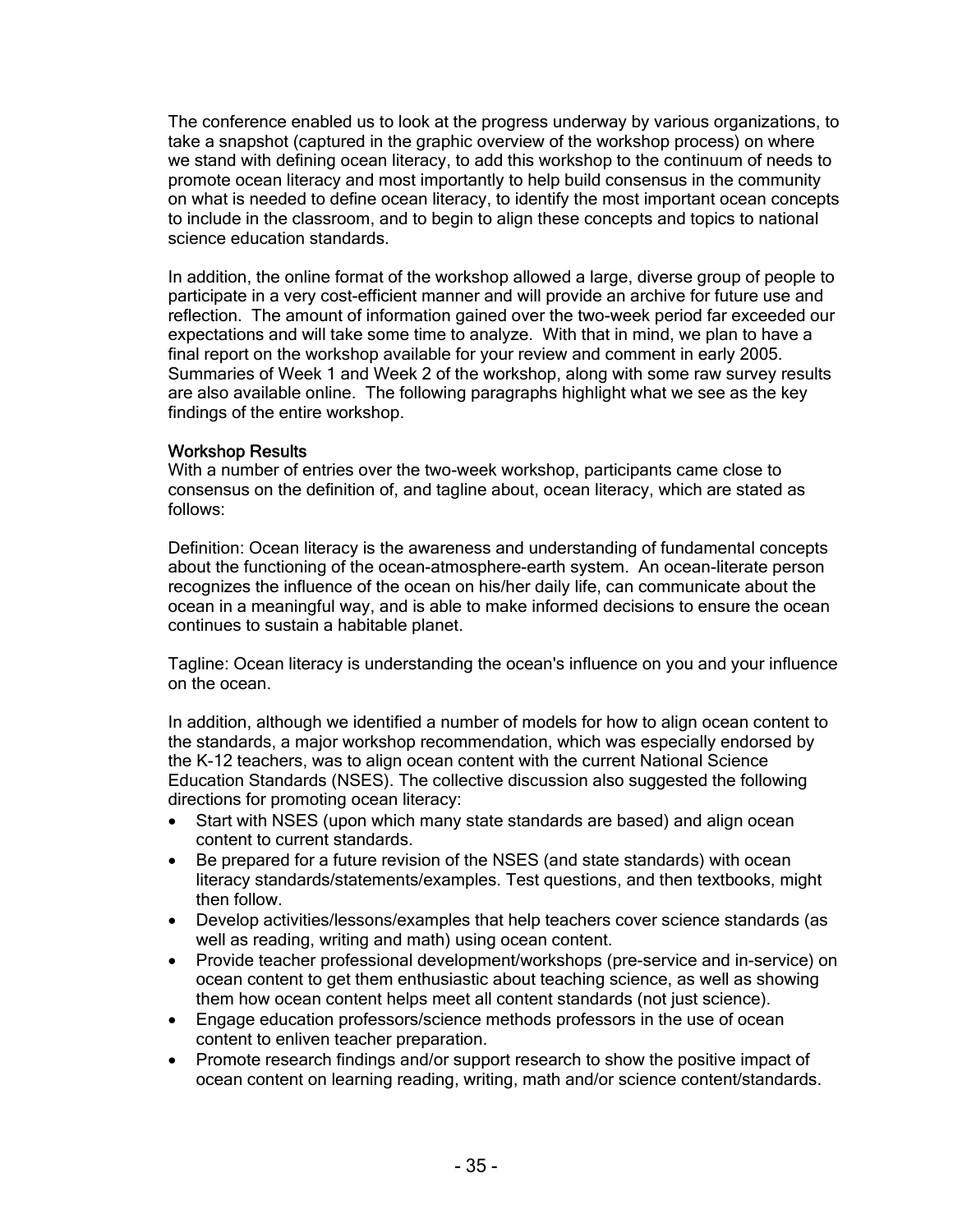During the workshop, several participants offered lists of "fundamental concepts" that an "ocean literate" person would know. These were offered to create a bridge between the definition of ocean literacy and the alignment of ocean content with national and state science standards. The following lists are succinct examples of key concepts about which there was general agreement from the participants.

From response 10:34:

## Grades K-4

- ◊ Ocean is big.
- ◊ Ocean affects us.
- ◊ Ocean life is fascinating.
- ◊ Coasts are important.

## Grades 5-8

- ◊ Ocean affects weather.
- ◊ Organisms adapt to their environment.
- ◊ Organic matter can be formed by photosynthesis or chemosynthesis.
- ◊ Mankind is affecting the ocean.
- ◊ Water has unique properties.

## Grades 9-12

- ◊ Life evolved in the ocean.
- ◊ The ocean plays a critical role in climate change.
- ◊ Ocean resources are limited.
- ◊ Technology allows us to "see" (or observe) the ocean better.

Another way of stating these concepts was offered in 10:37 as follows: Grades K-4:

- ♦ The ocean covers 3/4 of the Earth's surface and has a variety of names.
- ♦ The ocean is a source of life ranging in size from whales to plankton and many microscopic life forms.
- ♦ There are consequences in the misuse of the ocean in the forms of pollution, mismanaged fishing and hunting, and destruction of food chains.
- ♦ The ocean affects weather and climate.

### Grades 5-8:

- ♦ Oceans have physical and biotic characteristics which are used to define habitats and regions.
- ♦ Organisms adapt to their environment.
- ♦ Physical processes drive global systems in which oceans are fundamental (this includes weather and climate).
- ♦ Humans affect all marine ecosystems.

## Grades 9-12 (Basically concepts above but with more detail, such as):

- ♦ Ocean life is microbe- based.
- ♦ Changes in the ocean's circulation can cause climate change (and how that circulation works).
- ♦ Organic matter can be formed by photosynthesis or chemosynthesis.
- ♦ Life evolved in the ocean.
- ♦ Ocean resources are limited.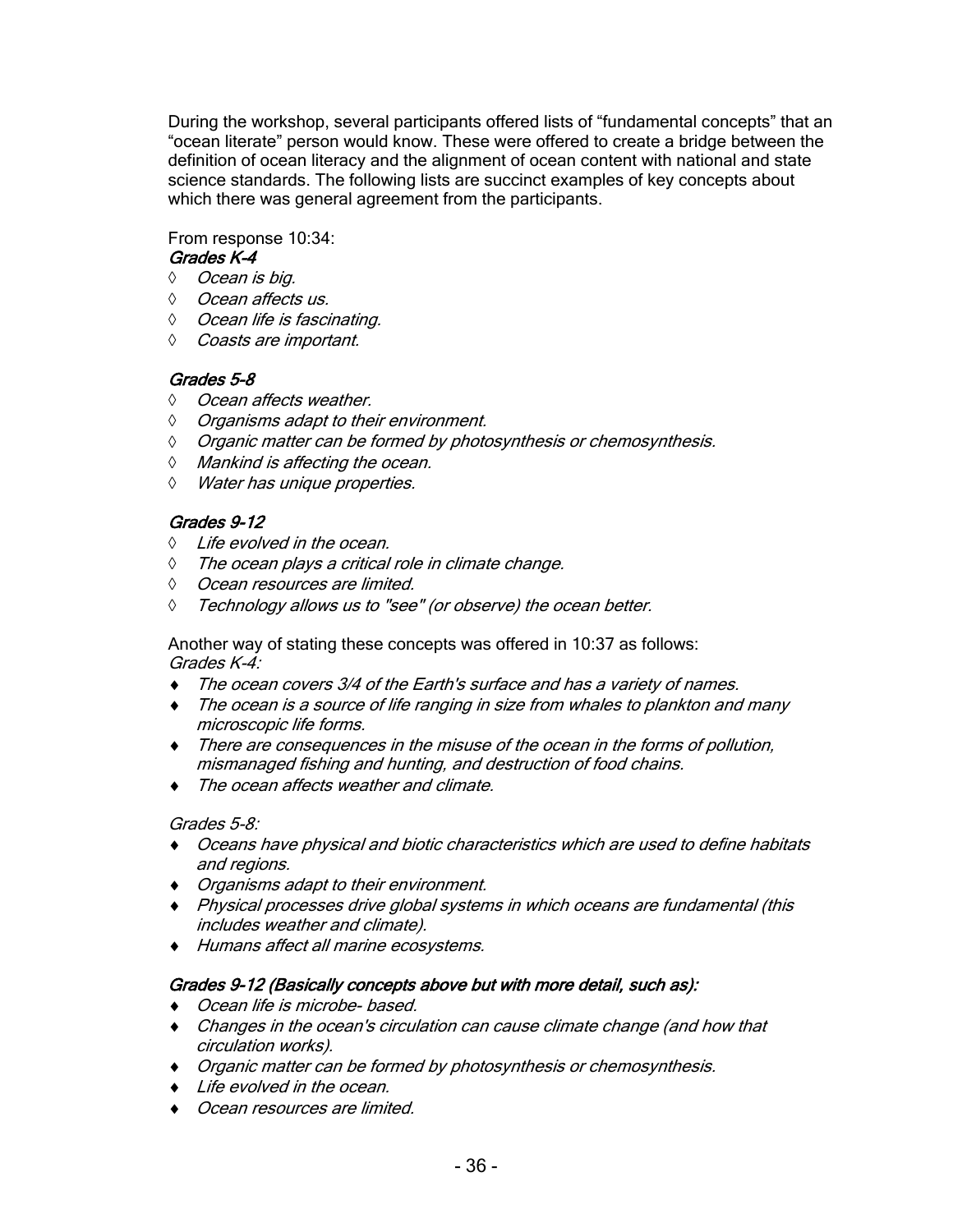In addition, there were many valuable entries that identified specific ocean concepts that align well with existing science education standards and for which ocean-relate concepts are essential to meeting the content standard. It became obvious that this particular step was much more complex then envisioned and needs additional work. Nevertheless, the workshop did provide a proof-of-concept for the idea that ocean content can be aligned to the NSES and other standards.

### Next Steps:

The most important next step will be to digest all the material generated by the workshop, both in the meeting rooms and in the pre- and post-workshop surveys. The workshop has certainly given us the initial data to align ocean content to the NSES and one option will be to work with a "standards expert" to synthesize this information into a first draft for further review and comment. Once that synthesis is completed, the information can be put into "final" form and shared with educators at national educational meetings.

Also, the workshop highlighted the need to continue to share information on what various organizations are doing to promote ocean literacy and to leverage our joint efforts. This information sharing should be a priority for NMEA 2005 and could perhaps be identified by grouping such presentations in a conference strand.

Lastly, we want to continue to engage you in the process of helping to promote ocean literacy. We hope to do that through the release of this workshop's final report, solicitation for comments on the report, synthesis of recommendations for next steps identified in the workshop, and continued discussions at professional meetings. As the workshop organizers, we have been very encouraged by the dialog of this workshop and will continue to look for more opportunities to bring the community together.

Sincerely, Craig, Francesca, Peter and Sarah

## Part 5: Analyses of Pre- and Post-workshop Surveys

Analyses of Pre- and Post-workshop Surveys by Howard D. Walters, Ed.D., Ashland University and Kristina O. Bishop, Ed.D., College of Exploration

Participants in the National Geographic-implemented, Ocean Literacy Online Workshop in fall, 2004, completed both pre-workshop and post-workshop surveys designed to gauge perceptions of the accomplishments, strengths, weaknesses, and overarching reactions to the workshop. The survey responses were provided in raw form to an external evaluation team which has a significant background in monitoring discussions and programs associated with ocean science education to develop this data summary. The evaluation team also had access to the workshop and to the planning (greenroom) space used by the workshop leadership team. The pre-workshop survey was completed by approximately 67 participants—some fluctuation exists in the count due to voluntary completion of survey items. There were several distinct constituencies who participated in the online workshop and who completed pre- and post-workshop surveys: scientists, teachers—both from formal and informal education, policy makers,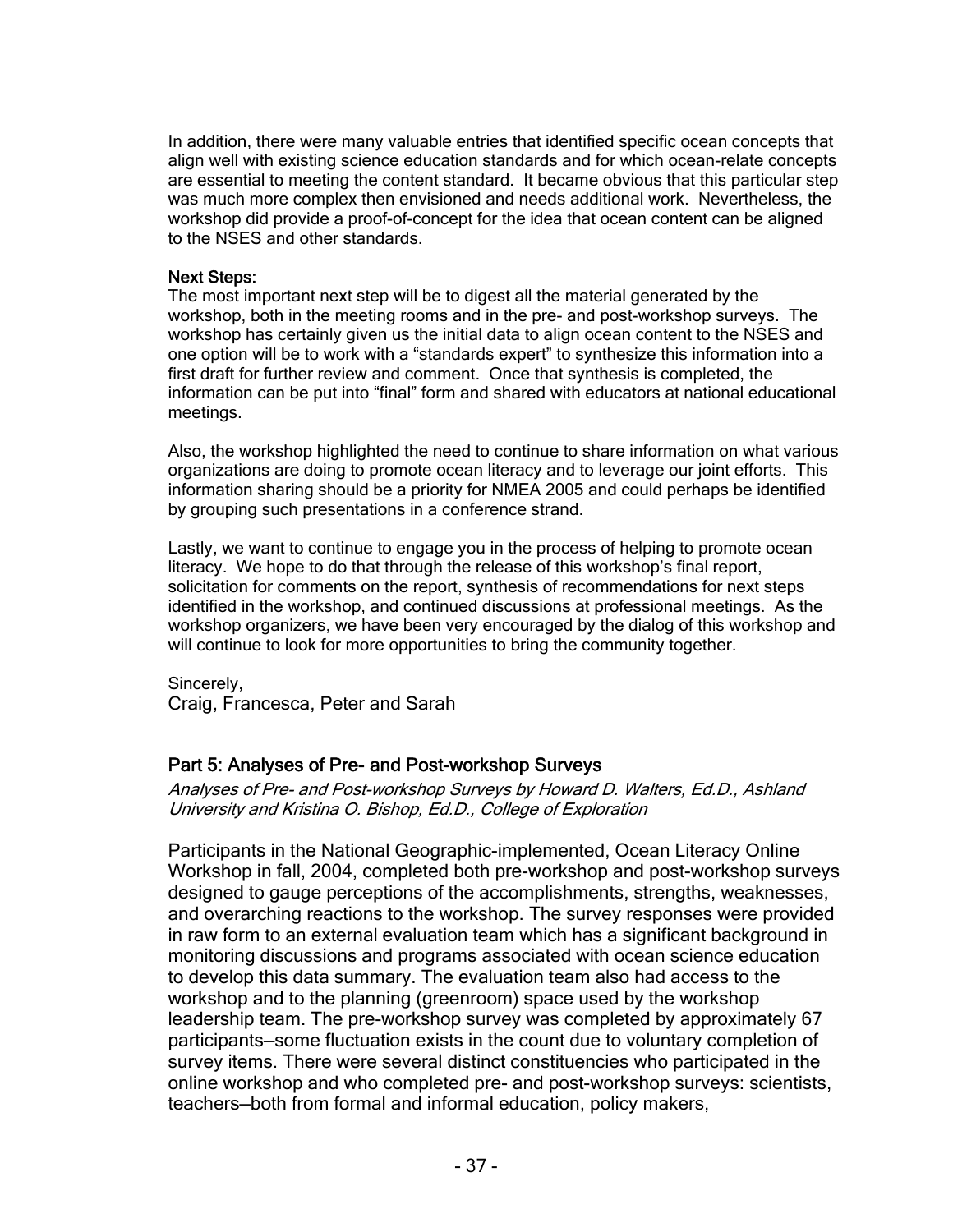conservationists, and interested citizens. The range of interests and motivations among the participants resulted in multifaceted views and perspectives on ocean literacy and its educational and curricular implications. This fact created complexity and cognitive tension in the discussions as participants moved toward consensus—which seems to be a very healthy and positive feature of this workshop.

There was strong agreement among the participants with respect to an initial statement on the importance and relevance of ocean literacy (85% Strongly Agree and 15% Agree to the importance) (Figure 1). There were no negative perceptions vocalized.



## FIGURE 1

The respondents were invited to consider three statements concerned with ocean literacy and its characteristics. These statements were presented to capture strength of agreement or disagreement, as well as open-ended narrative commentary. A strong majority of participants suggested wording changes to the ocean literacy statements in the initial survey, and this engagement carried over into the workshop discussions themselves—producing at times and almost microspecific level of analysis which seemed to challenge the program facilitator. Interestingly, the more specific the initial literacy statements became (observed in Figure 2), the more broadly the agree-toward-disagree continuum manifested in the reactions. This would suggest that there is broader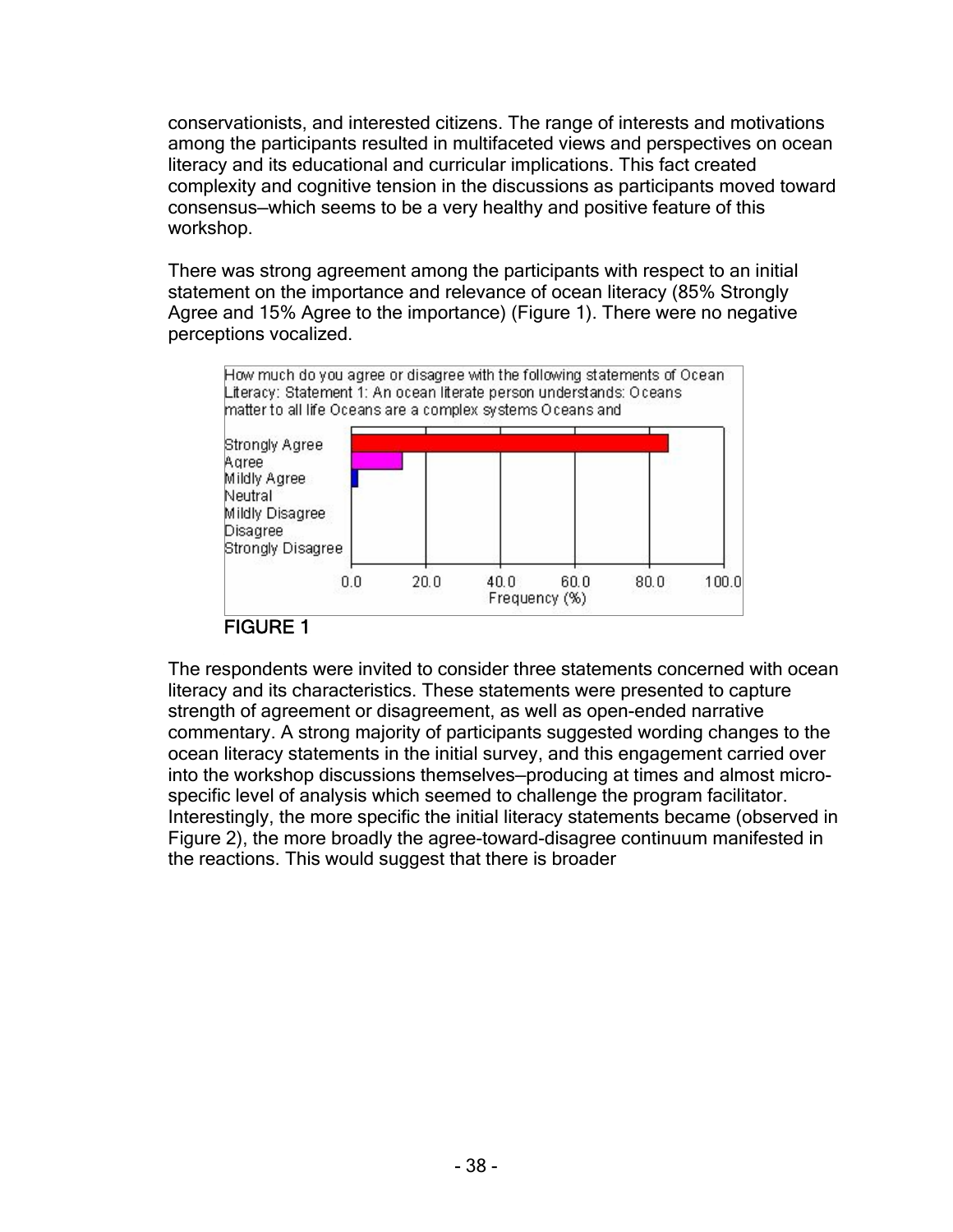

agreement at the conceptual level than at the content level for consideration of ocean literacy. This observation continues in the statement regarding ocean literacy and the individual (Figure 3). To the degree this is an accurate interpretation of these data, this observation would possess strong policy implication for future efforts of those engaged in the ocean literacy and ocean science education content/standards discussions.



Finally, the respondent reactions to the curriculum and professional development questions (Figures 4 and 5 below) diverged in a noteworthy manner, which is further articulated in the narrative responses. There is a perception that adequate materials probably exist to prepare and support teachers' classroom efforts, but a dearth of training opportunities are available to ensure teachers understand the science content to lead serious classroom inquiry in these areas. More problematic, a strong theme emerges from the narrative that while a plethora of materials exist—they are in practical terms not accessible to teachers for a variety of reasons. These reasons include lack of organization along themes, standards, and infused in core curricular areas to facilitate use. With respect to professional development, emergent themes from the narrative suggest that the visibility of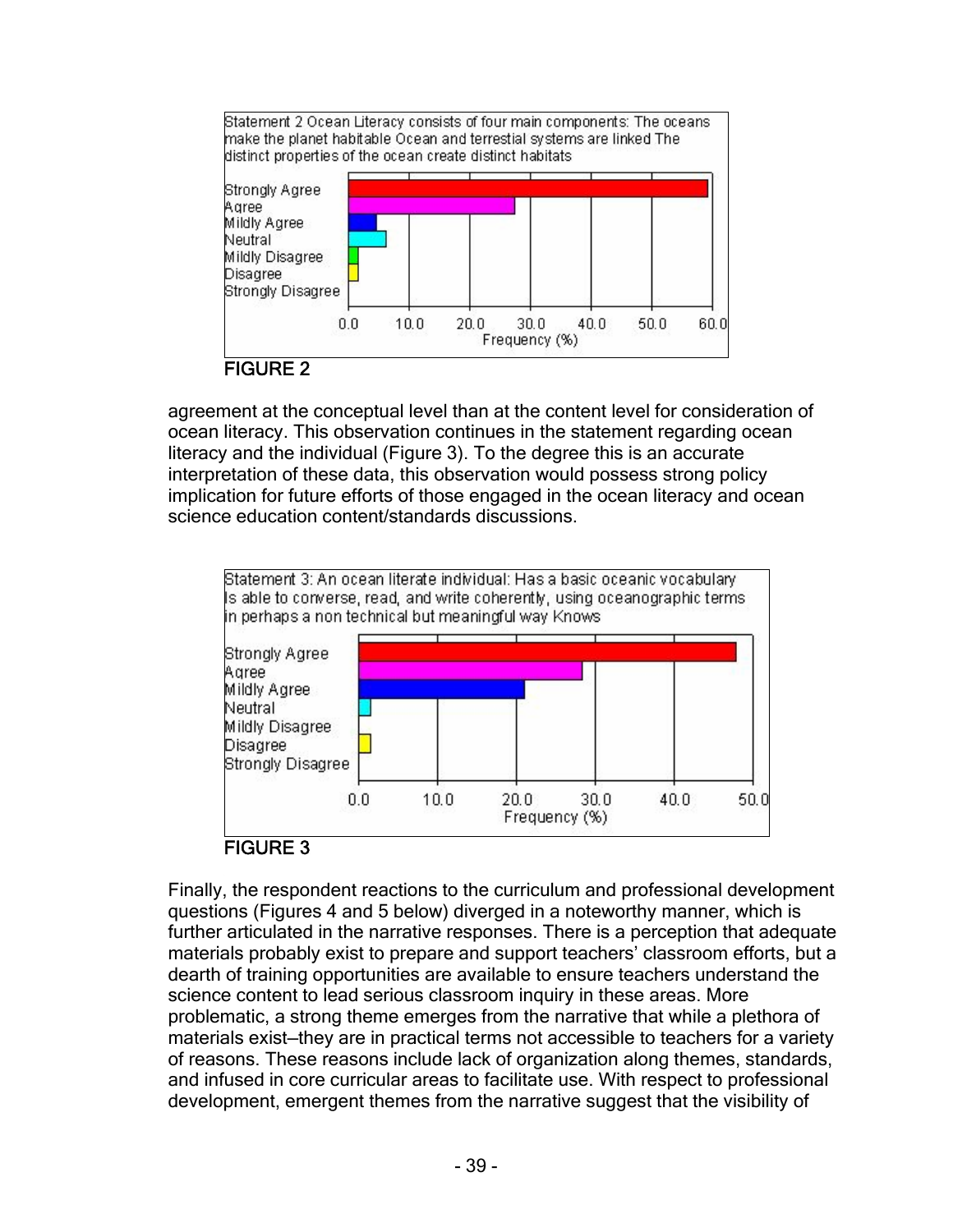existing workshops could be enhanced through better communications structures, but that funding levels for professional development are generally too low to accommodate the large numbers of teachers. Nevertheless, the lack of curricular framework and standards support





for ocean sciences content further serves as an impediment to teacher participation in ocean-centered workshops for many respondents. Finally, it seems clear that many teachers remain disconnected from the ocean science content that is presented through professional development due to lack of motivation, lack of effective communication to increase awareness of available training, or lack of geographically and socio-culturally distributed program offerings.

The workshop post-survey was completed by forty of the participants, or approximately two-thirds of the number who had completed the pre-workshop survey. This decline is expected and typical for similar workshop responses. The post-workshop survey respondents were nearly equally distributed among university faculty (one-third), classroom teachers/informal educators (one-third), and curriculum developers, scientists, and government agency personnel (onethird) (Figure 6). The approximately 31% of respondents who indicated "Other" affiliation beyond the primary categories were subdivided into Other Educators (7.7% of total), Government employees or Scientists (12.9% of total), and Professional Development Organizers (5.1% of total).

Of this group sixty percent are members in the National Marine Educators Association, an entity which continues to emerge as strongly engaged in the various regional and national ocean science education and policy initiatives.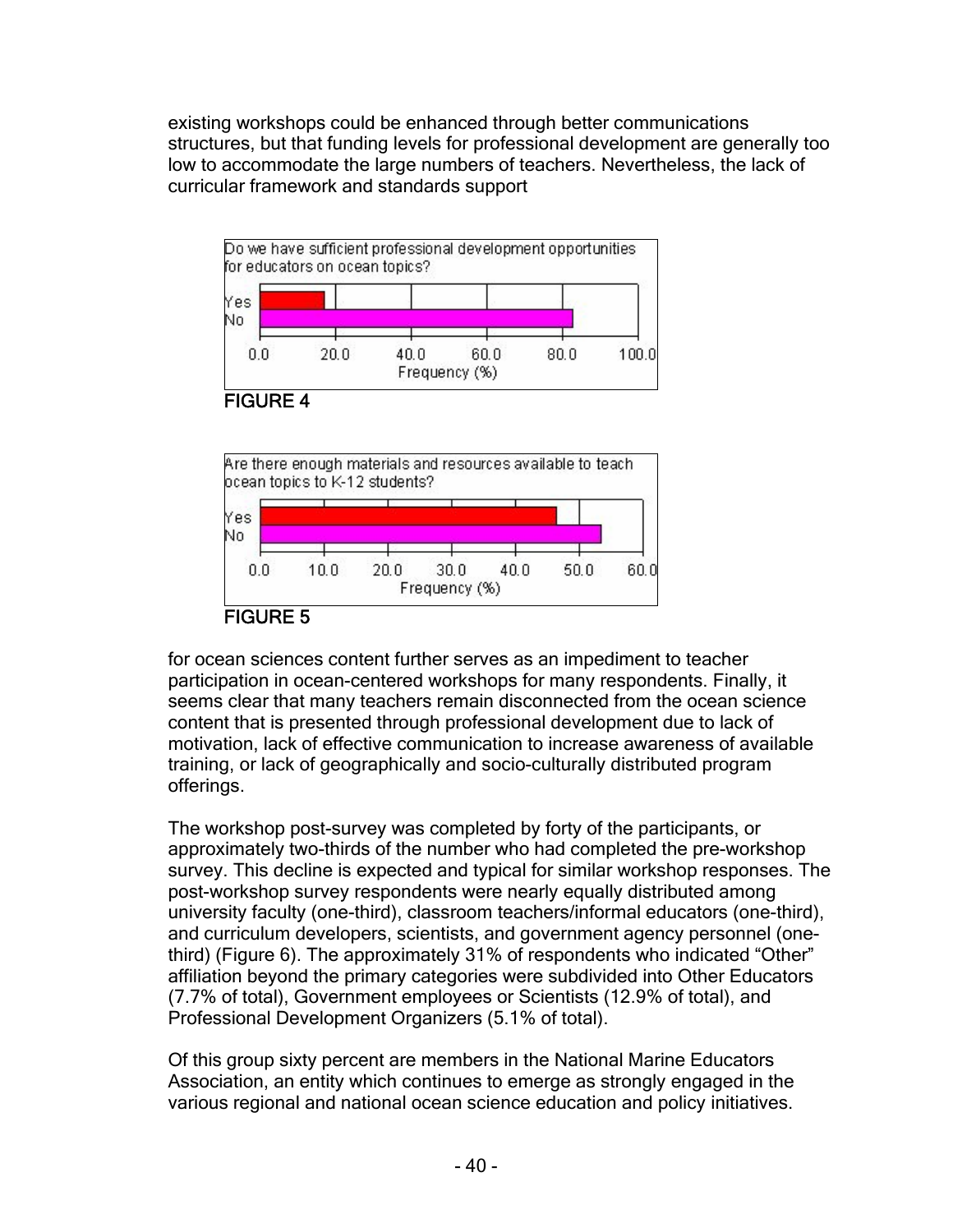

FIGURE 6. Primary work affiliation of respondents.

More than half of the respondents (55%) indicated they engaged with the workshop greater than 10 hours weekly, with 25% of the respondents indicating they engaged more than 15 hours weekly. This observation suggests a strong commitment to



FIGURE 7. Time spent in workshop by respondents.

the success of the workshop and its overarching goals and objectives, as well as the topic area of interest, i.e. ocean sciences education. The overall perception of the respondents to the degree to which the workshop met their goals and expectations is somewhat lower than what the evaluator has typically observed in similar workshops—although still quite high overall, with 70% indicating they Strongly Agreed or Agreed to the prompt. The slight shift down in response to this item seems linked to the open-ended conclusion of the workshop and lack of a concrete product "in hand" at the end of the two week period. It does not appear from workshop organizational materials that there was an intent to produce such a product—therefore the desire to have that should not be viewed as a negative with respect to the workshop success, but as a possible "next step" for the workshop leadership to consider now that the workshop is concluded.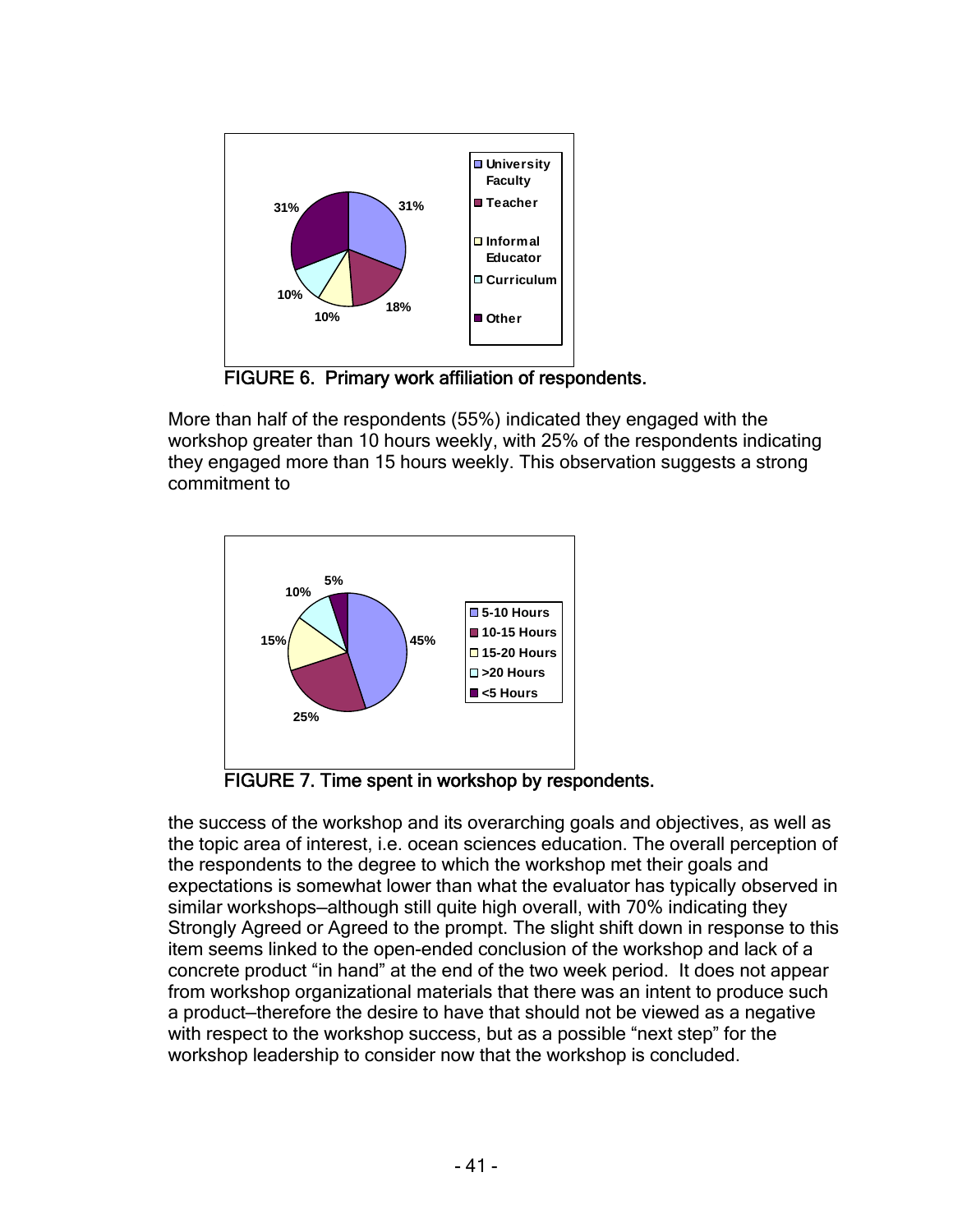The narrative responses to the survey were numerous and guided by a series of open-ended prompts to solicit overall perceptions of workshop quality, accomplishments, challenges, and structure. Six overall themes emerge from the narrative based on a heuristic comparative analysis process. These will be discussed as follows.

First, the workshop produced a large quantity of appropriate content through linked materials, discussion, and participant postings. The quantity of materials and online postings and responses created a time pressure for participants to fully capture and engage with the discussions. However, this emerging sense of time limitation has been observed in other similar workshops and should be viewed as linked to the nature of the internet—where there will always be a capability of providing more content than is manageable regardless of the workshop facilitation and timetable. This does, however, lead logically to the second emergent theme.

The second theme from the response narrative is a desire, either in a past tense observation of the workshop or a future desired action step, to have the content of the workshop reduced to written summary or product different from the weekly summaries which were provided to the participants. This theme was expressed with respect to the workshop structure as a desire that the workshop facilitator had more frequently provided "in stream" summaries of the postings and commentary as it emerged, as somewhat of a "morning briefing" to the participants. While this would have leveraged the available time the participants had to engage—it is unlikely such a step could have overcome the natural threats to validity produced through such a system, i.e. the participants would not be reacting to each others comments, but to the facilitator's summary of the comments. This summary would be subject to interpretive bias and would ultimately interfere with the social connectivity of the participants.

A third theme which emerges from the respondent narrative is a desire for continuation of the discussions which began in the online workshop. Whether these continued meetings are preferable online or "face to face" seems secondary to having the conversation continue–although some participants who regularly attend various science conferences offered suggestions that strands be implemented at those conferences. There is a sense that more respondents would be capable of continuing in online format than through face to face meetings based on time constraints and funding.

A fourth theme that emerges is the strong desire to have a tangible product that links the online discussions of a definition of ocean literacy and its relevance to the National Science Education Standards, to a set of concept clusters that would be overarching the entire K-12 continuum, and a set of grade specific content statements which are linked to these broader conceptual renderings, i.e. what does ocean science literacy "look like" at each grade level, with example lessons and prerequisite content understandings for teachers. Such a document could further provide guidance to the professional development needs further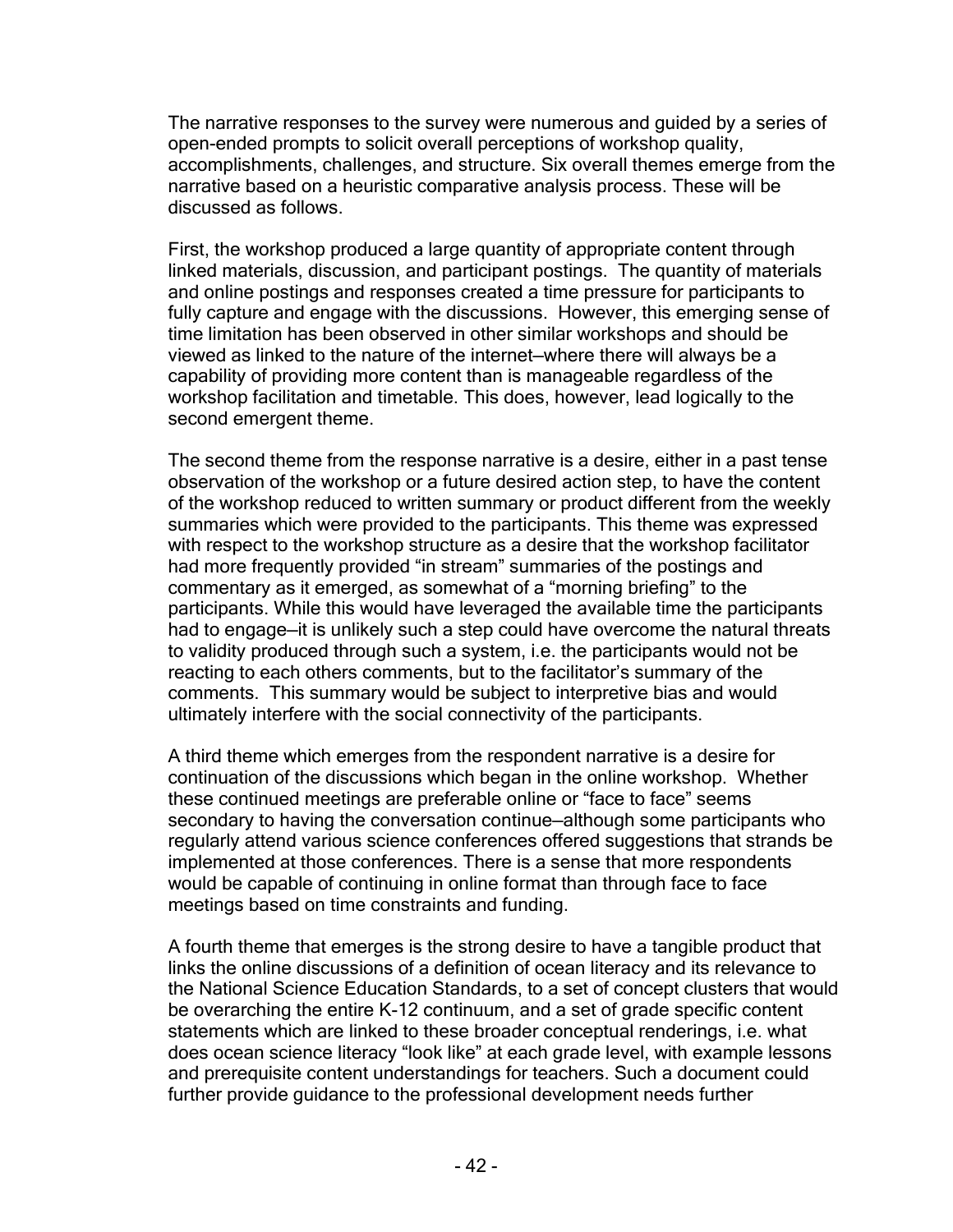explicated in the respondent narrative. This fourth theme is embedded with the fifth theme which also emerges in the narrative—that as positive as the dialog from this workshop and the perceptions of workshop accomplishments were, there is much work remaining to close the gap between the current formulation of ocean sciences education and the level at which other science disciplines are represented in the broader curriculum. This theme seems linked to the necessity of continued work in smaller, grade specific groups of participants who could make progress toward the richer structure detailed above.

The sixth theme which emerges, though with far less narrative, is the size of the workshop seemed large with respect to the perception of involvement of the respondents. The large number of comments and postings, within large group rooms, with limited opportunity for smaller group discussions, was viewed as sometimes counter-productive. An expressed desire for continuation of the discussion, but in grade specific small-groups, is seen as a possible mechanism to continue movement toward the concrete product desired by many and described above.

The final theme which emerges, and with strong and frequent narrative, is the perception that the workshop was an overwhelmingly positive experience, that it accomplished its primary objectives notwithstanding any of the perceived weaknesses which may have been verbalized by respondents. This sense of accomplishment is paralleled with a stated desire to continue the relationships established through this workshop through follow-on workshops, or other meetings wherein the discussion could continue.

In general, the evaluators conclude, given *participant-perceived* quantity and quality of workshop content, the workshop produced a focused definition for ocean literacy—and *in the view of the participants*, laid the foundation for continued dialog and discussion moving toward a stronger curricular framework in the ocean sciences built around this shared definition of ocean literacy.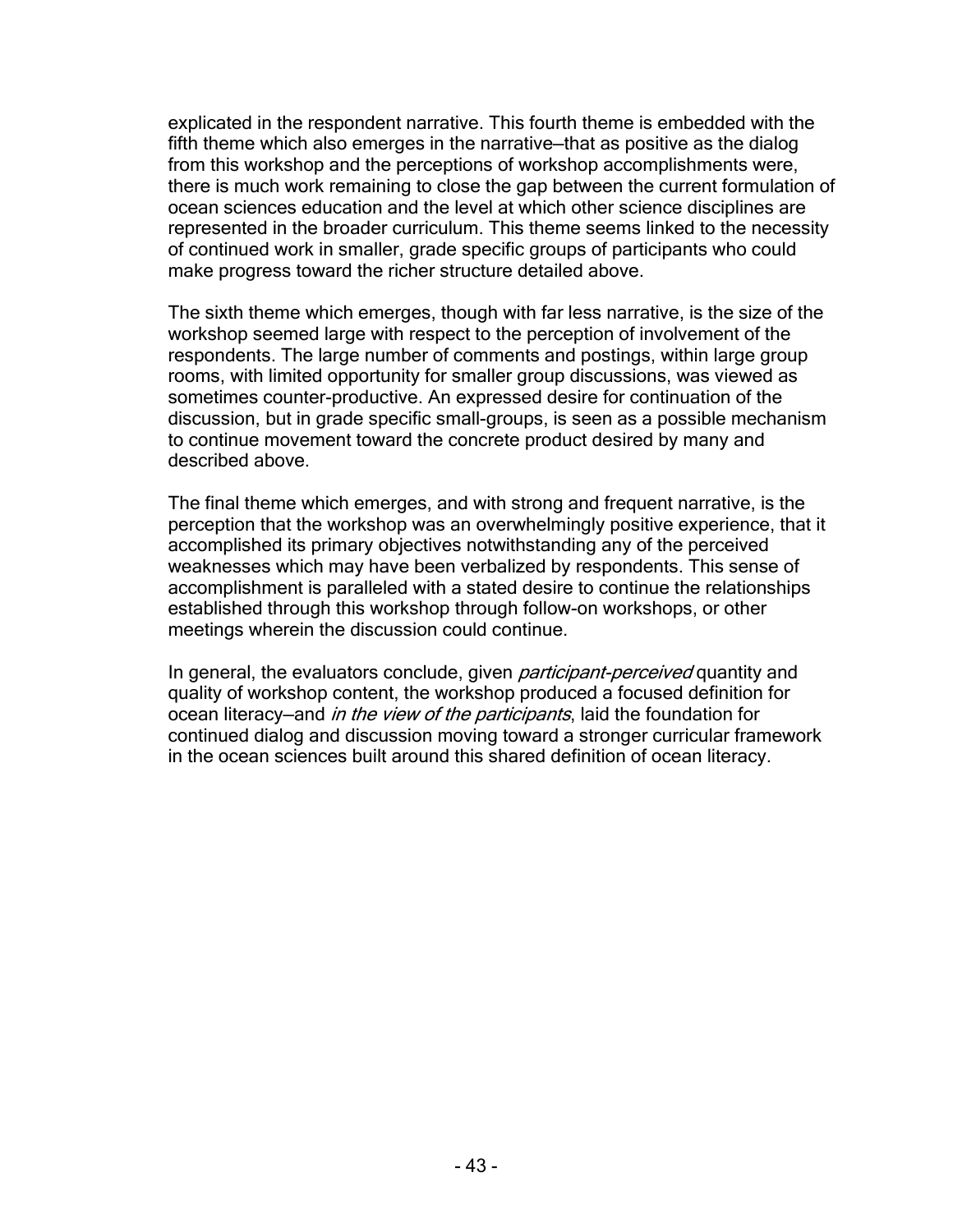| <b>Participants</b> |                  | Institution/Organization                          |
|---------------------|------------------|---------------------------------------------------|
| Dean                | Allen            | <b>Current Publications</b>                       |
| Sarah               | <b>Bednarz</b>   | <b>Texas A&amp;M University</b>                   |
| Becky               | Bell             | Maryland State Department of Education            |
| Rita                | Bell             | Monterey Bay Aquarium                             |
| Wolf                | Berger           | Scripps Institution of Oceanography               |
| Tina                | Bishop           | College of Exploration                            |
| William             | <b>Bragg</b>     | College of Exploration                            |
| Francesca           | Casella          | <b>JASON Foundation for Education</b>             |
| Francesca           | Cava             | National Geographic Society                       |
| Valerie             | Chase            | <b>National Marine Educators Association</b>      |
| <b>Bob</b>          | Chen             | University of Massachusetts-Boston                |
| <b>Bob</b>          | Collier          | <b>Oregon State University</b>                    |
| Joe                 | Cone             | Oregon Sea Grant                                  |
| Sue                 | Cook             | Consortium for Oceanographic Research & Education |
| <b>Beth</b>         | Day              | NOAA - National Sea Grant Office                  |
| George              | DeBoer           | AAAS - Project 2061                               |
| Melissa             | Demetrikopolous  | Institute for Biomedical Philosophy               |
| Sonya               | Dhyrman          | Woods Hole Oceanographic Institution              |
| Patricia            | <b>Dubose</b>    | Camden County High School                         |
| Jonna               | Engel            | NOAA - Channel Islands National Marine Sanctuary  |
| Melissa             | Feldberg         | Oregon Sea Grant                                  |
| Rebecca             | Fenwick          | Scripps Institution of Oceanography               |
| Laura               | Francis          | NOAA - Channel Islands National Marine Sanctuary  |
| Robin               | Goettel          | Illinois-Indiana Sea Grant Program                |
| Mark                | Gold             | Heal the Bay                                      |
| Margaret            | Gorcyca          | North East Independent School District            |
| Tom                 | Greene           | Kingsborough Community College                    |
| Stacy               | Halboth          | Rancho Santa Fe Elementary School                 |
| Marlene             | <b>Hilkowitz</b> | School District of Philadelphia                   |
| Dionne              | <b>Hoskins</b>   | Savannah State University                         |

# Part 6: List of Participants in 2004 Ocean Literacy Workshop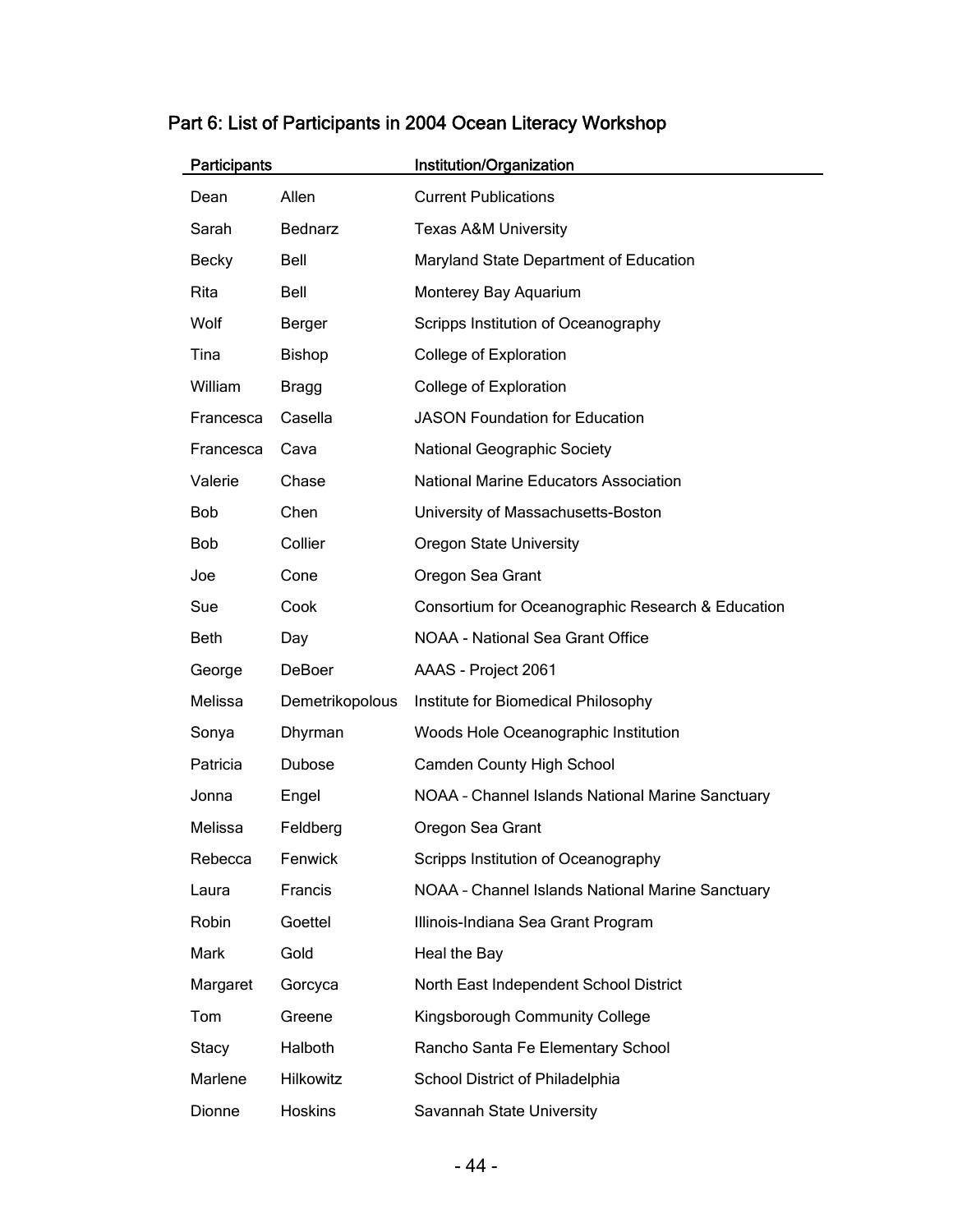| Liesl       | Hotaling      | Stevens Institute of Technology                      |
|-------------|---------------|------------------------------------------------------|
| Mike        | Hughes        | Key Largo School                                     |
| Atziri      | Ibanez        | NOAA - National Estuarine Research Reserve System    |
| <b>Beth</b> | Jewell        | West Springfield High School                         |
| Gabrielle   | Johnson       | Laguna Blanca School                                 |
| Dave        | Karl          | University of Hawaii                                 |
| Paula       | Keener-Chavis | NOAA - Office of Ocean Exploration                   |
| Julie       | Lambert       | <b>Florida Atlantic University</b>                   |
| Judy        | Lemus         | University of Southern California Sea Grant          |
| Mellie      | Lewis         | <b>Altholton Elementary School</b>                   |
| Jerry       | Lieberman     | <b>State Education and Environment Roundtable</b>    |
| Eric        | Lindstrom     | NASA - Earth Science Enterprise                      |
| Carmelina   | Livingston    | South Carolina Aquarium                              |
| Kate        | Madin         | Woods Hole Oceanographic Institution                 |
| Jaime       | Malwitz       | Wisconsin Academy Staff Development Initiative       |
| Michiko     | Martin        | NOAA - National Marine Sanctuary Program             |
| George      | Matsumoto     | Monterey Bay Aquarium Research Institute             |
| Jean        | May-Brett     | Louisiana State Department of Education              |
| Andrea      | McCurdy       | EnterACKed                                           |
| Janice      | McDonnell     | Rutgers, The State University of New Jersey          |
| Erika       | McPhee-Shaw   | <b>Moss Landing Marine Laboratories</b>              |
| Bill        | Mott          | The Ocean Project                                    |
| Frank       | Muller-Karger | University of South Florida                          |
| Dave        | Niebuhr       | Mote Marine Laboratory                               |
| Chuck       | Niemeyer      | NOAA - Office of Education & Sustainable Development |
| Chris       | Parsons       | WordCraft                                            |
| Mike        | Perfit        | University of Florida - Gainesville                  |
| Al          | Plueddemann   | Woods Hole Oceanographic Institution                 |
| Nancy       | Rabalais      | Louisiana Universities Marine Consortium             |
| Eric        | Reinhard      | American Zoo and Aquarium Association                |
| Elizabeth   | Rhodes        | College of Charleston                                |
| Elizabeth   | Rogers        | South Carolina Sea Grant Consortium                  |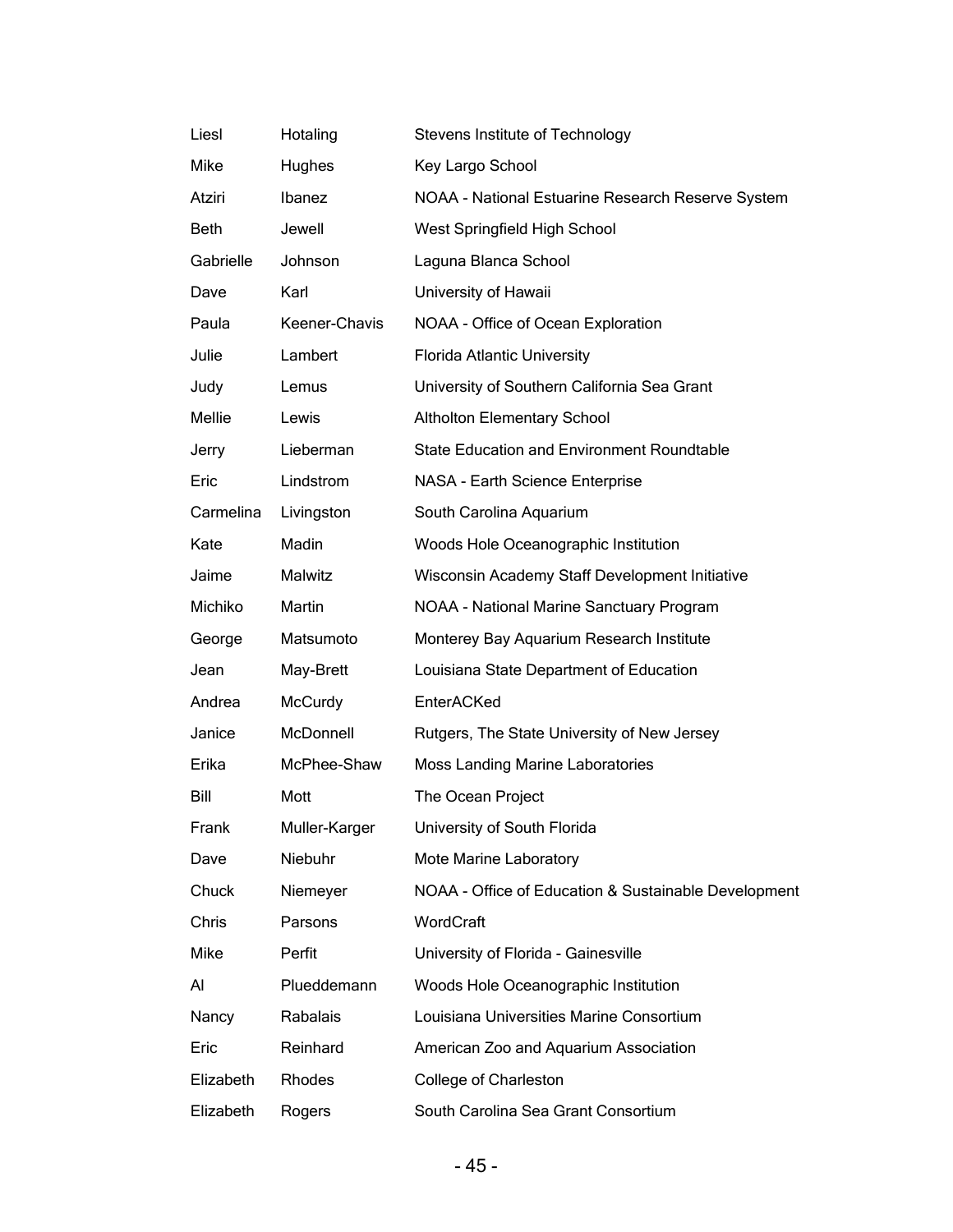| Sarah        | Schoedinger    | NOAA - Office of Education & Sustainable Development   |
|--------------|----------------|--------------------------------------------------------|
| Margaret     | Sedlecky       | Weeks Bay National Estuarine Research Reserve          |
| Karina       | Serrano        | <b>Central Elementary School</b>                       |
| Eric         | Simms          | Rutgers University, The State University of New Jersey |
| David        | Smith          | U.S. Naval Academy                                     |
| Matt         | Smith          | University of Florida - Gainesville                    |
| Susan        | Snyder         | <b>National Marine Educators Association</b>           |
| Lundie       | Spence         | South Carolina Sea Grant Consortium                    |
| Fritz        | Stahr          | University of Washington                               |
| <b>Bob</b>   | <b>Stewart</b> | <b>Texas A&amp;M University</b>                        |
| Craig        | Strang         | Lawrence Hall of Science                               |
| Pam          | Stryker        | <b>Barton Creek Elementary School</b>                  |
| Margaret     | Tower          | Foreman High School                                    |
| Peter        | Tuddenham      | College of Exploration                                 |
| Sharon       | Walker         | University of Southern Mississippi                     |
| <b>Steve</b> | Webster        | Monterey Bay Aquarium                                  |
| Gerry        | Wheeler        | National Science Teacher Association                   |
| Lynn         | Whitley        | University of Southern California Sea Grant            |
| Allison      | Whitmer        | University of California - Santa Barbara               |
| Gene         | Williamson     | <b>National Marine Educators Association</b>           |
| <b>Bob</b>   | <b>Wohlers</b> | <b>Current Publications</b>                            |
| Gary         | Wolfe          | Eau Gallie High School and Rollins College             |

Below is the breakdown of all 92 invited participants by primary area of expertise and/or experience.

| <b>Category of Expertise/Experience</b> | n  | <b>Portion of Total</b> |
|-----------------------------------------|----|-------------------------|
| Scientific research                     |    | 21%                     |
| Policy                                  |    | 19%                     |
| <b>Education with Science or Policy</b> | 19 | 16%                     |
| K-12 Teacher                            | 14 | 12%                     |
| <b>Informal Education</b>               | 11 | 9%                      |
| <b>Workshop Team</b>                    | 6  | 5%                      |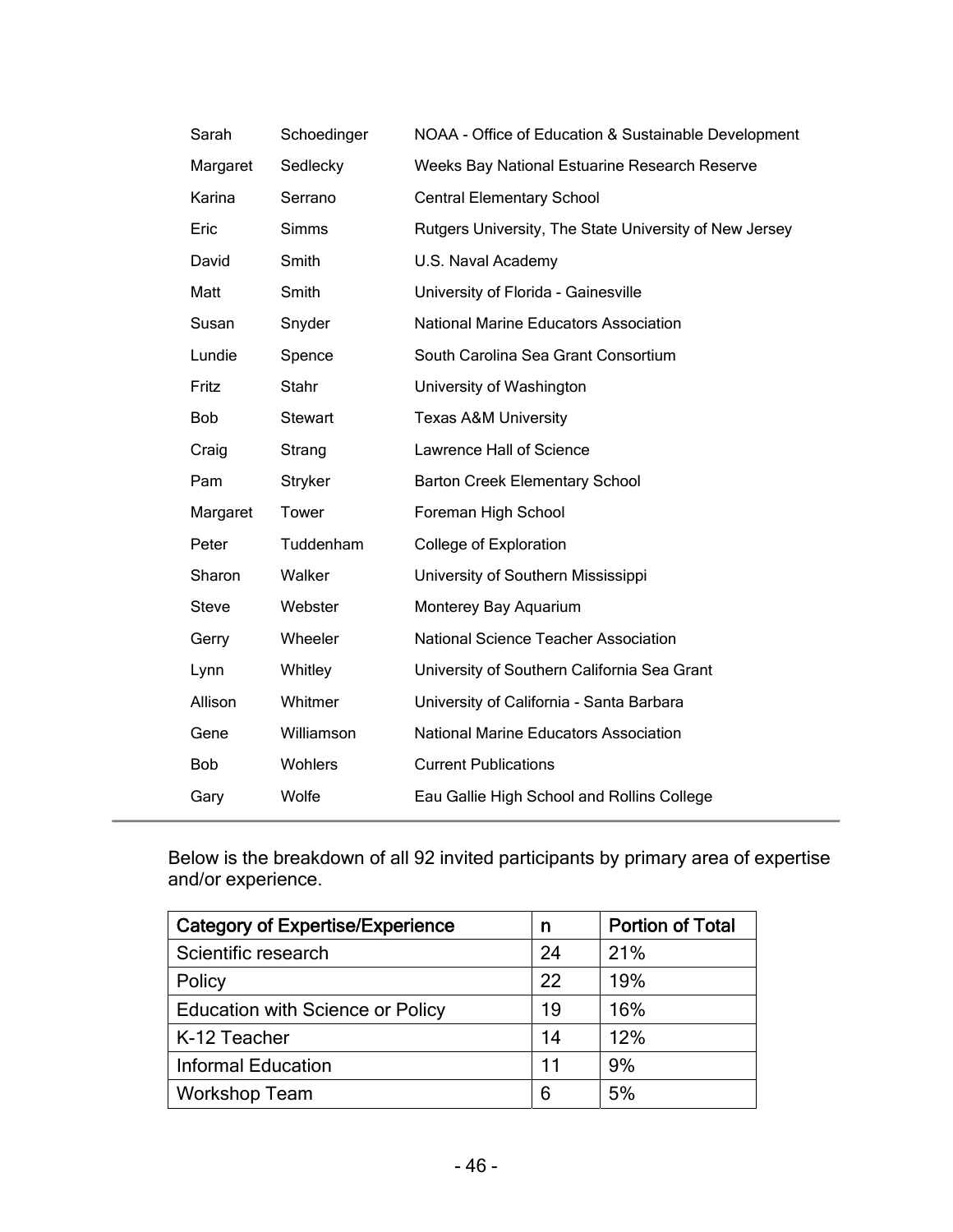| Curriculum development                       | 5 | 4%    |
|----------------------------------------------|---|-------|
| <b>Education Program Coordination</b>        | 5 | 4%    |
| Outreach/Communications                      |   | 3%    |
| <b>Educational Assessment and Evaluation</b> |   | $1\%$ |
| None identified                              | ხ | 4%    |

Note: n is greater than the total because some participants are identified by more than one category

Below is the breakdown of the 63 participants who introduced themselves during the online workshop by area of expertise and/or experience

| <b>Category of Expertise/Experience</b>      | n              | <b>Portion of Total</b> |
|----------------------------------------------|----------------|-------------------------|
| Scientific research                          | 17             | 22%                     |
| Policy                                       | 14             | 18%                     |
| <b>Education with Science or Policy</b>      | 13             | 16%                     |
| K-12 Teacher                                 | 12             | 15%                     |
| <b>Informal Education</b>                    | 9              | 11%                     |
| <b>Workshop Team</b>                         | 6              | 8%                      |
| Curriculum development                       | 3              | 4%                      |
| <b>Education Program Coordination</b>        | 3              | 4%                      |
| Outreach/Communications                      | $\overline{2}$ | 3%                      |
| <b>Educational Assessment and Evaluation</b> |                | 1%                      |

Note: n is greater than the total because some participants are identified by more than one category

## Section V: Conclusion and Next Steps toward Ocean Literacy

This report represents the completion and documentation of a multi-phase, national effort to improve ocean literacy. The ocean sciences and ocean sciences education communities were able to come to consensus about what every person should know about the ocean in order to make wise and informed decisions about it and about our future. In so doing, the two communities have also taken great and unprecedented strides toward becoming a single, more unified community. Though we are not naïve about the different worlds and cultures in which scientists and educators live, we are heartened that so many have worked together so effectively on this important issue. We also recognize that the inclusion of scientists in development of educational policy and resources is one that must continue.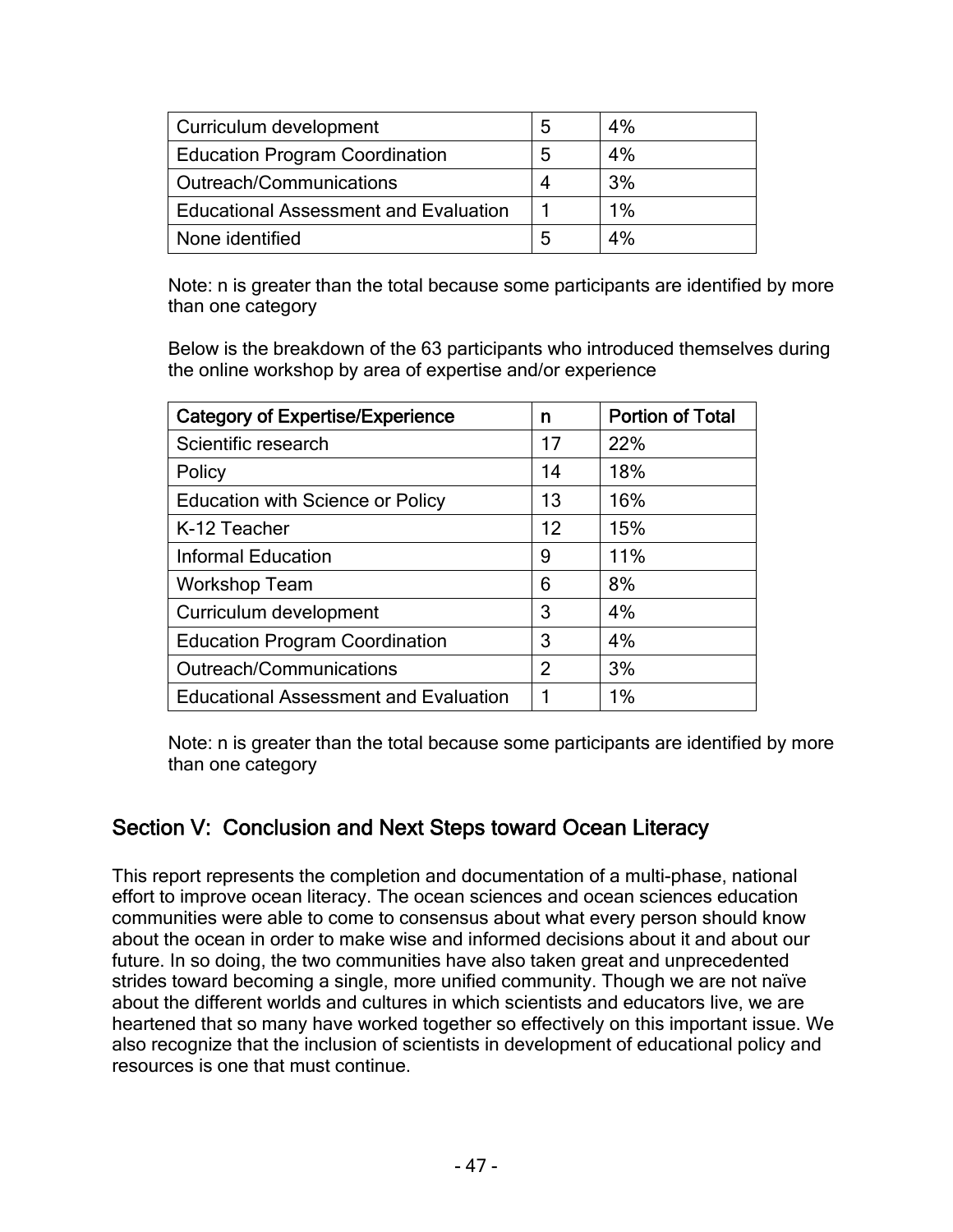Now that agreement has been reached on what must be taught and learned regarding the ocean, we can turn our attention to how to convey this information to a variety of learners, audiences and interest groups that include teachers and teacher leaders, school and district administrators, pre-service educators, professional developers, standards committees, instructional materials developers, assessment specialists, textbook writers and publishers, exhibit designers and informal/free-choice educators.

This emerging voice and consensus on ocean literacy has already become an instrument of change. Demand for the Ocean Literacy brochure has been overwhelming; the first print run has been distributed with a growing demand for more copies. The definition, principles, concepts and alignment matrix are providing a framework for policy changes in several spheres of education both at state and national levels, guiding initiatives by government agencies, museums, aquariums, text book publishers and universities.

There are many activities and tasks still needed. Some are very specific and productoriented, some are ongoing tasks that are less well defined and process-oriented. There is emerging agreement that several companion documents need to be developed to accompany the Ocean Literacy brochure. These include (in no particular order):

- 1. Ocean Literacy and State and National Science Education Standards: This document will further elaborate the relationship between the fundamental concepts of ocean literacy and the fundamental concepts found in various standards, i.e., it would explain the meaning of each "x" in the standards matrix found in Section III.
- 2. Ocean Literacy Scope and Sequence: This document will "unpack" the fundamental concepts of ocean literacy and show how they develop and build across grade spans (K-2, 3-5, 6-8, 9-12). Most of the concepts in the Ocean Literacy brochure are appropriate for the higher grades, but component parts of the concepts will need to be introduced at earlier grades.
- 3. Teachers Guide to Ocean Literacy: This packet will include the previous two documents plus examples of inquiry-based activities that teachers can use to teach the various concepts.
- 4. Assessment Item Bank: This data base will include a variety of assessment items for each concept. Item types will need to include: multiple choice, justified multiple choice, open-ended and performance tasks. Items will be made available to state and national test development committees and contractors.
- 5. Analysis of Existing Ocean Sciences Curriculum Materials: A comprehensive survey of existing instructional materials needs to be done, and the most widely used materials need to be cross-referenced to the ocean literacy essential principles and fundamental concepts. Though many collections of activities and local teacher resource materials exist, there are few "adoptable" ocean science curriculum materials that align to standards, are commercially available, professionally produced, include kits, etc.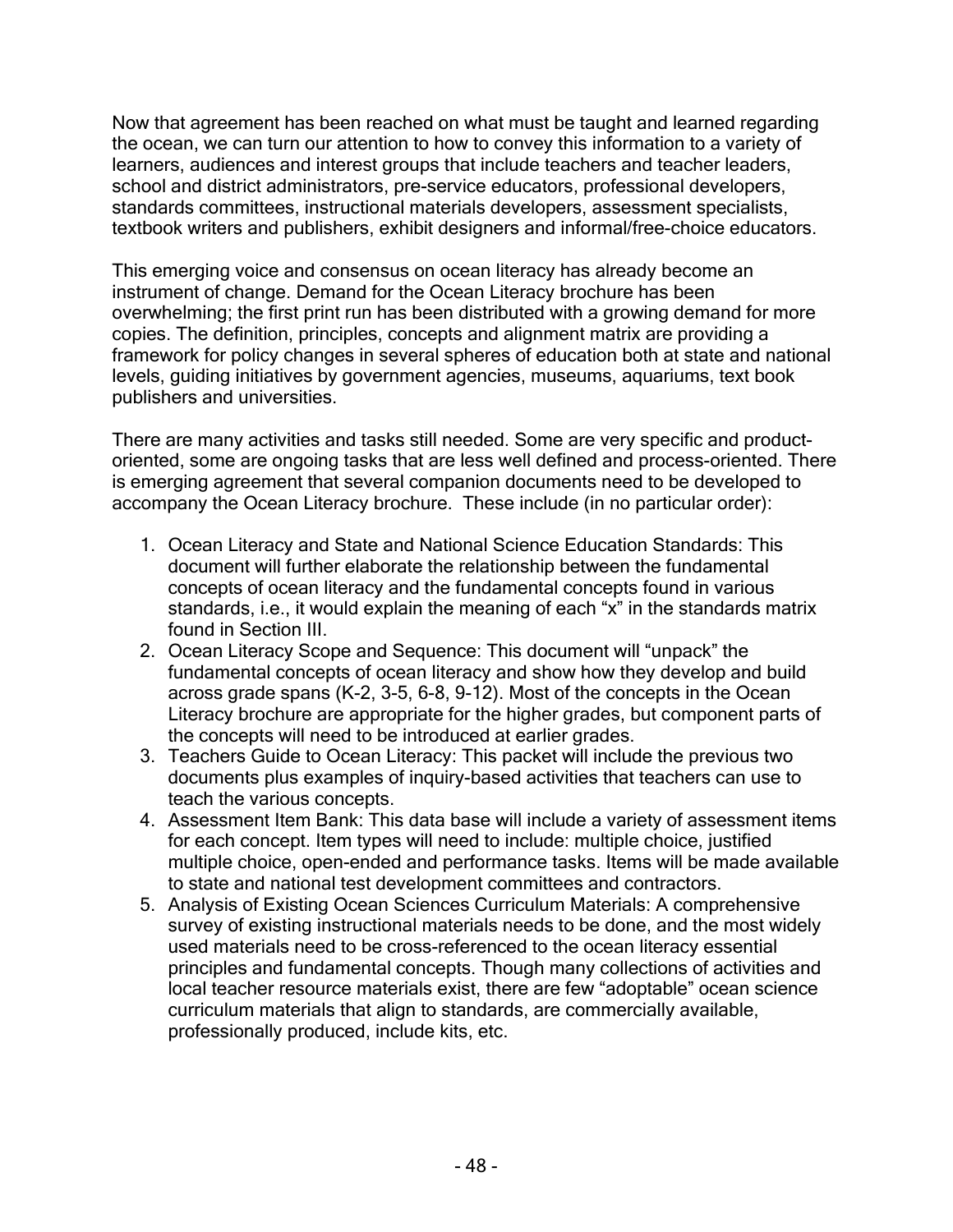There is also emerging agreement that in addition to producing a series of tools or products like those described above, there is a tremendous need to focus on the strategic intervention and influencing of several key activities and events:

- 1. Development and revision of state standards, starting with science standards.
- 2. Revision of National Science Education Standards or Benchmarks for Science Literacy.
- 3. Development and revision of National Assessment of Educational Progress and state assessments and the "content framework" on which they are based.
- 4. Development and revision of inquiry-based instructional materials to ensure the inclusion of ocean science.
- 5. Continually provide professional development to teachers and prospective teachers.
- 6. Continually provide technical assistance to informal/free-choice educators to assist them in design of exhibits and programs.

Going forward, our greatest strength and greatest challenge, remain the remarkably diffuse, grass roots nature of our "organization." This work is the result of collaboration of dozens of agencies, institutions, organizations, networks and individuals. Though there has been tremendous leadership, there is no home for this project, no scope of work, no budget, no personnel assigned to carry it forward. The work, the products, and the decisions about prioritizing next steps are all owned by the entire community involved. This is perhaps not the most efficient means to operate, but in trade, it has resulted in considerably greater consensus. This continued consensus will be increasingly necessary as the challenge of implementation grows.

## Section VI: References

 $\overline{a}$ 

<sup>1</sup> U.S. Commission on Ocean Policy, An Ocean Blueprint for the 21st Century. Final Report. Washington, DC: http://www.oceancommission.gov, 2004, p.122.

<sup>2</sup> Pew Oceans Commission, America's Living Oceans:Charting a Course for Sea Change. A Report to the Nation. Arlington, VA: http://www.pewoceans.org, 2003, page ix.

 $3$  U.S. Commission on Ocean Policy, An Ocean Blueprint for the 21st Century. Final Report. Washington, DC: http://www.oceancommission.gov, 2004, page 123.

<sup>4</sup> National Geographic Society, Oceans for Life: Scope and Sequence for Grades K-12. Washington, DC: http://www.nationalgeographic.com/seas, 2002.

<sup>5</sup> R. Stewart, D. Baden, W. Berger, P. Chisholm, E. Moore, G. Philander, and G. Thomas. What every student ought to know about the ocean: a compilation of key concepts. 2004 National Marine Educators Association Conference: http://oceanworld.tamu.edu/home/key-concepts.html.